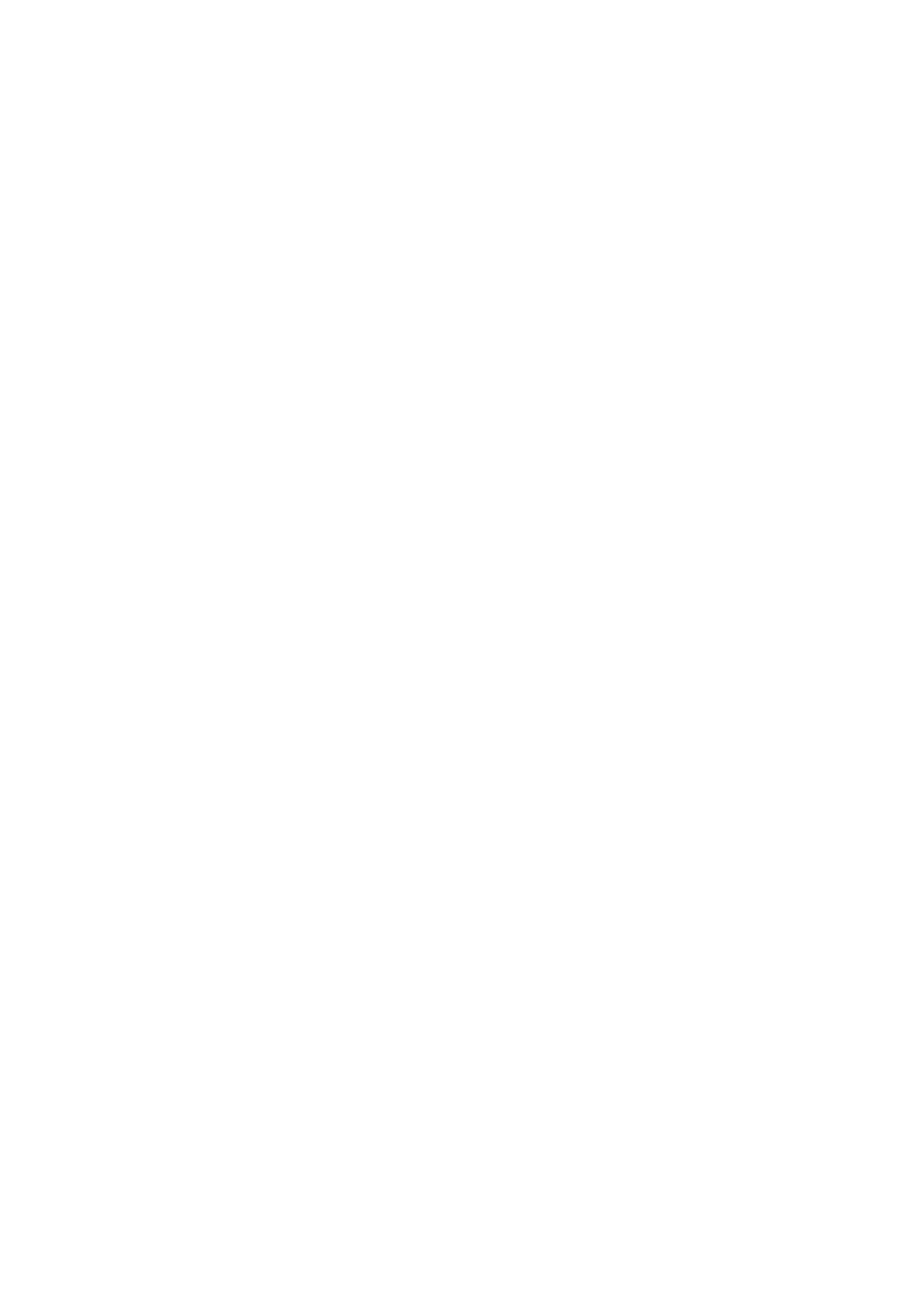

House of Lords House of Commons

Joint Committee on the National Security Strategy

# **National Security Strategy and Strategic Defence and Security Review 2015**

## **First Report of Session 2016–17**

*Report, together with formal minutes relating to the report*

*Ordered by the House of Lords to be printed 4 July 2016 Ordered by the House of Commons to be printed 4 July 2016*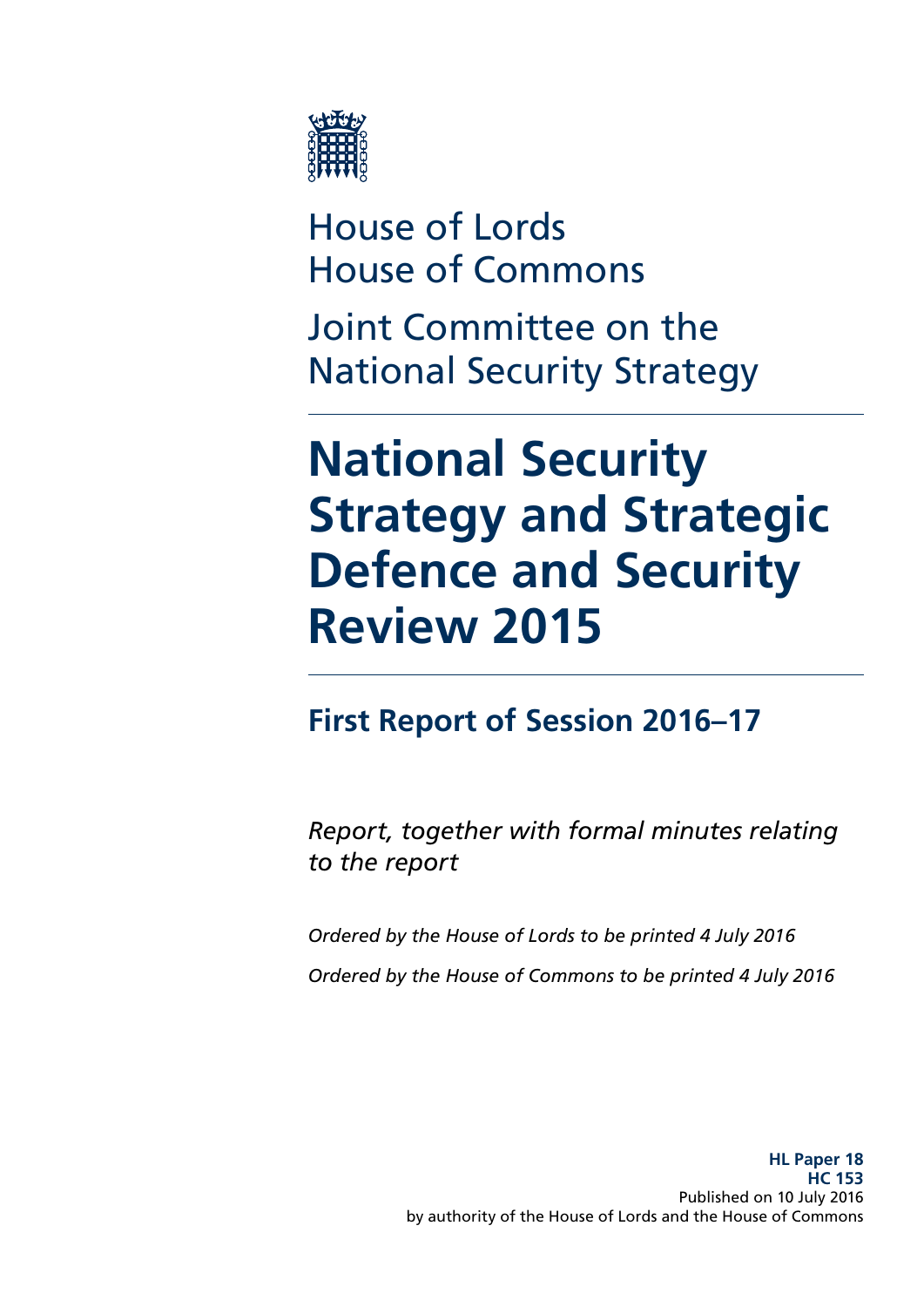#### **The Joint Committee on the National Security Strategy**

The Joint Committee on the National Security Strategy is appointed by the House of Lords and the House of Commons to consider the National Security Strategy.

#### **Current membership**

#### **House of Lords**

[Lord Boateng](http://www.parliament.uk/biographies/lords/lord-boateng/147) *(Labour*) [Baroness Buscombe](http://www.parliament.uk/biographies/lords/baroness-buscombe/3349) (*Conservative)* [Baroness Falkner of Margravine](http://www.parliament.uk/biographies/lords/baroness-falkner-of-margravine/3670) (*Liberal Democrat*) [Lord Hamilton of Epsom](http://www.parliament.uk/biographies/lords/lord-hamilton-of-epsom/100) (*Conservative*) [Lord Harris of Haringey](http://www.parliament.uk/biographies/lords/lord-harris-of-haringey/2671) (*Labour*) [Lord Mitchell](http://www.parliament.uk/biographies/lords/lord-mitchell/2570) (*Labour*) [Lord Powell of Bayswater](http://www.parliament.uk/biographies/lords/lord-powell-of-bayswater/2527) (*Crossbench*) [Lord Ramsbotham](http://www.parliament.uk/biographies/lords/lord-ramsbotham/3744) (*Crossbench*) [Lord Trimble](http://www.parliament.uk/biographies/lords/lord-trimble/658) (*Conservative*) [Lord West of Spithead](http://www.parliament.uk/biographies/lords/lord-west-of-spithead/3834) (*Labour*)

#### The following Lords were also members of the Committee during the Parliament:

[Lord Clark of Windermere](http://www.parliament.uk/biographies/lords/lord-clark-of-windermere/525) (*Labour*) [Lord Levene of Portsoken](http://www.parliament.uk/biographies/lords/lord-levene-of-portsoken/2035) (*Crossbench*)

#### **House of Commons**

[Margaret Beckett MP](http://www.parliament.uk/biographies/commons/margaret-beckett/328), (*Labour, Derby South*) (Chair) [Crispin Blunt MP](http://www.parliament.uk/biographies/commons/crispin-blunt/104) *(Conservative, Reigate)* [Damian Green MP](http://www.parliament.uk/biographies/commons/damian-green/76) (*Conservative, Ashford)* [Mr Dominic Grieve MP](http://www.parliament.uk/biographies/commons/mr-dominic-grieve/16) *(Conservative, Beaconsfield*) [Sir Gerald Howarth MP](http://www.parliament.uk/biographies/commons/sir-gerald-howarth/47) (*Conservative, Aldershot)* [Dr Julian Lewis MP](http://www.parliament.uk/biographies/commons/dr-julian-lewis/54) (*Conservative, New Forest East*) [Angus Brendan MacNeil MP](http://www.parliament.uk/biographies/commons/angus-brendan-macneil/1546) (*Scottish National Party, Na h-Eileanan an Iar*) [Dr Andrew Murrison MP](http://www.parliament.uk/biographies/commons/dr-andrew-murrison/1466) (*Conservative, South West Wiltshire)* [Robert Neill MP](http://www.parliament.uk/biographies/commons/robert-neill/1601) (*Conservative, Bromley and Chislehurst*) [Stephen Twigg MP](http://www.parliament.uk/biographies/commons/stephen-twigg/167) (*Labour (Co-op), Liverpool, West Derby)* [Keith Vaz MP](http://www.parliament.uk/biographies/commons/keith-vaz/338) (*Labour, Leicester East*) [Mr Iain Wright MP](http://www.parliament.uk/biographies/commons/mr-iain-wright/1478) (*Labour, Hartlepool)*

#### **Powers**

The Committee has the power to require the submission of written evidence and documents, to examine witnesses, to meet at any time (except when Parliament is prorogued or dissolved), to adjourn from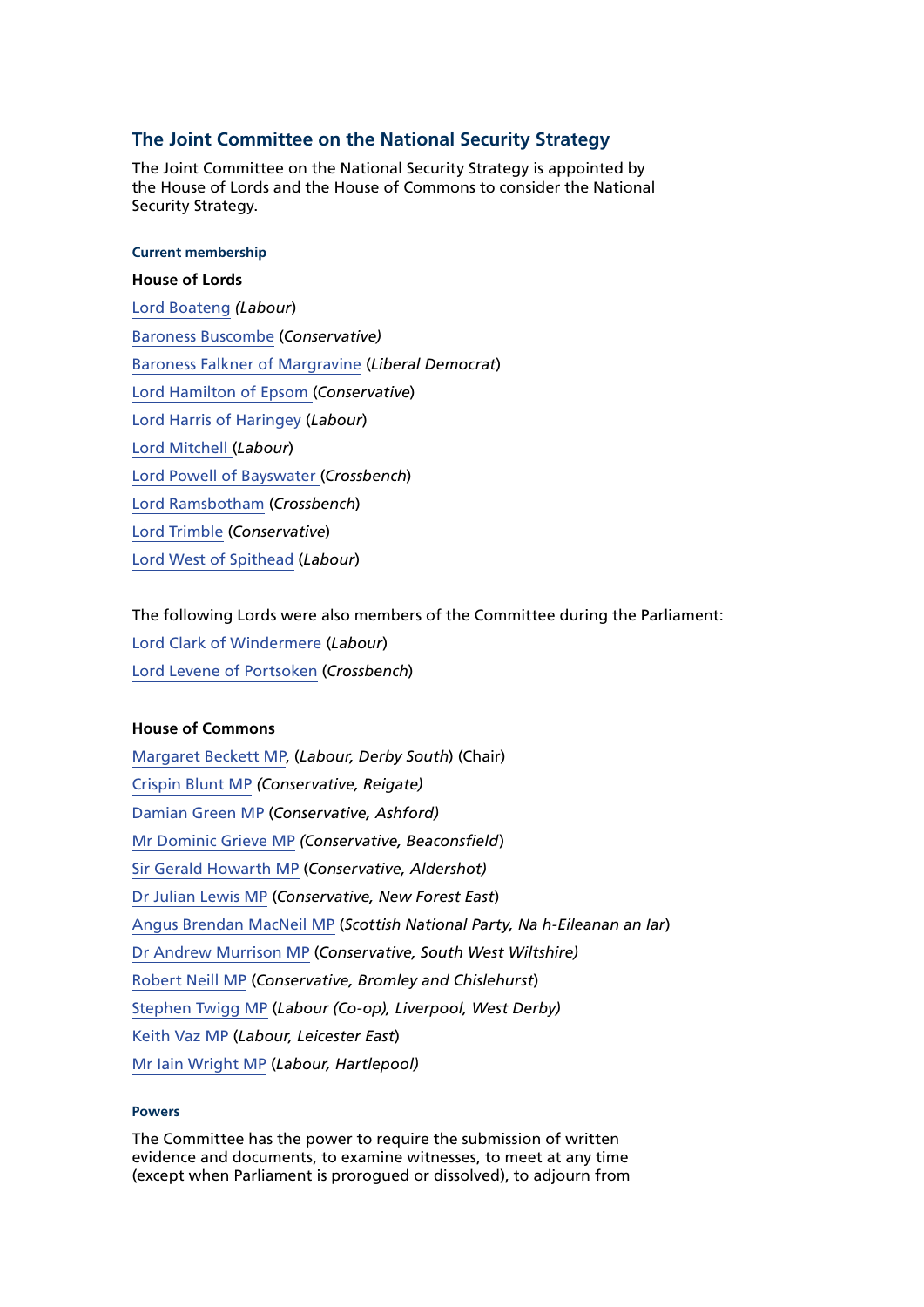place to place within the United Kingdom, to appoint specialist advisers, and to make Reports to both Houses. The Lords Committee has power to agree with the Commons in the appointment of a Chairman.

#### **Publication**

The reports of the Committee are published by Order of both Houses. All publications of the Committee are on the Internet at [www.parliament.uk/jcnss](http://www.parliament.uk/jcnss).

Evidence relating to this report is published on the [inquiry publications](http://www.parliament.uk/business/committees/committees-a-z/joint-select/national-security-strategy/inquiries/parliament-2015/nss-sdsr-2015-15-16/)  [page](http://www.parliament.uk/business/committees/committees-a-z/joint-select/national-security-strategy/inquiries/parliament-2015/nss-sdsr-2015-15-16/) of the Committee's website.

#### **Committee staff**

The current staff of the Committee are Nick Beech (Commons Clerk), Antony Willott (Lords Clerk), Ashlee Godwin (Commons Committee Specialist), Rebecca McLoughlin (Commons Committee Assistant), William Jones (Lords Committee Assistant), and Alex Paterson (Media Officer).

#### **Contacts**

All correspondence should be addressed to the Commons Clerk of the Joint Committee on the National Security Strategy House of Commons, London SW1A 0AA. The telephone number for general enquiries is 020 7219 7367; the Committee's email address is [jcnss@parliament.uk](mailto:jcnss@parliament.uk).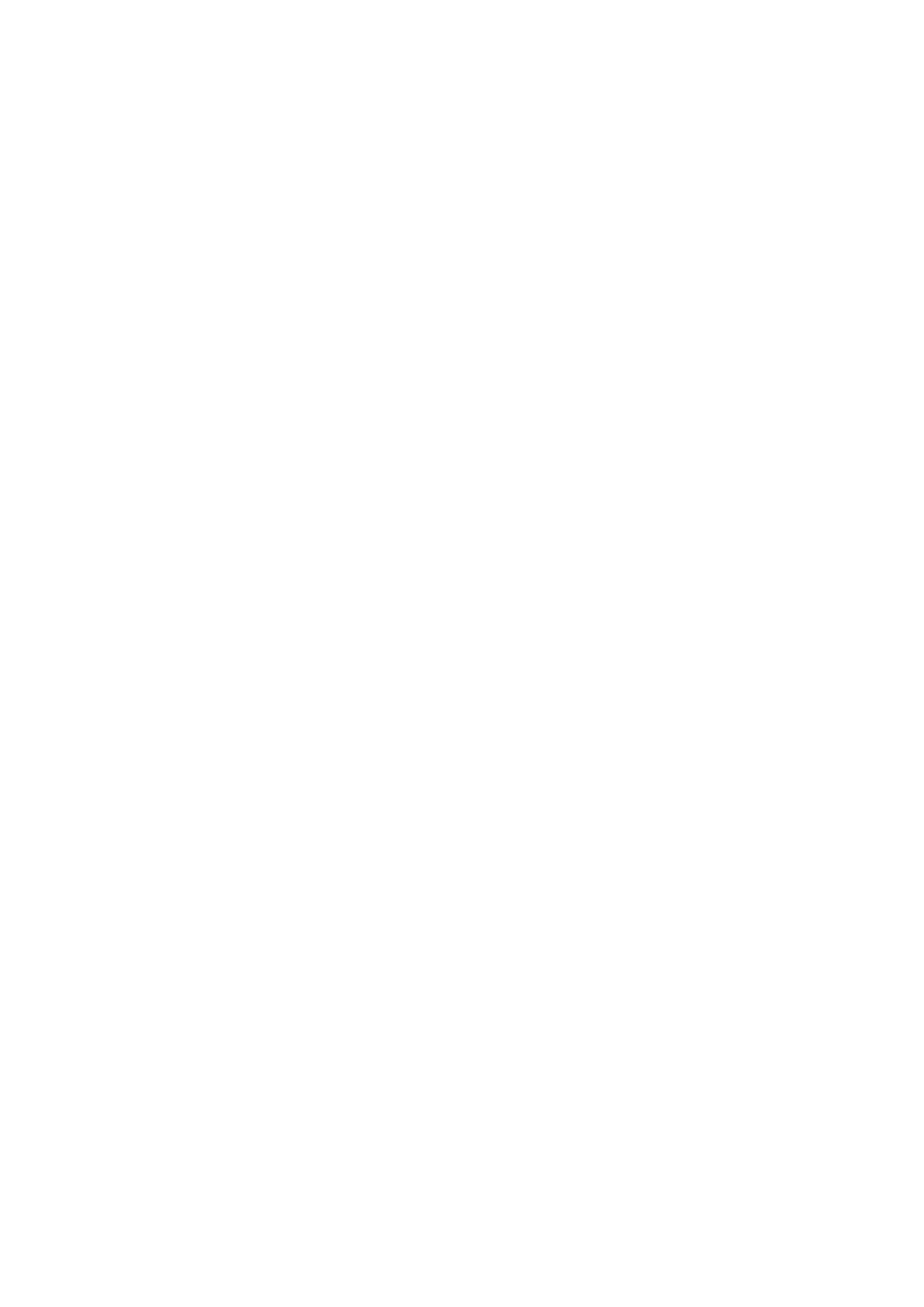### **Contents**

| <b>Summary</b><br>3 |                                                                                          |    |
|---------------------|------------------------------------------------------------------------------------------|----|
| 1                   | <b>Introduction</b>                                                                      | 5  |
| 2                   | <b>Creating the National Security Strategy</b>                                           | 6  |
|                     | Planning                                                                                 | 6  |
|                     | <b>Public access</b>                                                                     | 7  |
| 3                   | <b>The National Security Strategy</b>                                                    | 8  |
|                     | National security begins at home                                                         | 8  |
|                     | A whole-of-government approach                                                           | 10 |
|                     | Merging the National Security Strategy with the Strategic Defence and Security<br>Review | 11 |
|                     | National security and prosperity                                                         | 12 |
|                     | China                                                                                    | 13 |
|                     | <b>Critical National Infrastructure</b>                                                  | 15 |
|                     | Alliances, partnerships and multilateral organisations                                   | 17 |
|                     | Deterrence                                                                               | 19 |
|                     | <b>Armed forces</b>                                                                      | 20 |
|                     | Capabilities                                                                             | 20 |
|                     | Personnel                                                                                | 22 |
|                     | Civilian staff                                                                           | 23 |
|                     | <b>Budget for defence</b>                                                                | 24 |
|                     | Cyber                                                                                    | 26 |
|                     | Leadership and accountability                                                            | 26 |
|                     | Private sector engagement                                                                | 28 |
|                     | Cyber skills                                                                             | 28 |
|                     | Budget for cyber security                                                                | 29 |
|                     | Cross-government funds and units                                                         | 30 |
|                     | Significant omissions                                                                    | 31 |
|                     | <b>European Union</b>                                                                    | 31 |
|                     | Climate change                                                                           | 32 |
|                     | Learning lessons                                                                         | 32 |
| 4                   | <b>Decision-making on national security</b>                                              | 33 |
|                     | <b>National Security Risk Assessment</b>                                                 | 33 |
|                     | A flawed approach?                                                                       | 34 |
|                     | <b>National Security Council</b>                                                         | 35 |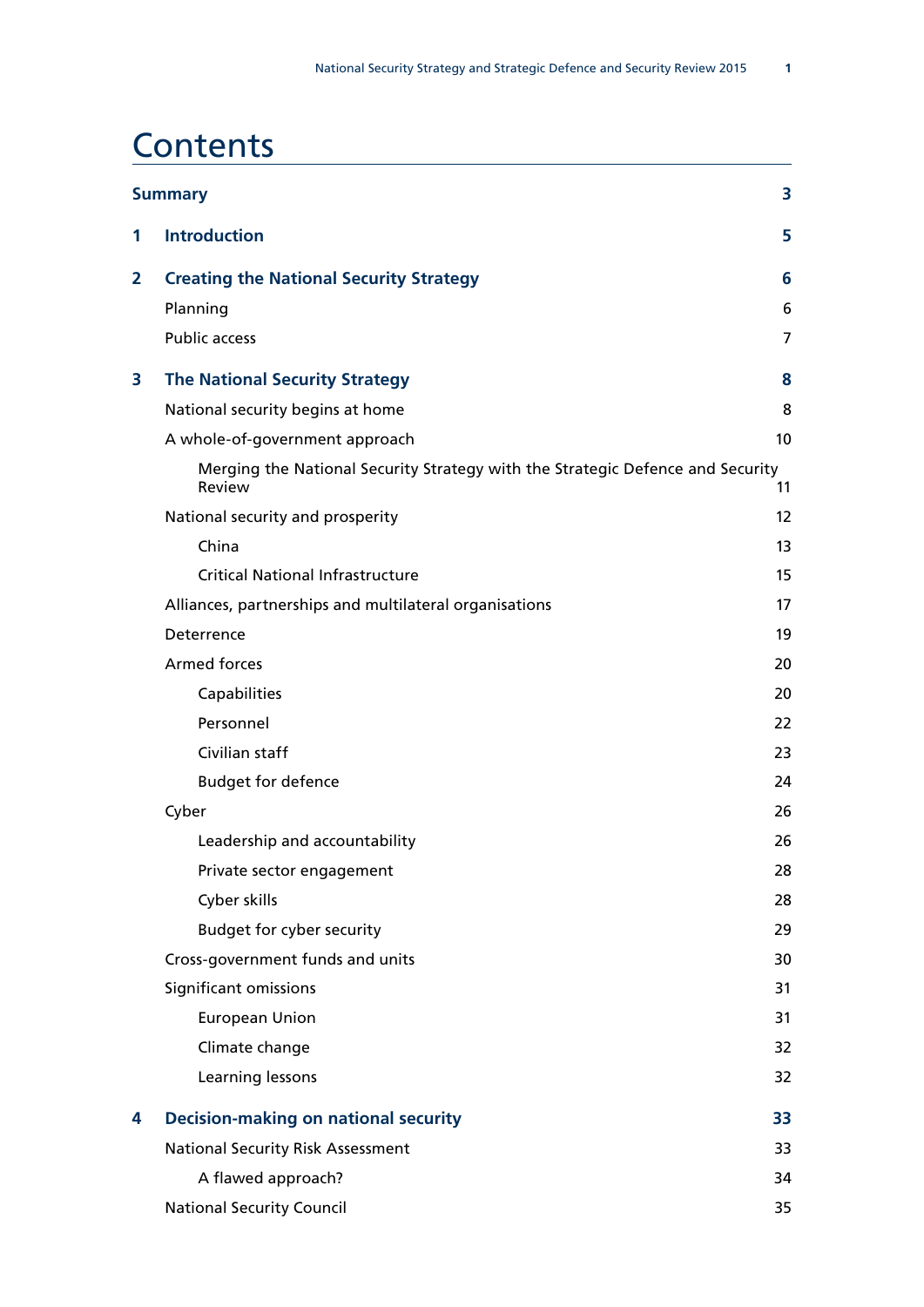| Implementation                         | 37 |
|----------------------------------------|----|
| <b>Conclusions and recommendations</b> | 39 |
| <b>Formal Minutes</b>                  | 43 |
| <b>Witnesses</b>                       | 44 |
| <b>Published written evidence</b>      | 45 |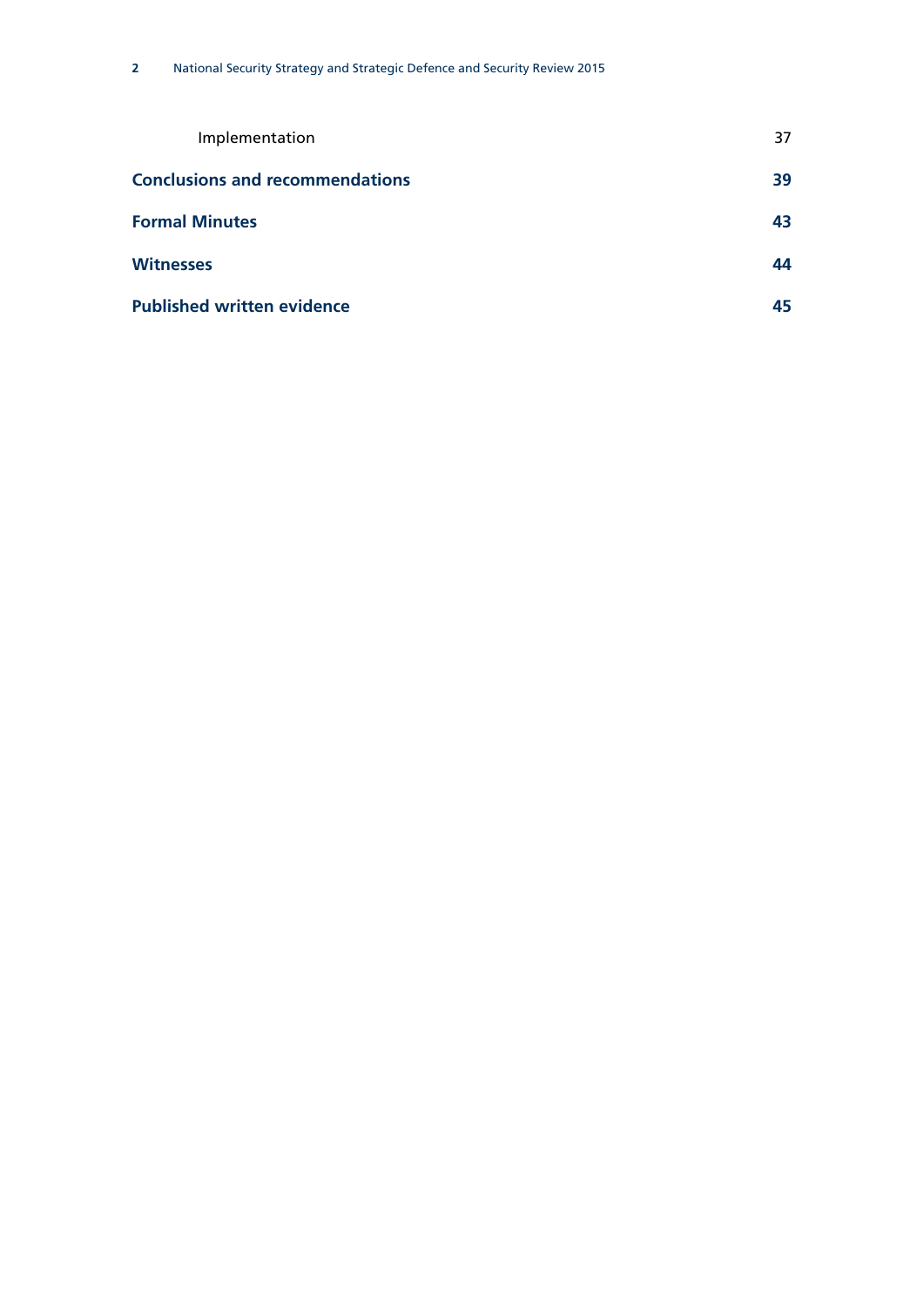### <span id="page-8-0"></span>Summary

The United Kingdom must have security. The National Security Strategy and Strategic Defence and Security Review 2015 (NSS & SDSR 2015) sets out how the whole of government will deliver that objective. This Report examines whether the strategy is fit for purpose.

The NSS & SDSR 2015 did not address possible security implications of the United Kingdom leaving the European Union. That omission may have been politically expedient, but following the referendum on 23 June 2016, a detailed analysis of any such implications should begin immediately.

The NSS & SDSR 2015 prioritised the pursuit of security through international trade and investment. In so doing, it highlighted economic possibilities and marginalised security risks. That policy has underpinned increased foreign involvement with United Kingdom Critical National Infrastructure (CNI). Foreign ownership of the UK's CNI may reduce the Government's control over key technology and investment decisions and raises potential security vulnerabilities.

Cyber is one of four primary security challenges cited by the NSS & SDSR 2015. As the Government prepares its second five-year cyber security strategy and programme, we have identified key cyber security gaps. The partnership between the Government and the private sector on cyber security is not yet productive. And a lack of cyber skills is a barrier to the Government's goal of creating a vibrant cyber economy that is resilient to fast-changing threats. We welcome the Government's recent efforts to lead on cyber, while recognising that much more remains to be done.

The armed forces are a key element of the full spectrum response to threats to the UK and its interests. The NSS & SDSR 2015 addressed some of the capability gaps and negative perceptions about the UK's defence capacity following the SDSR 2010. We are concerned, however, that the armed forces will not be funded to fulfil the wideranging tasks described in the NSS & SDSR 2015. In addition, despite the Government's commitment to NATO's target of spending 2% of GDP on defence, the changed economic climate following the UK's vote to leave the EU may see a real-terms reduction in the defence budget.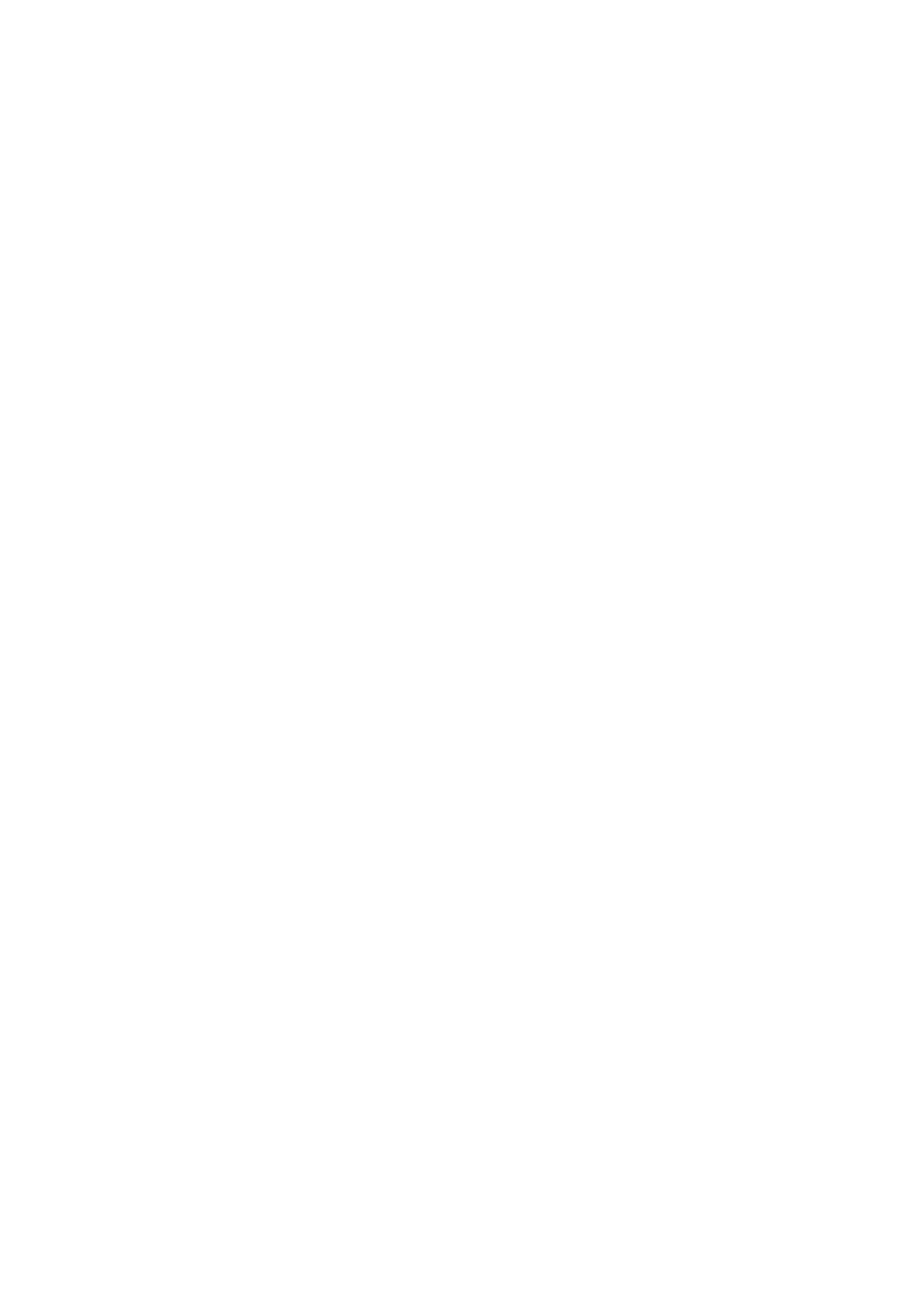# <span id="page-10-0"></span>**1** Introduction

1. The Joint Committee on the National Security Strategy (JCNSS) is a Select Committee of both Houses of Parliament. Our primary function is "to consider the National Security Strategy".1 The Committee was formed in this Parliament in November 2015. The *National Security Strategy and Strategic Defence and Security Review 2015: A Secure and Prosperous United Kingdom* was published on 23 November 2015. We agreed to examine the *National Security Strategy and Strategic Defence and Security Review 2015* as our first inquiry of the 2015 Parliament.

2. We published inquiry terms of reference and a call for evidence on 4 February 2016.<sup>2</sup> We took oral evidence from right hon. Oliver Letwin MP, Chancellor of the Duchy of Lancaster, Sir Mark Lyall Grant, National Security Adviser and Conrad Bailey, Director of the Strategic Defence and Security Review and Defence in the Cabinet Office National Security Secretariat. In addition, we took oral evidence from a panel of academics who study national security. We are grateful to all those who submitted oral and/or written evidence to our inquiry.<sup>3</sup> We also thank our Specialist Advisers, Professor Malcolm Chalmers, Professor Michael Clarke and Professor Sir Hew Strachan, for their input.4

<sup>1</sup> Standing Order No 152I, *[Standing Orders of the House of Commons relating to public business 2016](http://www.publications.parliament.uk/pa/cm201516/cmstords/0002/body.htm)*, 10 February 2016, accessed 5 July 2016

<sup>2</sup> The inquiry terms of reference can be found on the Joint Committee on the National Security Strategy [website](http://www.parliament.uk/business/committees/committees-a-z/joint-select/national-security-strategy/news-parliament-2015/nss-sdsr-launch-15-16/).

<sup>3</sup> This report addresses the NSS & SDSR 2015, which was published seven months before the June 2016 referendum on the UK's membership of the European Union. We held our final evidence session one month before the referendum. We nevertheless refer to the referendum outcome where it is of direct and immediate relevance to the topics covered by the inquiry.

<sup>4</sup> The declarations of interests by Professor Malcolm Chalmers, Professor Michael Clarke and Professor Sir Hew Strachan are available in the [Committee's Formal Minutes 2015–16](http://www.parliament.uk/documents/joint-committees/national-security-strategy/Formal-Minutes/2015-20-Parliament/JCNSS-Formal-Minutes-2015-16.pdf).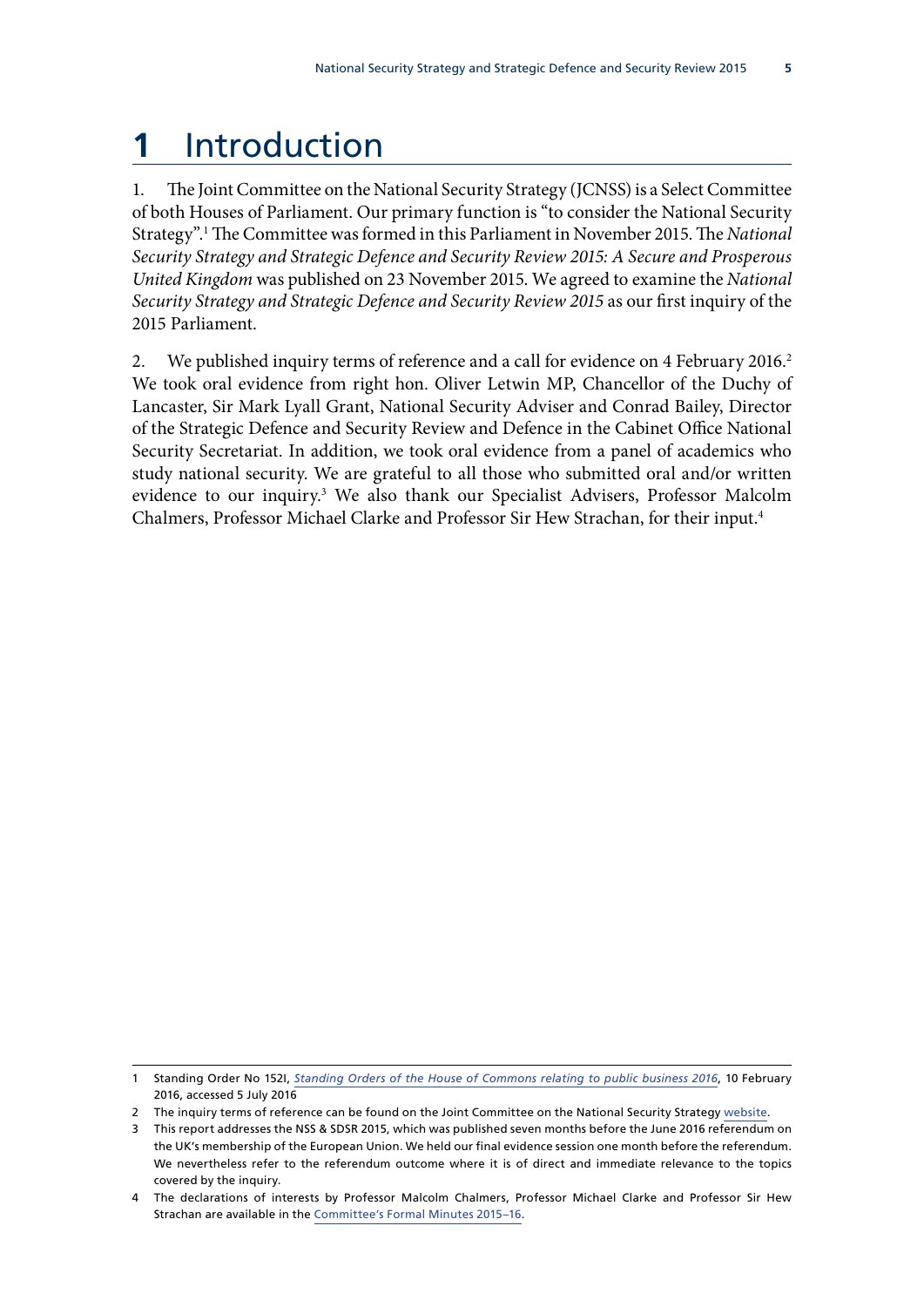# <span id="page-11-0"></span>**2** Creating the National Security Strategy

#### **Planning**

3. The NSS & SDSR 2015 was planned in parallel with the Spending Review. Two days after the publication of the NSS & SDSR 2015, the Chancellor of the Exchequer, right hon. George Osborne MP, introduced the Government's *Spending Review and Autumn Statement 2015*. The Spending Review set out budget allocations to Government Departments including those charged with the implementation of the NSS & SDSR 2015.<sup>5</sup> The National Security Adviser told us that the Government had learned lessons from the 2010 review process, when there "was a bit of a divergence between the review and the spending round and quite a lot of scrabbling and back-engineering to try to make that work."6 Oliver Letwin explained that

We did it explicitly and consciously in tandem with the expenditure review to ensure that as we worked out what mattered most to us to defend against, we also worked out what we could afford to spend on doing it. We iterated between those two until we got to the point where we felt that we had allocated resources in a way that was proportionate<sup>7</sup>

4. The 2015 review process began before the May general election. This allowed time to assess the domestic and international security environment. Unlike in 2010, however, the results of this assessment were not published.<sup>8</sup> The Government's assessment of the security environment therefore did not benefit from expert analysis.

5. Our predecessor Committee in the 2010–15 Parliament criticised the limited consultation with external experts on the development of the NSS and SDSR in 2010.<sup>9</sup> Academic witnesses questioned the effectiveness and scope of the expert consultation on the NSS & SDSR 2015.10 Professor Patrick Porter, Academic Director of the Strategy and Security Institute, University of Exeter, told us that while the assumptions underlying the NSS & SDSR 2015 might have been "very well founded, … the point is to have a process which lifts it out of the axiomatic into thinking in a calculated way".<sup>11</sup> He recommended institutionalising "friendly dissent" within the review process, using "red teams" tasked with providing alternative viewpoints to ensure the premises of the strategy are subject to robust testing.12

<sup>5</sup> HM Treasury, *Spending Review and Autumn Statement 2015*, [Cm 9162](https://www.gov.uk/government/uploads/system/uploads/attachment_data/file/479749/52229_Blue_Book_PU1865_Web_Accessible.pdf), November 2015, pp 25–30

<sup>6</sup> Oral evidence taken on 1 February 2016, HC (2015–16) [644,](http://data.parliament.uk/writtenevidence/committeeevidence.svc/evidencedocument/national-security-strategy-committee/work-of-the-national-security-adviser/oral/28227.pdf) Q28

<sup>7</sup> Q67

<sup>8</sup> The then Labour Government published its Green Paper entitled *Adaptability and Partnership: Issues for the Strategic Defence Review* on 3 February 2010, three months before the 2010 general election and eight months before the NSS 2010 and SDSR 2010 were published. MOD, *Adaptability and Partnership: Issues for the Strategic Defence Review*, [Cm 7794,](https://www.gov.uk/government/uploads/system/uploads/attachment_data/file/35927/defence_green_paper_cm7794.pdf) February 2010

<sup>9</sup> Joint Committee on the National Security Strategy, First Report of Session 2010–12, *[First Review of the National](http://www.publications.parliament.uk/pa/jt201012/jtselect/jtnatsec/265/265.pdf) [Security Strategy 2010](http://www.publications.parliament.uk/pa/jt201012/jtselect/jtnatsec/265/265.pdf)*, HL Paper 265, HC 1384, para 12

<sup>10</sup> Qq4–6

<sup>11</sup> Q6 [Professor Porter]

<sup>12</sup> Professor Patrick Porter ([NSS0002\)](http://data.parliament.uk/writtenevidence/committeeevidence.svc/evidencedocument/national-security-strategy-committee/national-security-strategy-and-the-strategic-defence-and-security-review-2015/written/30256.pdf)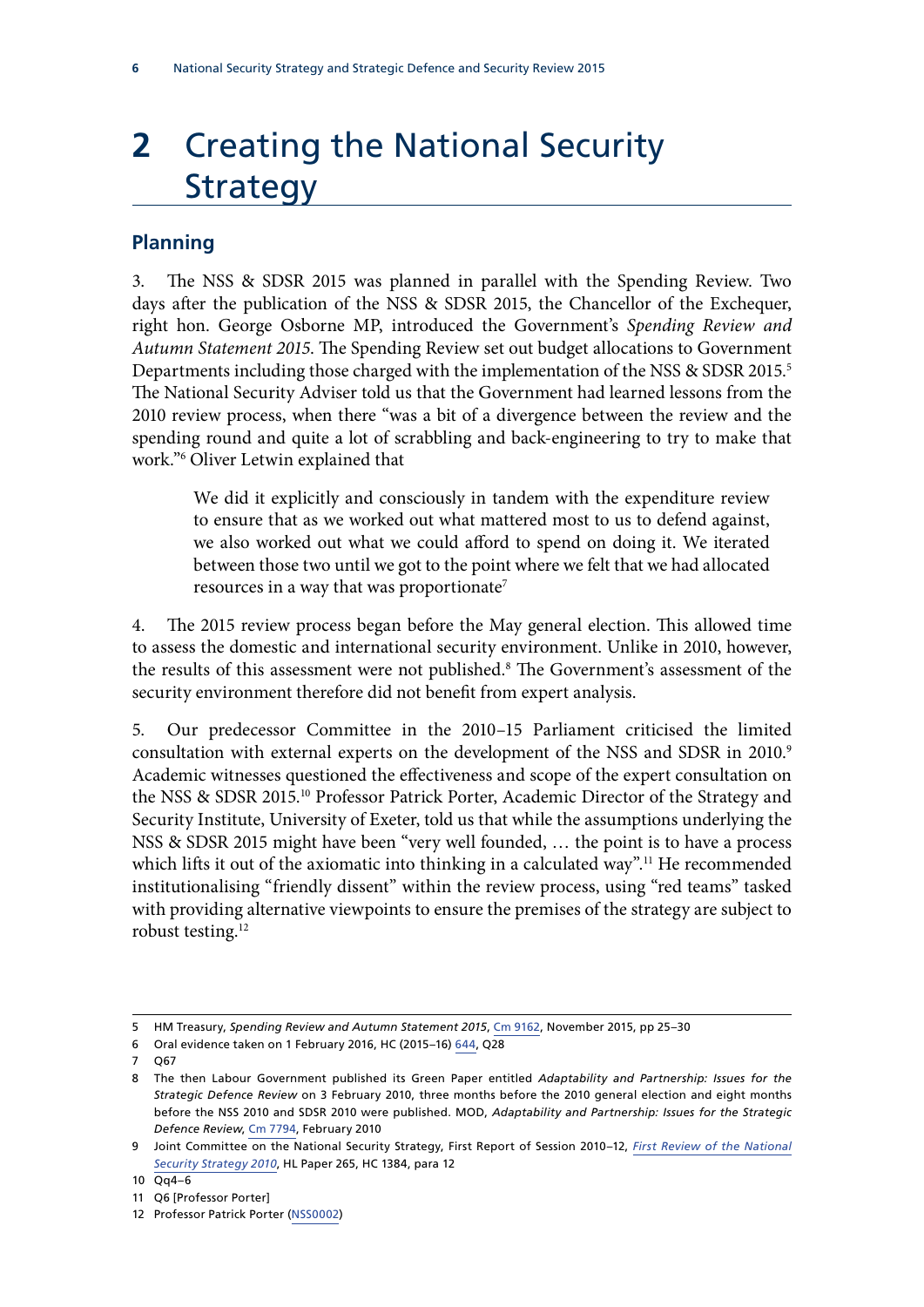<span id="page-12-0"></span>6. **We welcome the implementation of our predecessor Committee's recommendation to allow more time for review and for engagement with external experts in developing the NSS & SDSR 2015. Such engagement must, however, be more than a tick-box exercise and must include a robust examination of the substance of the security strategy.**  *Looking ahead, the Cabinet Office should build on its achievement in engaging external expertise by forming 'red team' panels to challenge the assumptions underpinning the next security strategy.*

#### **Public access**

7. The NSS & SDSR 2015 is by design a public strategy. We heard that the public nature of the strategy limited its content.<sup>13</sup> For example, an open discussion of security vulnerabilities and specialist capabilities might threaten national security. And public discussion of tensions with a competitor state might increase international tension. If the NSS & SDSR is intended to be a practical guide to decision-making, then a more detailed ranking and analysis of threats, opportunities and priorities are required.<sup>14</sup> This might take the form of a classified element to the NSS & SDSR or of more detailed classified strategies on specific aspects of the NSS & SDSR for use within government.

8. *The Cabinet Office should produce classified analysis that prioritises specific threats and opportunities to inform decisions taken by policy-makers, diplomats, the security and intelligence agencies and the armed forces.*

13 Q2; oral evidence taken before the Defence Committee on 24 November 2015, HC (2015–16) [626,](http://data.parliament.uk/writtenevidence/committeeevidence.svc/evidencedocument/defence-committee/publication-of-the-strategic-defence-and-security-review/oral/25041.pdf) Q4 14 Oral evidence taken before the Defence Committee on 24 November 2015, HC (2015–16) [626,](http://data.parliament.uk/writtenevidence/committeeevidence.svc/evidencedocument/defence-committee/publication-of-the-strategic-defence-and-security-review/oral/25041.pdf) Q5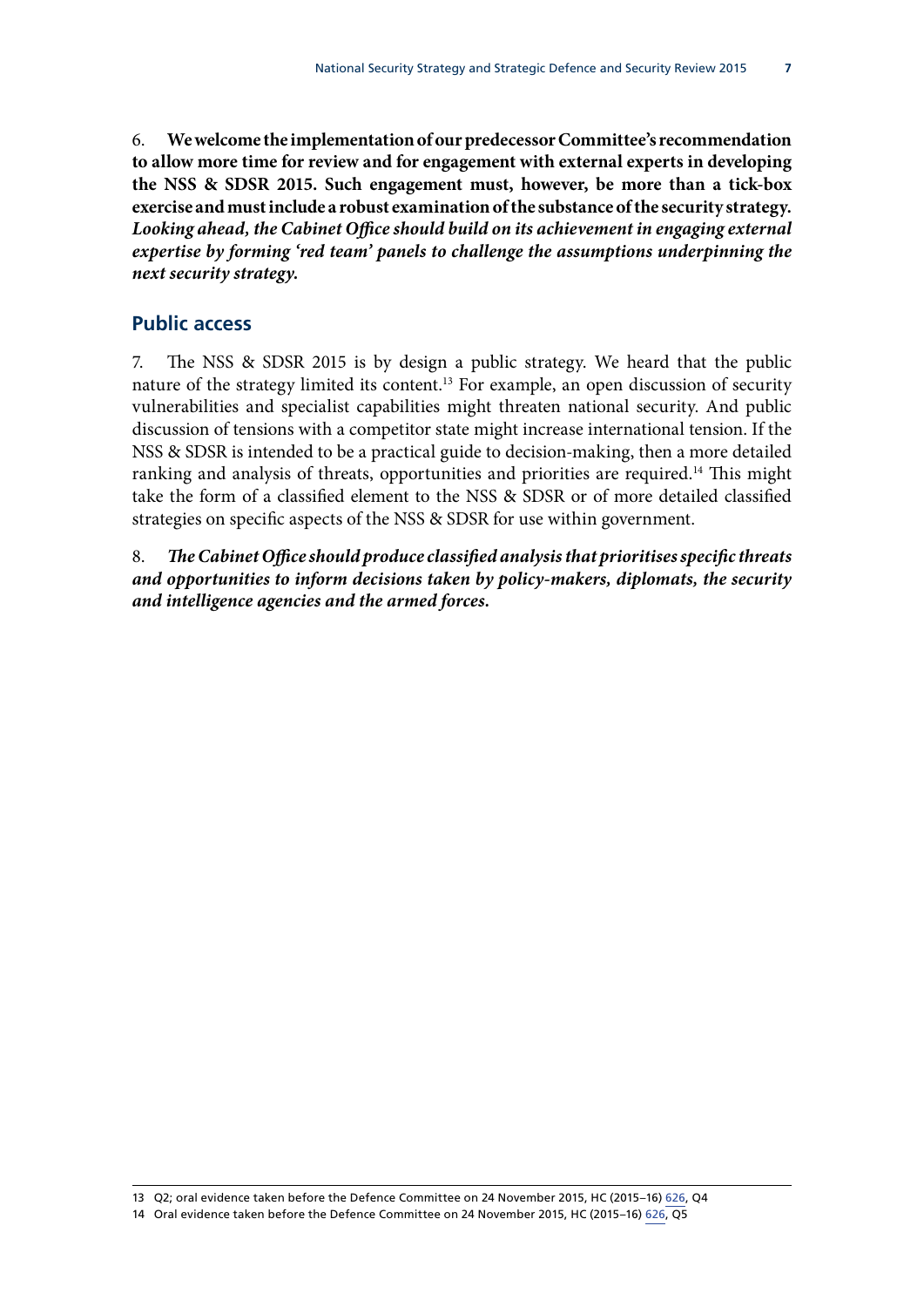# <span id="page-13-0"></span>**3** The National Security Strategy

9. Giving evidence before our predecessor Committee in January 2014, the Prime Minister David Cameron said that the National Security Strategy needed a "refresh" rather than a "complete overhaul".15 The NSS & SDSR 2015 was, however, more than a "refresh". The four primary challenges identified in the document reflect the significant changes in the security environment since 2010, such as the resurgence of state-based threats, the growing role of non-state actors in international affairs and changes to the UK's priorities and commitments.16 For example, combat operations in Afghanistan and Iraq shaped UK defence policy for almost a decade and were at the heart of the NSS 2010 and SDSR 2010; the NSS & SDSR 2015 barely touched on Afghanistan despite ongoing commitments.<sup>17</sup>

10. Oliver Letwin told us that, as in 2010, the Government's aim was to "develop a set of actions and capabilities [in the NSS & SDSR 2015] that are flexible and that give us maximum flexibility in the face of changing threats."18 The National Security Adviser told us that it would be taken as a sign of success if the NSS & SDSR 2015 did not have to be updated before 2020.<sup>19</sup> However, he added that reviewing the NSS & SDSR 2015 was an option if "something absolutely fundamental changes".20 It is not clear, however, what the Government would deem "fundamental" in this context given that the NSS 2010 and the SDSR 2010 were not updated despite major unforeseen events such as the Arab Spring, which precipitated instability across the Middle East and North Africa, and the Russian annexation of Crimea. In our view, formal action by the UK to leave the European Union is a "fundamental" change that merits a new NSS & SDSR (see paragraphs 89–93).

#### **National security begins at home**

11. The NSS & SDSR 2015 signalled a shift in the logic underlying the UK's national security. Previous security reviews have focused on the need to shield the UK's interests and citizens from threats. However, the NSS & SDSR 2015 stressed the need to build domestic resilience to threats, building security 'outwards' from a strong and resilient UK society.<sup>21</sup> We were struck by the unprecedented emphasis in the NSS & SDSR 2015 on domestic resilience. For example, a "strong, diverse and resilient society" was among the first of the UK's 'assets' listed in Chapter 2, which explained that the strategic vision for the UK is to be "strong, influential, global".<sup>22</sup> The UK's resilient society was listed before the capabilities and agencies that are conventionally cited as the foremost providers of UK

<sup>15</sup> Oral evidence taken on 30 January 2014, HC (2013–14) [1040,](http://www.parliament.uk/documents/joint-committees/national-security-strategy/PM%20session/JCNSS14-01-30TranscriptCameronC.pdf) Q30

<sup>16</sup> HM Government, *National Security Strategy and Strategic Defence and Security Review 2015: A Secure and Prosperous United Kingdom*, [Cm 9161,](https://www.gov.uk/government/uploads/system/uploads/attachment_data/file/478933/52309_Cm_9161_NSS_SD_Review_web_only.pdf) November 2015, para 3.3

<sup>17</sup> Despite its prominence in defence debates since 2001, and particularly since 2006, Afghanistan is mentioned only twice in relation to UK policy in the NSS & SDSR 2015, once as part of a high-level outline of the UK's ongoing commitments and once with reference to the promotion of women's rights in peacebuilding efforts.

<sup>18</sup> Q74

<sup>19</sup> Oral evidence taken on 1 February 2016, HC (2015–16) [644,](http://data.parliament.uk/writtenevidence/committeeevidence.svc/evidencedocument/national-security-strategy-committee/work-of-the-national-security-adviser/oral/28227.pdf) Q31

<sup>20</sup> Oral evidence taken on 1 February 2016, HC (2015-16) [644,](http://data.parliament.uk/writtenevidence/committeeevidence.svc/evidencedocument/national-security-strategy-committee/work-of-the-national-security-adviser/oral/28227.pdf) Q49

<sup>21</sup> HM Government, *National Security Strategy and Strategic Defence and Security Review 2015: A Secure and Prosperous United Kingdom*, [Cm 9161,](https://www.gov.uk/government/uploads/system/uploads/attachment_data/file/478933/52309_Cm_9161_NSS_SD_Review_web_only.pdf) November 2015, para 4.5

<sup>22</sup> HM Government, *National Security Strategy and Strategic Defence and Security Review 2015: A Secure and Prosperous United Kingdom*, [Cm 9161,](https://www.gov.uk/government/uploads/system/uploads/attachment_data/file/478933/52309_Cm_9161_NSS_SD_Review_web_only.pdf) November 2015, para 2.4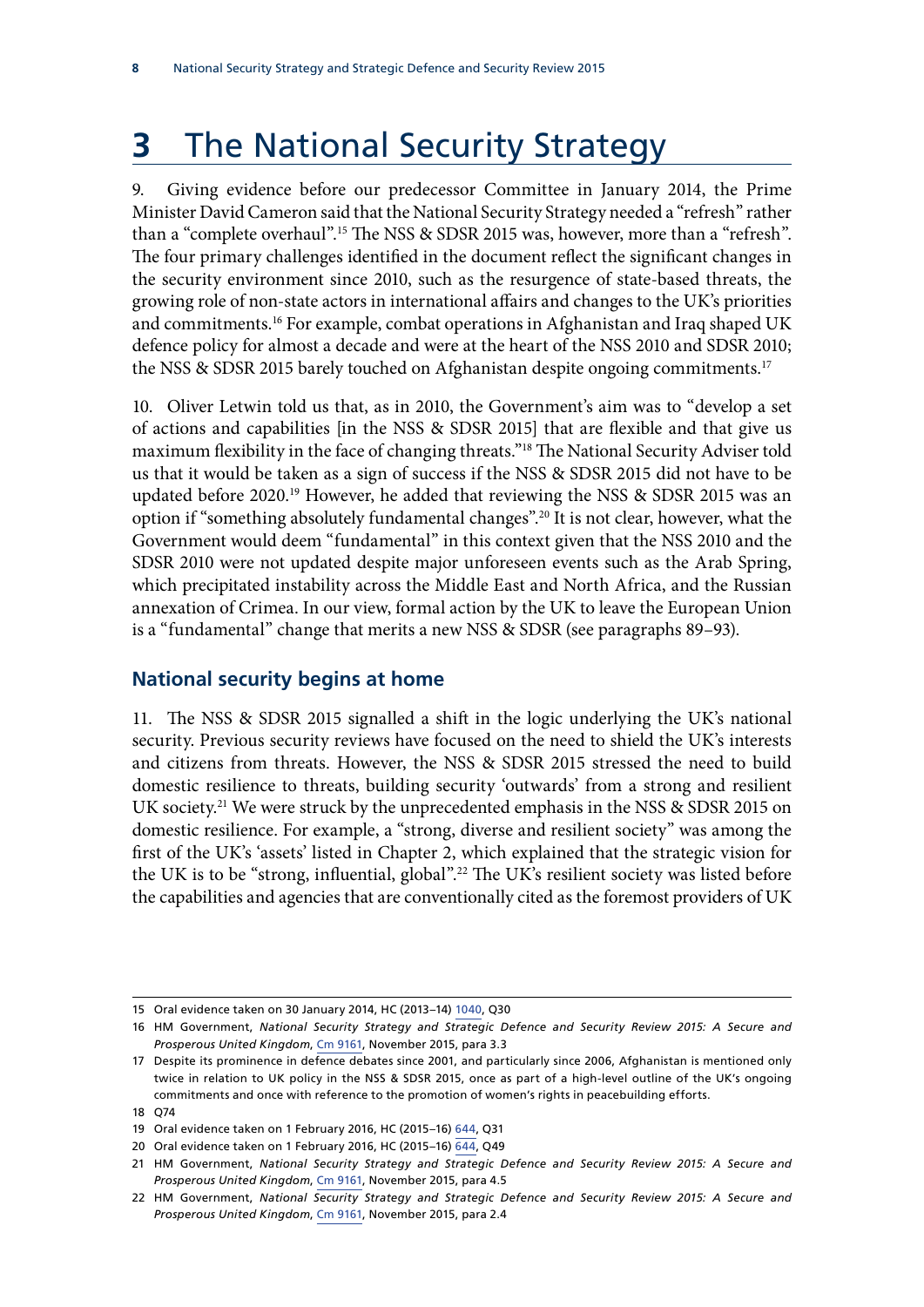security, such as the armed forces, security and intelligence agencies, law enforcement and the diplomatic service. We also noted the emphasis throughout the NSS & SDSR 2015 on building resilience 'from the ground up', in partnership with industry and society.<sup>23</sup>

12. The NSS & SDSR 2015 is the first security review to state the armed forces' domestic role explicitly and in detail. The role of the armed forces has traditionally been focused on providing defence of the UK and its interests abroad, with limited, targeted support to UK civil authorities in the event of an emergency.24 The NSS & SDSR 2015, however, established the expectation that the armed forces will provide defence within the UK. One of the eight military missions set out in the NSS & SDSR 2015 was to "Defend and contribute to the security and resilience of the UK and Overseas Territories."25 This involves, for example, keeping 10,000 troops on "standby" to assist UK domestic authorities in responding to "significant terrorist incidents" in the UK.26 The NSS & SDSR 2015 also outlined continual collaboration between the armed forces and civil authorities. The Royal Navy and law enforcement agencies, for instance, are tasked with working together to increase patrolling of the UK's territorial waters.<sup>27</sup> There is a lack of clarity, however, as to which body will lead this effort.

13. The emphasis in the NSS & SDSR 2015 on strengthening the resilience of the UK and its citizens, and on using all available capabilities to achieve this, is welcome. However, the document provides insufficient detail on the specific activities required to build domestic resilience within civil society, 'from the ground up'. For instance, the NSS & SDSR 2015 stated the Government's intention to "expand and deepen [its] partnership with the private and voluntary sectors, and with communities and individuals, as it is on these relationships that the resilience of the UK ultimately rests."<sup>28</sup> However, the document does not say how the Government will achieve this. Similarly, the NSS & SDSR 2015 stated that the Government will manage the flood risk by building "the strongest possible partnerships with local authorities, utility companies and businesses" but it did not say how the Government will do this or how the effects of this activity will be measured.<sup>29</sup>

14. **The NSS & SDSR 2015 placed unprecedented emphasis on domestic resilience, marking a shift in approach to national security. We welcome the change in focus from shielding the UK's interests and citizens from threats to strengthening the UK's domestic resilience to threats. All capabilities available to the Government, including the armed forces, should be used to make the UK more resilient. However, the NSS & SDSR 2015 provided insufficient detail on the specific activities required to build domestic resilience within UK civil society.**

<sup>23</sup> See, for example, HM Government, *National Security Strategy and Strategic Defence and Security Review 2015: A Secure and Prosperous United Kingdom*, [Cm 9161,](https://www.gov.uk/government/uploads/system/uploads/attachment_data/file/478933/52309_Cm_9161_NSS_SD_Review_web_only.pdf) November 2015, para 1.15, 2.4 and 3.37

<sup>24</sup> The armed forces have occasionally been called upon to provide support to UK civilian authorities in responding to domestic emergencies, such as flooding.

<sup>25</sup> HM Government, *National Security Strategy and Strategic Defence and Security Review 2015: A Secure and Prosperous United Kingdom*, [Cm 9161,](https://www.gov.uk/government/uploads/system/uploads/attachment_data/file/478933/52309_Cm_9161_NSS_SD_Review_web_only.pdf) November 2015, para 4.37

<sup>26</sup> HM Government, *National Security Strategy and Strategic Defence and Security Review 2015: A Secure and Prosperous United Kingdom*, [Cm 9161,](https://www.gov.uk/government/uploads/system/uploads/attachment_data/file/478933/52309_Cm_9161_NSS_SD_Review_web_only.pdf) November 2015, para 4.98

<sup>27</sup> HM Government, *National Security Strategy and Strategic Defence and Security Review 2015: A Secure and Prosperous United Kingdom*, [Cm 9161,](https://www.gov.uk/government/uploads/system/uploads/attachment_data/file/478933/52309_Cm_9161_NSS_SD_Review_web_only.pdf) November 2015, para 4.15

<sup>28</sup> HM Government, *National Security Strategy and Strategic Defence and Security Review 2015: A Secure and Prosperous United Kingdom*, [Cm 9161,](https://www.gov.uk/government/uploads/system/uploads/attachment_data/file/478933/52309_Cm_9161_NSS_SD_Review_web_only.pdf) November 2015, para 4.132

<sup>29</sup> HM Government, *National Security Strategy and Strategic Defence and Security Review 2015: A Secure and Prosperous United Kingdom*, [Cm 9161,](https://www.gov.uk/government/uploads/system/uploads/attachment_data/file/478933/52309_Cm_9161_NSS_SD_Review_web_only.pdf) November 2015, para 4.144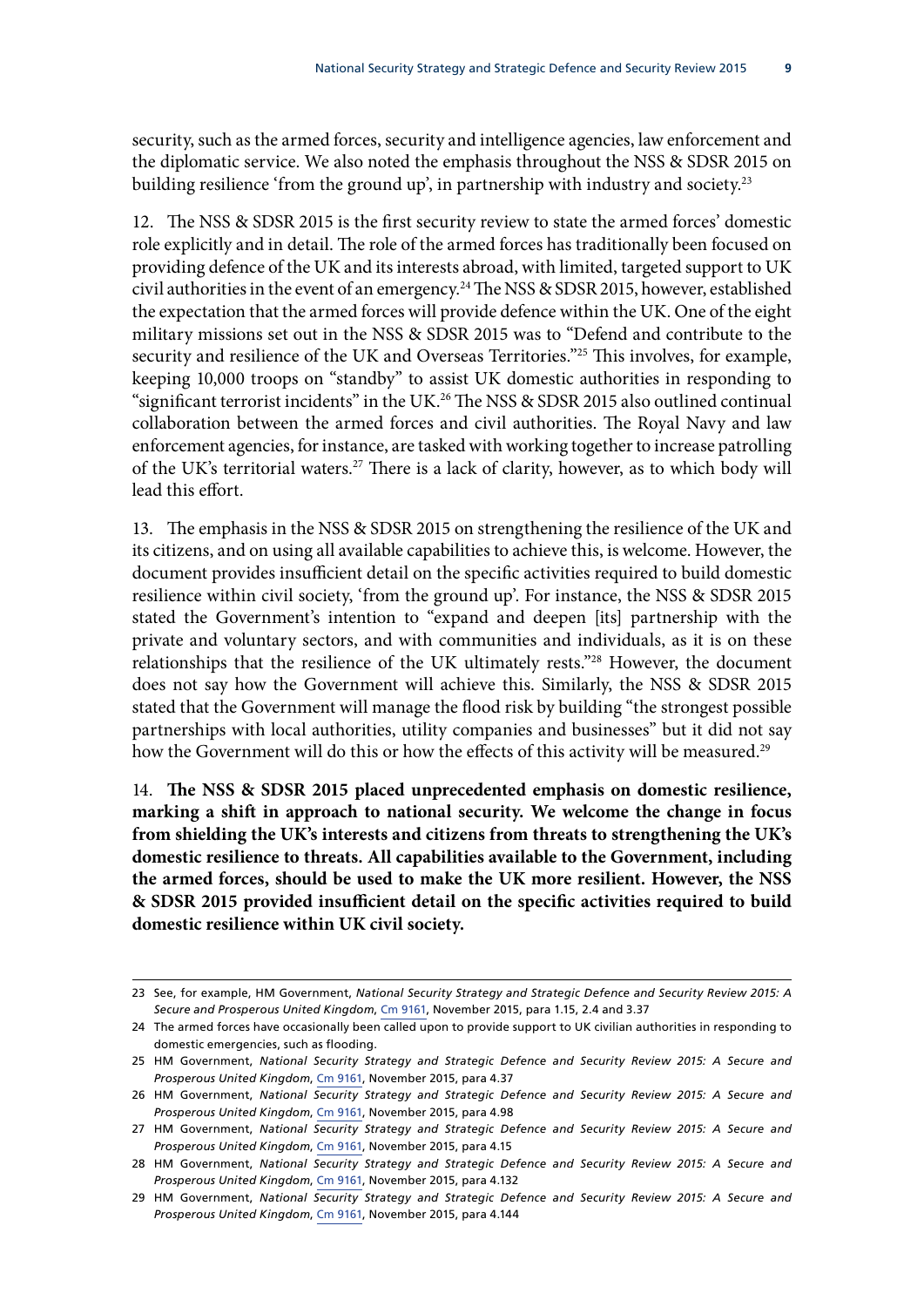#### <span id="page-15-0"></span>**A whole-of-government approach**

15. The NSS & SDSR 2015 marked a further shift towards a whole-of-government approach to national security.<sup>30</sup> This was facilitated by the role of the Cabinet Office, and specifically the National Security Secretariat, in directing the 2015 review process from the centre of government, with input from relevant Departments and agencies.<sup>31</sup>

16. In 2010, the NSS provided a high-level outline of the prevailing strategic context, the vision for the UK's role in the world, the risks to the UK's national security and an overview of the UK's response to these risks. This response was divided into eight "National Security Tasks".32 These tasks formed the basis of the SDSR 2010, which began by exploring them in more detail.<sup>33</sup> The SDSR 2010 then discussed defence, the nuclear deterrent, "wider security",<sup>34</sup> alliances and partnerships, and implementation and structural reform in turn.

17. The NSS & SDSR 2015 was structured around three "National Security Objectives". These were to:

- (1) Protect our people
- (2) Project our global influence
- (3) Promote our prosperity.

The NSS & SDSR 2015 sought to set out a whole-of-government approach to national security that would achieve those objectives. The chapters addressing each of these three objectives brought together all relevant capabilities and tools from across government, regardless of which Department was formally tasked with providing them.

18. It is unclear how the Government established its National Security Objectives or how they relate to one another. For example, the NSS & SDSR 2015 does not explain how projecting influence abroad contributes to the security of the UK's territory, interests and citizens or supports prosperity. A fuller discussion of how the three objectives were intended to address the security challenges facing the UK would have provided both a stronger foundation for Chapters 4–6, which focus on the delivery of the three objectives, and more detailed guidance for policy-makers in prioritising policies and resources. Such a discussion, perhaps in a separate chapter, would also have helped to explain the allocation of commitments and capabilities between the three objectives. Military activity, for example, is split between the chapters on protecting our people (Chapter 4), projecting our global influence (Chapter 5) and promoting our prosperity (Chapter 6).

<sup>30</sup> The Coalition Government began this process in 2010 through its establishment of national security structures at the centre of government, including the National Security Council and National Security Secretariat in the Cabinet Office (see paragraph 107).

<sup>31</sup> The 2010 review process was led by the MOD, with parallel tracks of work run in other Departments and agencies.

<sup>32</sup> HM Government, *A Strong Britain in an Age of Uncertainty: The National Security Strategy*, [Cm 7953](https://www.gov.uk/government/uploads/system/uploads/attachment_data/file/61936/national-security-strategy.pdf), October 2010, p 33

<sup>33</sup> HM Government, *Securing Britain in an Age of Uncertainty: The Strategic Defence and Security Review*, [Cm 7948](https://www.gov.uk/government/uploads/system/uploads/attachment_data/file/62482/strategic-defence-security-review.pdf), October 2010, pp 10–12

<sup>34</sup> This chapter in the SDSR 2010 addressed the prominent but wide-ranging threats to the UK's national security set out in the National Security Risk Assessment 2010. These included terrorism, instability and conflict overseas, cyber security, civil emergencies, energy security, organised crime, border security and counter proliferation and arms control.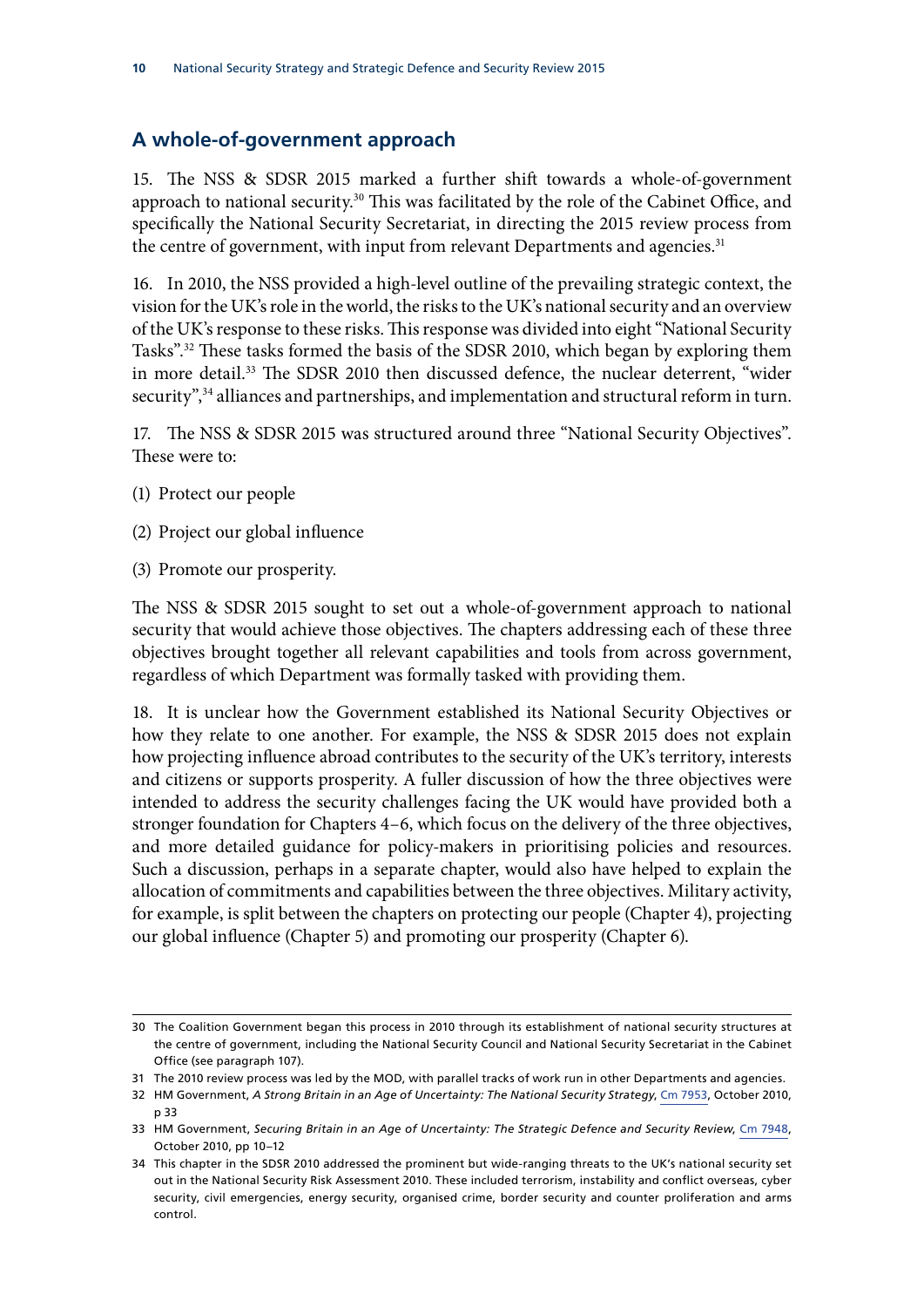<span id="page-16-0"></span>19. **We welcome the stronger emphasis on a whole-of-government approach to national security in the NSS & SDSR 2015. It is an important step in creating and delivering cross-government responses to the threats facing the UK. A more substantial discussion of the three National Security Objectives, the links between them, whether and how they can be traded off against each other, and how they are intended to tackle threats to UK national security would have provided a sound foundation for the rest of the NSS & SDSR 2015 and for future policy-making.**

#### *Merging the National Security Strategy with the Strategic Defence and Security Review*

20. The NSS and SDSR were merged into a single document for the first time in 2015. Oliver Letwin told us that the merging of the two documents was an "advance" on previous practice, because it linked the strategy with the Government's decisions on investments and capabilities.<sup>35</sup>

21. Merging the NSS with the SDSR obscured the guiding principles behind the various sub-strategies that are informed by the NSS. Those sub-strategies cover policy areas as varied as counter-terrorism and counter-extremism, cyber security, serious and organised crime, aid and bio-security. A fuller discussion of the three National Security Objectives would have helped to clarify these guiding principles (see paragraphs 17–18). The merger also obscured the 89 commitments set out in the SDSR. Those key commitments are scattered throughout four chapters of the document with nothing to distinguish them beyond the use of bold font, which is used across the document in other contexts.

22. It is unclear whether merging the NSS with the SDSR was driven by presentational requirements or whether it was the product of a joined-up process where strategy was combined with decisions on investments and capabilities. Sir Mark Lyall Grant told us that he had suggested merging the two documents in September 2015, when he took up the position of National Security Adviser weeks before the publication of the NSS & SDSR 2015.36 However, Oliver Letwin stated that the NSS and SDSR were "tied together" and developed in tandem with the Spending Review over the course of six months in mid-2015.37

23. **The primary goal of the NSS and SDSR process is to set out (a) what the UK wants to achieve; (b) how it intends to achieve it; and (c) what capabilities are required. The NSS & SDSR 2015 does not achieve that presentational goal.** *The Cabinet Office must review the presentation of the NSS* **&** *SDSR 2015. SDSR commitments must be numbered and include a timeframe for completion to enhance transparency and accountability.*

<sup>35</sup> Q72

<sup>36</sup> Oral evidence taken on 1 February 2016, HC (2015–16) [644,](http://data.parliament.uk/writtenevidence/committeeevidence.svc/evidencedocument/national-security-strategy-committee/work-of-the-national-security-adviser/oral/28227.pdf) Q28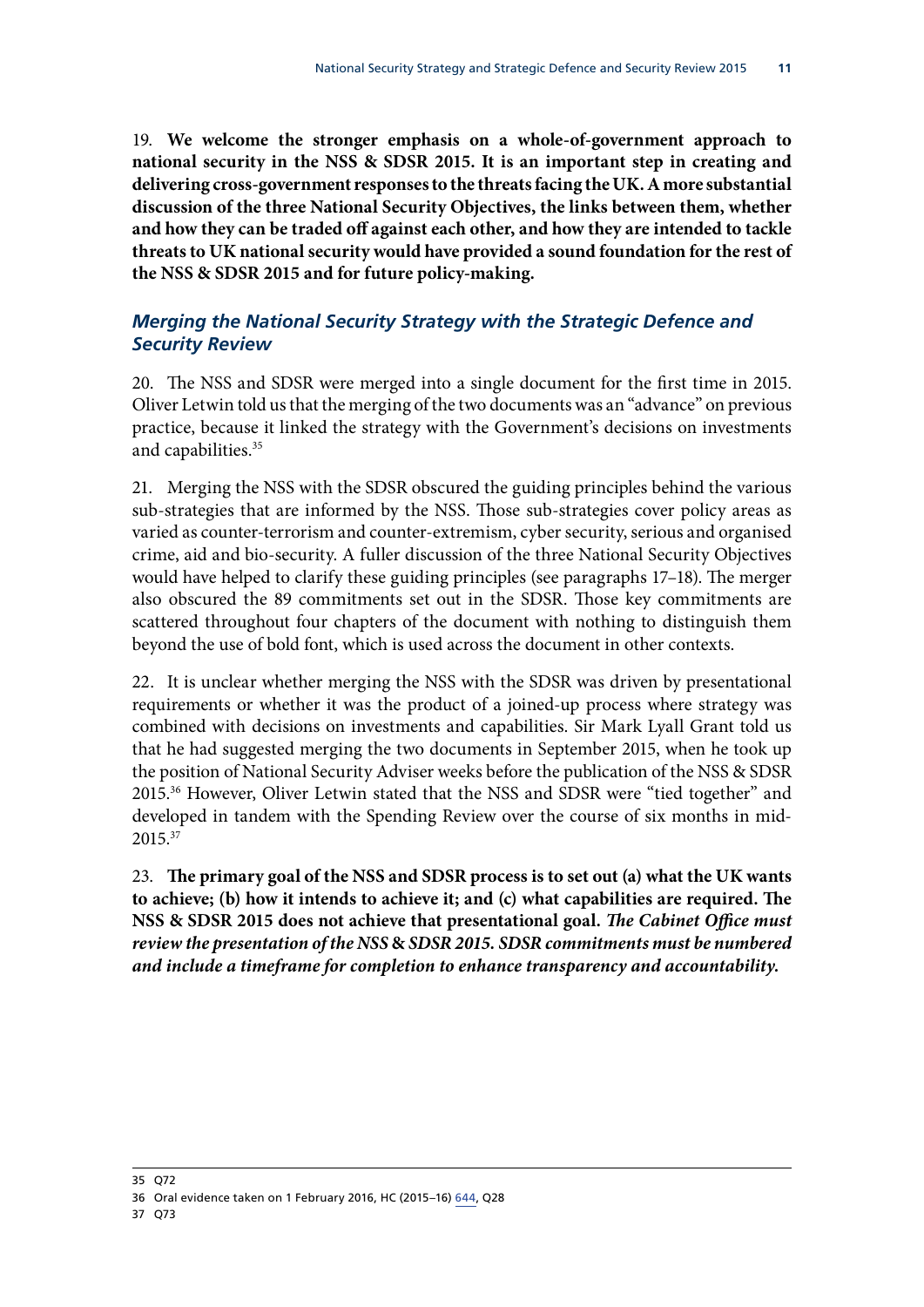#### <span id="page-17-0"></span>**National security and prosperity**

24. The NSS & SDSR 2015 treated national security and prosperity as two sides of the same coin. The Prime Minister's Foreword to the NSS & SDSR 2015 repeated a phrase he used in the NSS 2010, namely that "Our national security depends on our economic security, and vice versa."<sup>38</sup> However, the NSS 2010 prioritised economic security above national security, stating that "Our ability to meet these current and future threats depends crucially on tackling the budget deficit."39 In contrast, the NSS & SDSR 2015 struck a more even balance between national security and prosperity. It set out investment to meet the diverse threats to the UK, while recognising the imperatives of balanced budgets and the importance of trade and global prosperity to national well-being. That thinking was evident in the 2015 Budget settlement for the Departments and agencies with the greatest involvement in national security, when the budgets for the Ministry of Defence, the Home Office and the Department for International Development remained stable in real terms, while both the Foreign and Commonwealth Office and the security and intelligence agencies benefitted from significant budget increases.<sup>40</sup>

25. Some commentators argued that national security remained of secondary importance to prosperity in the NSS & SDSR 2015. Giving evidence to the Defence Committee, Peter Roberts, Senior Research Fellow at the Royal United Services Institute, pointed out that the Government's "economic grand strategy is front and centre in this review", making "defence and security firmly subservient to those economic ends".41 The Oxford Research Group pointed out that

a strong impression is given [in the NSS & SDSR 2015] that the UK government is more interested in commercial and trade opportunities with emerging economies than fundamental problems of national and international security. A great deal of emphasis is placed on UK companies being able to access foreign markets and on expanding arms exports, with the UK itself being 'open for business'—including to repressive regimes such as China, with whom the government hopes to 'build a deeper partnership'.42

26. We asked Oliver Letwin whether he had observed national security trumping economic security in government decision-making. He replied that the security implications of collaboration with another country had been judged too great to allow economic co-operation on a number of occasions. He added that it is right to keep such judgments continually under review.<sup>43</sup>

43 Q52

<sup>38</sup> HM Government, *National Security Strategy and Strategic Defence and Security Review 2015: A Secure and Prosperous United Kingdom*, [Cm 9161,](https://www.gov.uk/government/uploads/system/uploads/attachment_data/file/478933/52309_Cm_9161_NSS_SD_Review_web_only.pdf) November 2015, Foreword by the Prime Minister; HM Government, *A Strong Britain in an Age of Uncertainty: The National Security Strategy*, [Cm 7953](https://www.gov.uk/government/uploads/system/uploads/attachment_data/file/61936/national-security-strategy.pdf), October 2010, Foreword by the Prime Minister and Deputy Prime Minister

<sup>39</sup> HM Government, A Strong Britain in an Age of Uncertainty: The National Security Strategy, [Cm 7953](https://www.gov.uk/government/uploads/system/uploads/attachment_data/file/61936/national-security-strategy.pdf), October 2010, Foreword by the Prime Minister and Deputy Prime Minister

<sup>40</sup> ["Spending matters: defence and security budgets after the 2015 Spending Review",](https://rusi.org/sites/default/files/chalmers_spending_matters_1.pdf) RUSI Briefing Paper, May 2016, pp 3–4

<sup>41</sup> Oral evidence taken before the Defence Committee on 24 November 2015, HC (2015–16) [626,](http://data.parliament.uk/writtenevidence/committeeevidence.svc/evidencedocument/defence-committee/publication-of-the-strategic-defence-and-security-review/oral/25041.pdf) Q1

<sup>42</sup> Oxford Research Group [\(NSS0007](http://data.parliament.uk/writtenevidence/committeeevidence.svc/evidencedocument/national-security-strategy-committee/national-security-strategy-and-the-strategic-defence-and-security-review-2015/written/30445.pdf)) para 1.4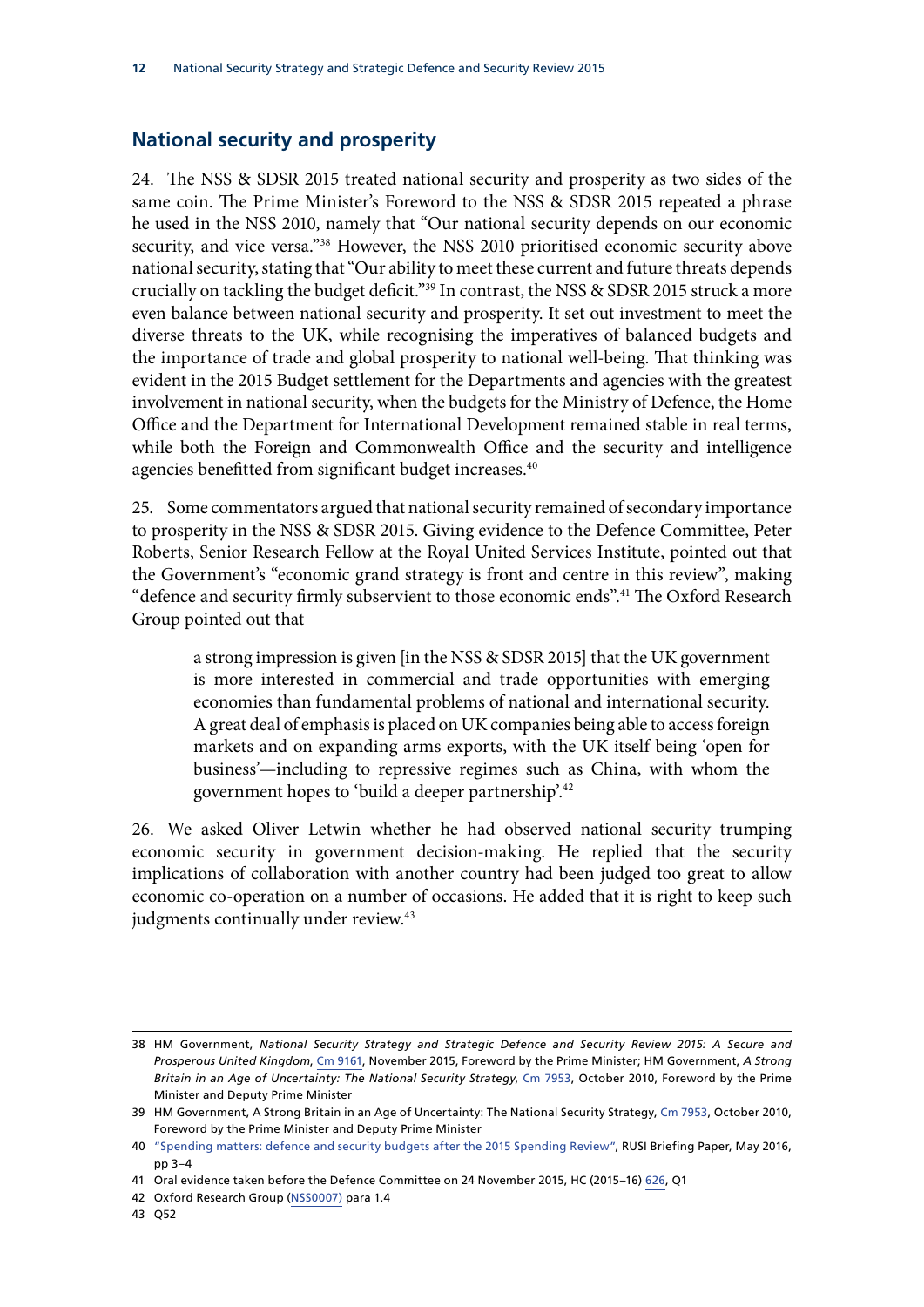#### <span id="page-18-0"></span>*China*

27. One common point of discussion among expert commentators was the handling of the UK's relationship with China in the NSS & SDSR 2015.44 Professor Porter described this passage of the NSS & SDSR 2015 as "an unbalanced, overly 'commercial' conception of [the UK's] relationship with China" born of "wishful thinking".45 One commentator writing in *The Economist* highlighted the Government's willingness to take economic, political and diplomatic gambles in relation to China, an approach that he labelled the 'Osborne Doctrine'.46

28. The NSS & SDSR 2015 was overwhelmingly positive about China. It listed a range of areas in which the Government intended to collaborate with China, including climate change, antimicrobial resistance, terrorism, economic development in Africa, peacekeeping, North Korea's nuclear programme, organised crime, cyber crime and migration. It set specific objectives for China to become "our second biggest export destination within the next decade" and for London to be established as "the leading global centre for renminbi products and services, across banking, asset management and insurance".47 It sounded two cautionary notes on relations with China. First, it stated that "We do not expect to agree with the Chinese Government on everything".48 Secondly, it warned that "Despite considerable progress, China still faces significant challenges in delivering the necessary reforms for a more sustainable growth model."<sup>49</sup>

29. We note the "diplomatic ambiguity" of bilateral relationships in a multipolar world (see paragraph 47). And we acknowledge the constraints imposed by having a public national security strategy, which, for reasons of diplomacy, reduced the scope for a frank and open assessment of the merits of individual bilateral relationships (see paragraphs 7–8). However, the positive characterisation of the UK's relationship with China set out in the NSS & SDSR 2015 failed to take into account a range of fundamental concerns. Those concerns included China's worsening human rights record, allegations that China is 'dumping' excess industrial products on the global market and is sponsoring cyber espionage, and China's aggressive militarisation of the South and East China seas. China's policy in the South and East China seas is fuelling tensions with the UK's allies in the Asia-Pacific region such as Japan, which the NSS & SDSR 2015 described as a "like-minded

<sup>44</sup> Oxford Research Group [\(NSS0007](http://data.parliament.uk/writtenevidence/committeeevidence.svc/evidencedocument/national-security-strategy-committee/national-security-strategy-and-the-strategic-defence-and-security-review-2015/written/30445.pdf)) para 1.4; David Blagden ([NSS0004\)](http://data.parliament.uk/writtenevidence/committeeevidence.svc/evidencedocument/national-security-strategy-committee/national-security-strategy-and-the-strategic-defence-and-security-review-2015/written/30392.pdf) para 10; ["The National Security Strategy"](http://researchbriefings.files.parliament.uk/documents/CBP-7431/CBP-7431.pdf), House of Commons Library, December 2015

<sup>45</sup> Professor Patrick Porter [\(NSS0002\)](http://data.parliament.uk/writtenevidence/committeeevidence.svc/evidencedocument/national-security-strategy-committee/national-security-strategy-and-the-strategic-defence-and-security-review-2015/written/30256.html)

<sup>46</sup> ["The Osborne Doctrine"](http://www.economist.com/news/britain/21667935-britain-sleepwalking-much-closer-relationship-china-osborne-doctrine), *The Economist*, 26 September 2015

<sup>47</sup> HM Government, *National Security Strategy and Strategic Defence and Security Review 2015: A Secure and Prosperous United Kingdom*, [Cm 9161,](https://www.gov.uk/government/uploads/system/uploads/attachment_data/file/478933/52309_Cm_9161_NSS_SD_Review_web_only.pdf) November 2015, para 5.74–5.75

<sup>48</sup> HM Government, *National Security Strategy and Strategic Defence and Security Review 2015: A Secure and Prosperous United Kingdom*, [Cm 9161,](https://www.gov.uk/government/uploads/system/uploads/attachment_data/file/478933/52309_Cm_9161_NSS_SD_Review_web_only.pdf) November 2015, para 5.74

<sup>49</sup> HM Government, *National Security Strategy and Strategic Defence and Security Review 2015: A Secure and Prosperous United Kingdom*, [Cm 9161,](https://www.gov.uk/government/uploads/system/uploads/attachment_data/file/478933/52309_Cm_9161_NSS_SD_Review_web_only.pdf) November 2015, para 3.41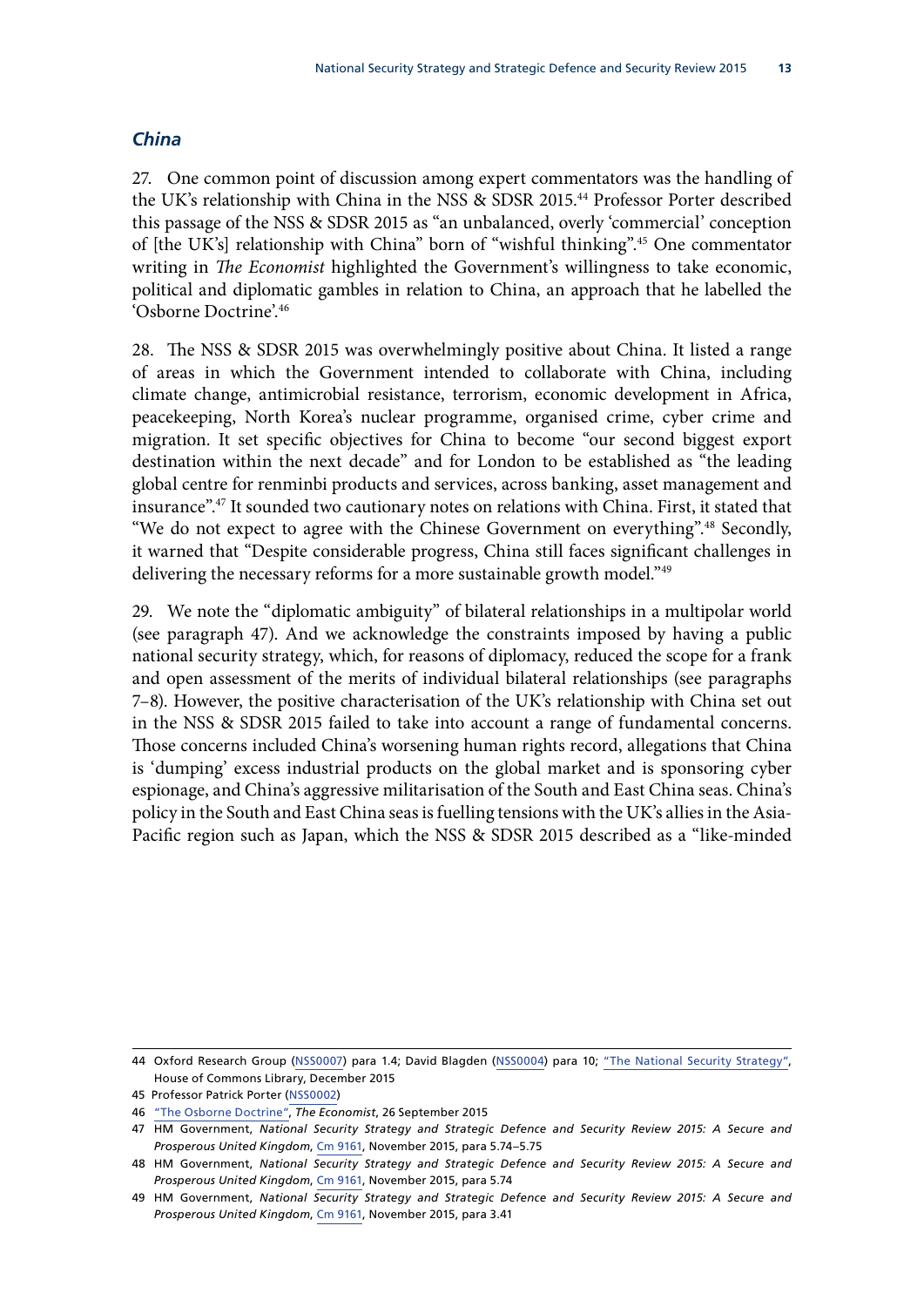partner" of the UK.<sup>50 51</sup> Although the NSS & SDSR 2015 mentioned China and cyber security once in the same paragraph, it did so to highlight co-operation between the two countries.52 In short, it highlighted the economic possibilities and marginalised the risks.

30. The overwhelmingly positive assessment of China set out in the NSS & SDSR 2015 may undermine the UK's global standing and reputation among its allies. The nature of Chinese President Xi Jinping's state visit to the UK in October 2015 reportedly concerned the UK's allies. *The Financial Times* stated that

Britain's traditional allies regard this behaviour as bizarre at best and craven and dangerous at worst … A senior adviser to US policymakers described the UK as "the only place where China is truly influential right now because they are so desperate for Chinese investment." … One senior western intelligence officer commented: "The most charitable spin we can put on the current China policy of the British government is to say it is a pure mercantilist, unprincipled, self-serving decision aimed at attracting short-term investment. The big question is whether it actually works."53

31. The position on China set out in the NSS & SDSR 2015 contradicted the weight attached throughout the same document to promoting "core British values", such as democracy, the rule of law, accountable government and institutions, human rights, freedom of speech, property rights and equality of opportunity. The NSS & SDSR 2015 repeatedly described those "core British values" as a "golden thread" that engenders security and prosperity.<sup>54</sup>

32. We asked the National Security Adviser to comment on the imbalanced analysis of the UK's relationship with China in the NSS & SDSR 2015. He assured us that the National Security Council discussed not only the economic partnership but all aspects of the bilateral relationship:

the National Security Council has discussed China twice since the election [in May 2015], and of course all those issues were discussed in the course of those meetings. [The NSS & SDSR 2015 …] highlights the fact that one of the four threats or challenges we face is state-based threats … The South China sea was an issue before the document was produced, and it is taken into account in the document.<sup>55</sup>

<sup>50</sup> HM Government, *National Security Strategy and Strategic Defence and Security Review 2015: A Secure and Prosperous United Kingdom*, [Cm 9161,](https://www.gov.uk/government/uploads/system/uploads/attachment_data/file/478933/52309_Cm_9161_NSS_SD_Review_web_only.pdf) November 2015, para 5.71

<sup>51</sup> The UK's security interests in the Asia-Pacific are also formalised in the multilateral Five Power Defence Arrangements, agreed in 1971 with Australia, New Zealand, Malaysia and Singapore. This series of multilateral treaties commits the five parties to consult each other immediately in the event or threat of an attack on Singapore or Malaysia to decide what measures should be taken jointly or separately in response. It does not commit the UK (or any of the parties) to military intervention. Malaysia and China have asserted rival claims over territory in the South China Sea.

<sup>52</sup> HM Government, *National Security Strategy and Strategic Defence and Security Review 2015: A Secure and Prosperous United Kingdom*, [Cm 9161,](https://www.gov.uk/government/uploads/system/uploads/attachment_data/file/478933/52309_Cm_9161_NSS_SD_Review_web_only.pdf) November 2015, para 5.74

<sup>53</sup> ["Britain's red-carpet welcome for Xi baffles traditional allies",](http://www.ft.com/cms/s/0/3e5a866a-7579-11e5-933d-efcdc3c11c89.html) *The Financial Times*, 18 October 2015

<sup>54</sup> HM Government, *National Security Strategy and Strategic Defence and Security Review 2015: A Secure and Prosperous United Kingdom*, [Cm 9161,](https://www.gov.uk/government/uploads/system/uploads/attachment_data/file/478933/52309_Cm_9161_NSS_SD_Review_web_only.pdf) November 2015, para 1.6

<sup>55</sup> Oral evidence taken on 1 February 2016, HC (2015–16) [644,](http://data.parliament.uk/writtenevidence/committeeevidence.svc/evidencedocument/national-security-strategy-committee/work-of-the-national-security-adviser/oral/28227.pdf) Q22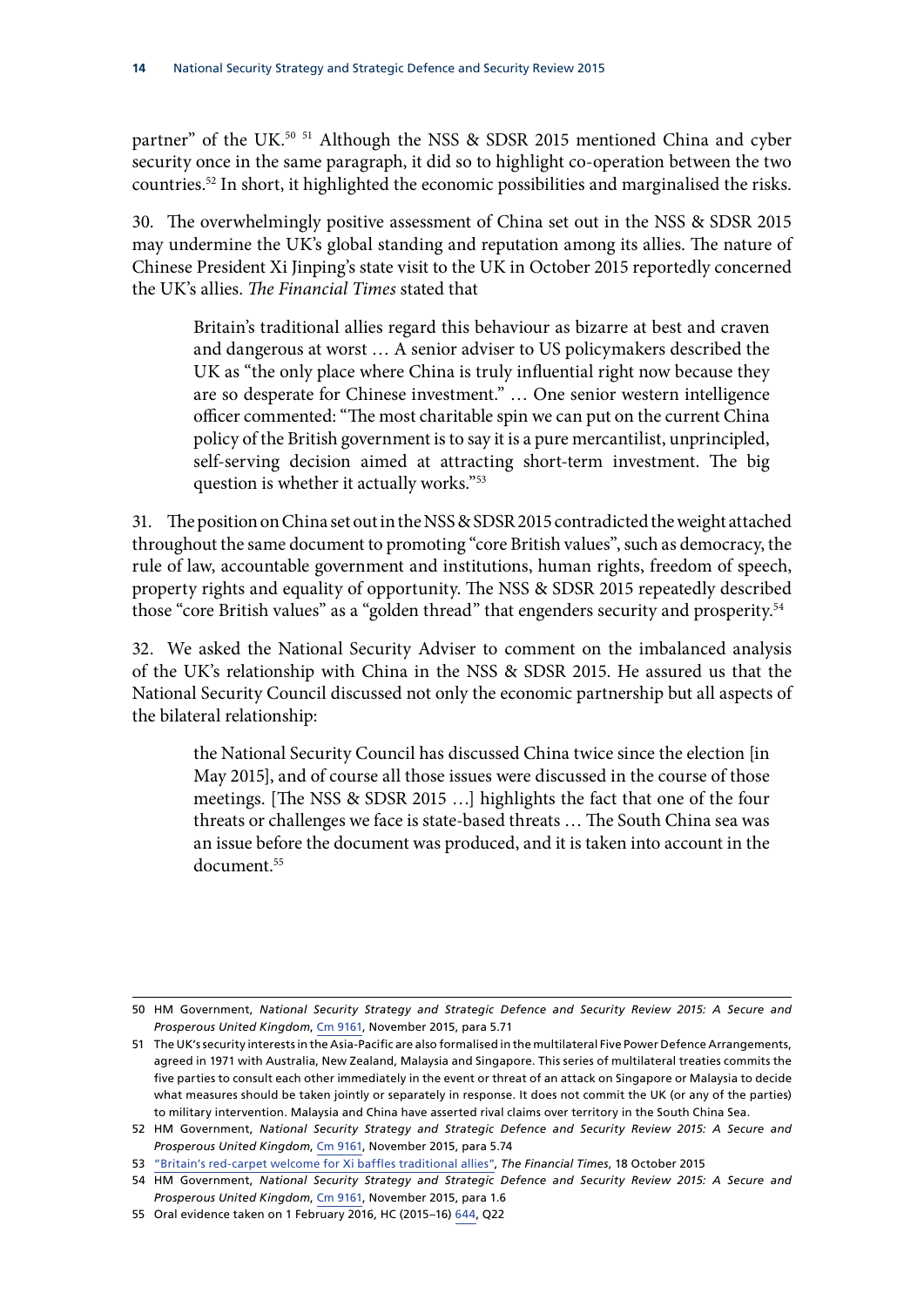<span id="page-20-0"></span>Oliver Letwin supported the National Security Adviser's analysis. He told us that the Government had its "eyes open" when it came to China:

[The Chancellor's] and our collective strategy is to recognise that China, like it or not, is one of the great economic powers of the world that is emerging, and to recognise that that entails having a set of trading and economic relationships with China, if we want this country to prosper in the future, but to do that with our eyes open and to ensure that, in a whole series of ways, we guard against various kinds of issue and threat in such a way as to give ourselves proper protection. I do not think at all that those are two incompatible propositions, but obviously they need to be managed.<sup>56</sup>

33. A positive, productive relationship with China and the promotion of liberal values are not mutually exclusive. However, a balanced characterisation of the UK's relationship with China in the NSS & SDSR 2015 would have helped to avoid the appearance that the Government is pursuing two fundamentally incompatible policies. The Cabinet Office might consider the model used in the United States 2015 National Security Strategy, which adopted a nuanced approach in assessing the country's relationship with China and set out both ambitions and concerns.<sup>57</sup>

#### *Critical National Infrastructure*

34. The prioritisation of economic security over potential security vulnerabilities is evident in the increasing trend towards foreign ownership of UK Critical National Infrastructure (CNI). The Government defines CNI as:

Those critical elements of infrastructure (namely assets, facilities, systems, networks or processes and the essential workers that operate and facilitate them), the loss or compromise of which could result in:

a) major detrimental impact on the availability, integrity or delivery of essential services—including those services, whose integrity, if compromised, could result in significant loss of life or casualties—taking into account significant economic or social impacts; and/or

b) significant impact on national security, national defence, or the functioning of the state.58

CNI includes sectors such as transport, communications, emergency services and energy.

35. The NSS & SDSR 2015 stated that foreign investment in the UK's CNI is accepted only after an "appropriate assessment of any national security risks, and mitigation".<sup>59</sup> Bearing that point in mind, we examined the proposal to build the first new nuclear power station in a generation at Hinkley Point in Somerset, which is led by EDF (an 85% state-owned French energy provider) and part-funded by the state-owned China General

<sup>56</sup> Q75

<sup>57</sup> The White House, *[National Security Strategy](https://www.whitehouse.gov/sites/default/files/docs/2015_national_security_strategy.pdf)*, February 2015

<sup>58</sup> Centre for the Protection of National Infrastructure, ["The national infrastructure"](http://www.cpni.gov.uk/about/cni/), accessed 22 June 2016

<sup>59</sup> HM Government, *National Security Strategy and Strategic Defence and Security Review 2015: A Secure and Prosperous United Kingdom*, [Cm 9161,](https://www.gov.uk/government/uploads/system/uploads/attachment_data/file/478933/52309_Cm_9161_NSS_SD_Review_web_only.pdf) November 2015, para 4.141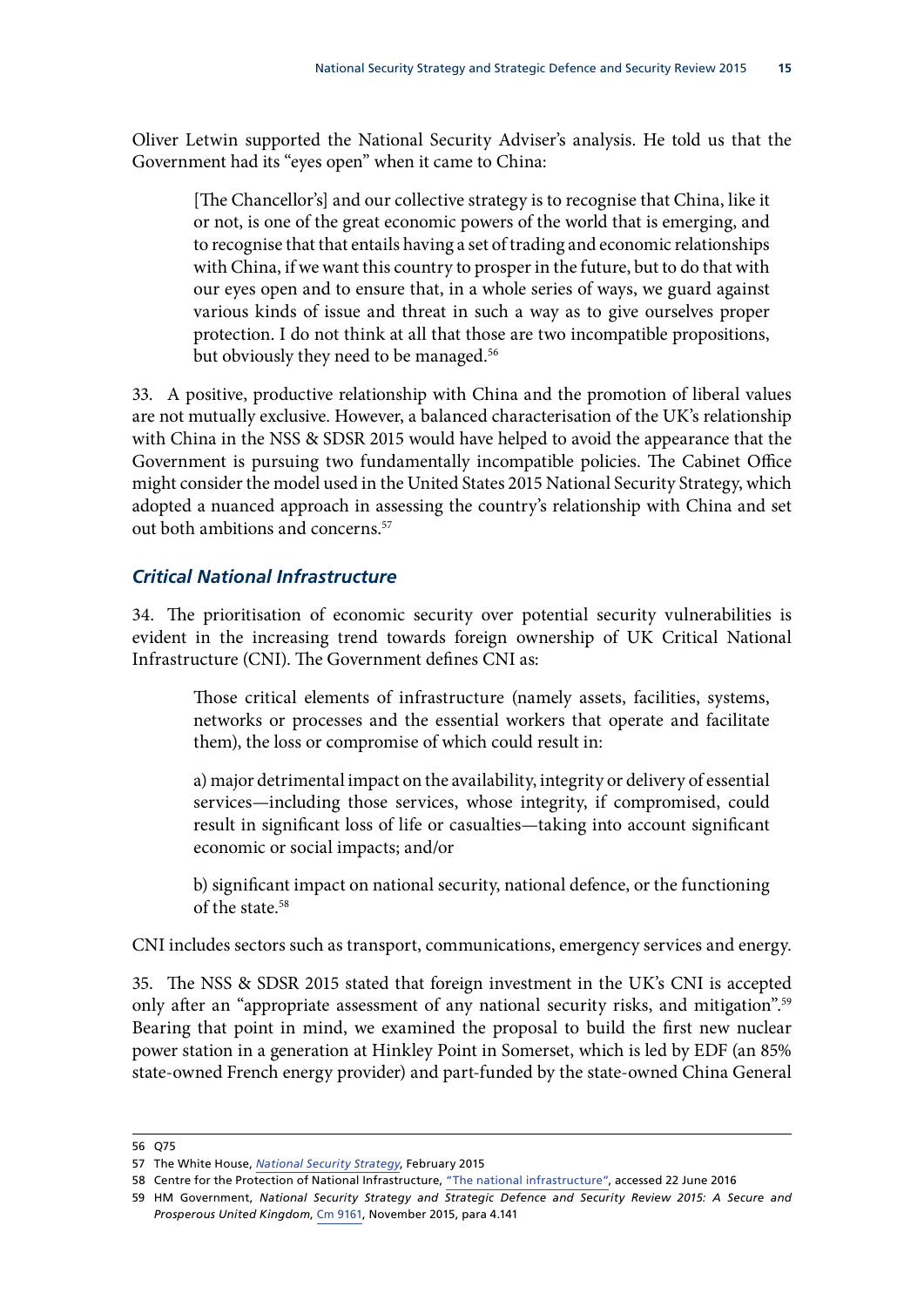Nuclear Corporation (CGN).<sup>60</sup> This example highlighted how the Government may lose control over investment and technology decisions when CNI is funded and operated by foreign entities.

36. In September 2015, the Chancellor of the Exchequer told the House of Lords Economic Affairs Committee that Hinkley Point C is central to the Government's strategy to "make sure the lights stay on", as it is expected to supply around 8% of the UK's energy by 2025.61 However, the future of the new nuclear power station is in doubt. EDF has delayed making a final decision on whether to proceed with construction several times as costs have spiralled. The European Commission may block the French Government's plans to assist EDF with an aid package worth  $\epsilon$ 3 billion, and the UK's vote to leave the EU has cast further doubt over the project's future.<sup>62</sup> Concerns have also been expressed about the viability of the nuclear technology involved, given delays in the construction of two other European Pressurised Reactor (EPR) plants in Flamanville (France) and Olkiluoto (Finland).63

37. The Hinkley Point C case raised important questions about the potential security consequences of foreign involvement in the UK's CNI. Concerns have been raised that Chinese involvement in the UK's nuclear power infrastructure will jeopardise UK national security.<sup>64</sup> The Bradwell site will be the first nuclear power plant in Europe to be designed and built by China. In October 2015, *The Times* quoted an anonymous security source, who stated that

There is a big division between the money men and the security side … The Treasury is in the lead and it isn't listening to anyone—they see China as an opportunity, but we see the threat.

Another anonymous source told *The Times* that the Security Service could never know whether hidden capabilities had been built into the plant's software. Such capabilities might leave the UK open to nuclear blackmail.<sup>65</sup>

<sup>60</sup> The financial package announced during the October 2015 state visit to the UK by China's President Xi Jinping also included funding for nuclear power stations at Sizewell in Suffolk and Bradwell in Essex.

<sup>61</sup> ["£18bn Hinkley Point nuclear power station plan could be 'coming to a grinding halt'",](http://www.independent.co.uk/news/uk/18bn-hinkley-point-nuclear-power-station-plan-could-be-coming-to-a-grinding-halt-a6997131.html) *The Independent*, 22 April 2016

<sup>62</sup> "EDF faces state aid hurdle over Hinkley Point", *The Financial Times*, 22 April 2016; "France prepares to sell shares in country's largest companies to aid EDF", *The Financial Times*, 1 May 2016; ["Brexit creates fresh wave of uncertainty](http://www.cityam.com/244154/brexit-fresh-wave-uncertainty-hinkley-point-c-somerset) [for Hinkley Point"](http://www.cityam.com/244154/brexit-fresh-wave-uncertainty-hinkley-point-c-somerset), *City AM*, 26 June 2016

<sup>63</sup> "EDF executive fought to half £18bn Hinkley Point", *The Times*, 5 May 2016; ["EDF's real problem is Flamanville not](http://blogs.ft.com/nick-butler/2016/05/14/edfs-real-problem-is-flamanville-not-hinkley-point/) [Hinkley Point",](http://blogs.ft.com/nick-butler/2016/05/14/edfs-real-problem-is-flamanville-not-hinkley-point/) *The Financial Times*, 14 May 2016

<sup>64</sup> ["Security fears over China nuclear power deal"](http://www.bbc.co.uk/news/uk-politics-34549478), *BBC News*, 16 October 2015; ["Nuclear deals with China could](https://www.theguardian.com/environment/2015/oct/16/nuclear-deals-with-china-could-endanger-uk-national-security-says-labour) [endanger UK national security, says Labour"](https://www.theguardian.com/environment/2015/oct/16/nuclear-deals-with-china-could-endanger-uk-national-security-says-labour), *The Guardian*, 16 October 2015

<sup>65</sup> ["Nuclear deal with China is threat to UK security"](http://www.thetimes.co.uk/tto/news/politics/article4587446.ece), *The Times*, 16 October 2015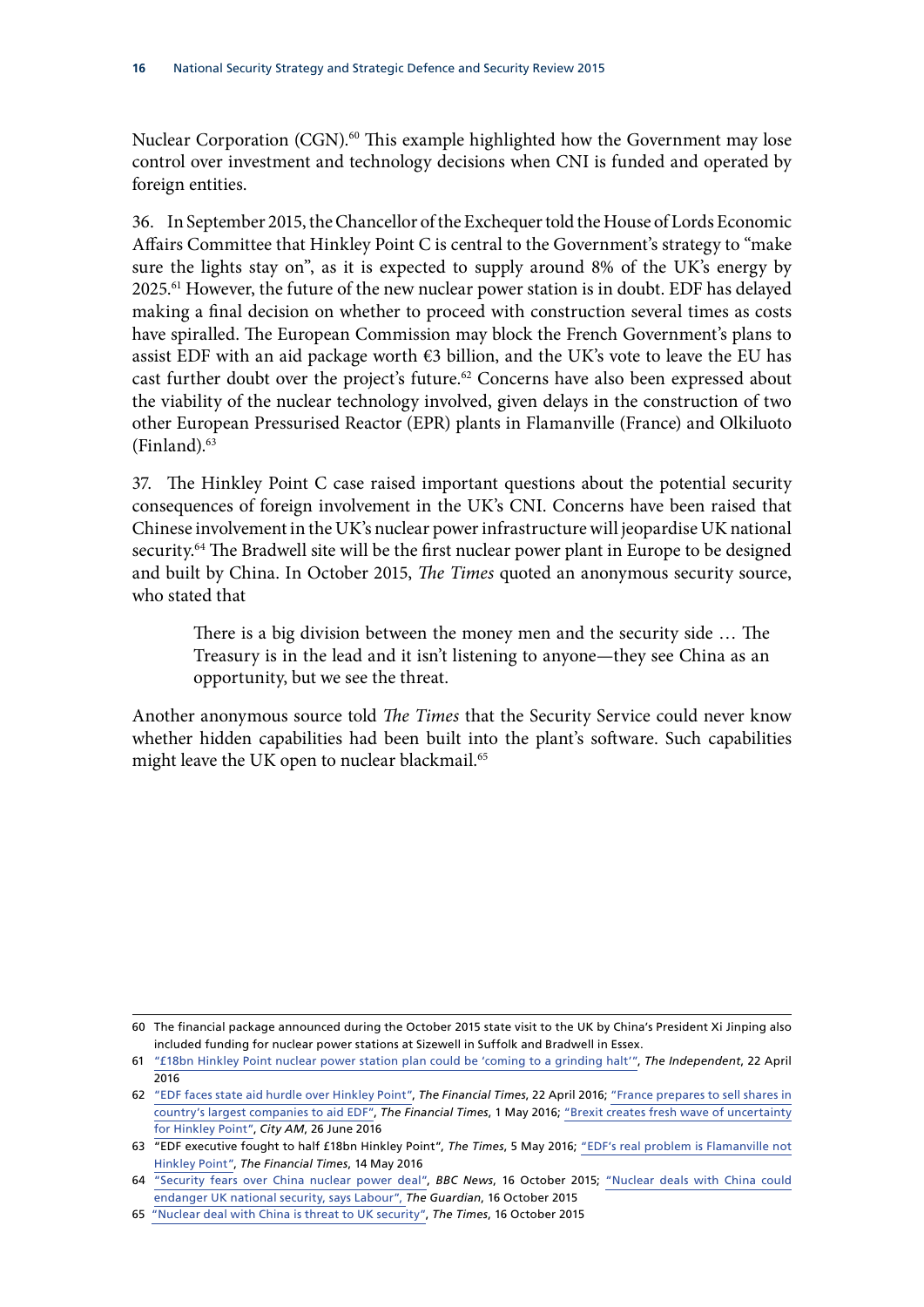<span id="page-22-0"></span>38. The National Security Adviser sought to reassure us that alongside dedicated legal and regulatory frameworks, processes have been established to ensure that security risks to the UK's CNI are managed and that mitigation is implemented on a case-by-case basis.<sup>66</sup> In relation to Hinkley Point C, Oliver Letwin, who is the Minister with responsibility for the resilience of UK infrastructure, told us that

We are very confident, because we have gone into it with our eyes open, that we know exactly what will be going on if Hinkley is built and who will have access to what. … we know that we are having an economic partnership there with a party that may have other interests, and we have our eyes open about that. $67$ 

39. **Foreign ownership of the UK's Critical National Infrastructure may reduce the Government's control over key technology and investment decisions. This could make it difficult for the Government to mitigate risks to the infrastructure project in question, as has been shown in the case of the proposed nuclear power station, Hinkley Point C. Foreign ownership of CNI also raises the possibility of security vulnerabilities.**

40. *We recommend that the Government conducts thorough, continual security assessments of all foreign-owned CNI projects. It is essential that the Government is prepared to veto proposals that do not provide adequate reassurance on potential security vulnerabilities.*

#### **Alliances, partnerships and multilateral organisations**

41. The NSS & SDSR 2015 set out an active, global role for the UK that involved allies, partners and active engagement with multilateral organisations. It began with a discussion on the UK's security relationships with states and multilateral organisations in the "Euro-Atlantic area". The Euro-Atlantic area is the geographical region which is naturally of greatest importance to UK national security, although this was not explicitly stated in the NSS & SDSR 2015. NATO and the United States were addressed first, affirming that they remain the touchstones of UK security. The document then addressed the centrality of defence co-operation with France since the Lancaster House Treaty of 2010, and the growing weight of Germany in security matters. The discussion then turned to key Eastern European and Scandinavian defence partners, the EU and the "Eastern neighbourhood", all of which have grown in importance as NATO has sought to increase co-operation in the face of assertive foreign policy choices by Russia since 2014.<sup>68 69</sup>

42. The second part of the section on "Allies, partners and global engagement" addressed "The wider world". However, the NSS & SDSR 2015 did not identify which relationships are of greatest importance to the UK. Instead, it referenced approximately 50 countries, multilateral organisations and groupings in quick succession without providing a clear sense of which of those security relationships were vital to the UK rather than desirable or aspirational.<sup>70</sup> It did not address how those relationships might be developed and what resources might be allocated to doing so.

<sup>66</sup> [Letter from the National Security Adviser to the Chair of the Joint Committee on the National Security Strategy](http://www.parliament.uk/documents/joint-committees/national-security-strategy/Correspondence/2015-20-Parliament/NSA-Letter-to-Chair-JCNSS-dated-10-March-2016.pdf), submitted 10 March 2016, following an oral evidence session on 1 February 2016.

<sup>67</sup> Q51

<sup>68</sup> HM Government, *National Security Strategy and Strategic Defence and Security Review 2015: A Secure and Prosperous United Kingdom*, [Cm 9161,](https://www.gov.uk/government/uploads/system/uploads/attachment_data/file/478933/52309_Cm_9161_NSS_SD_Review_web_only.pdf) November 2015, paras 5.23–5.49

<sup>69</sup> The UK's referendum on its membership of the European Union is discussed further in paragraphs 89–93.

<sup>70</sup> Oral evidence taken before the Defence Committee on 24 November 2015, HC (2015–16) [626](http://data.parliament.uk/writtenevidence/committeeevidence.svc/evidencedocument/defence-committee/publication-of-the-strategic-defence-and-security-review/oral/25041.pdf), Q2 [Professor Gearson]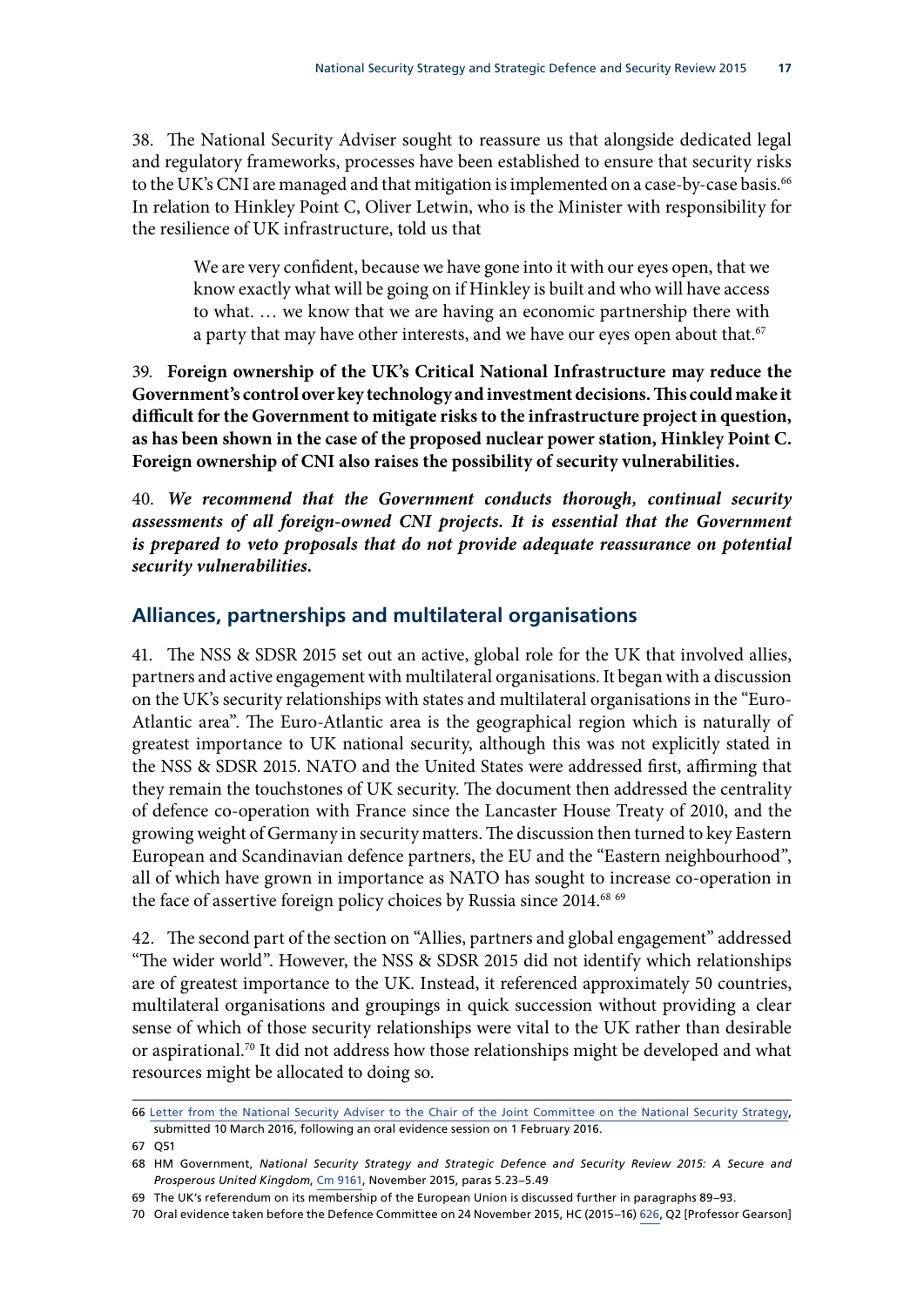43. The NSS & SDSR 2015 did not mention areas where the UK might have different interests or priorities from its allies, or where there might be political, military or geographical limits to UK co-operation. For instance, it stated that the UK armed forces are capable of deploying alone, rather than with allies, through NATO or as part of a coalition, but it did not identify situations in which such a deployment might be necessary.<sup>71</sup>

44. The NSS & SDSR 2015 did not examine the strains on the UK's relationship with the United States, caused in part by the announcement in 2011 of the US 'pivot' to the Asia-Pacific. These strains have eased somewhat over the past two years. The need to defeat the Islamic State of Iraq and the Levant (ISIL) in Syria and Iraq and the challenge of assertive Russian foreign policy have prevented the US from pursuing its 'pivot' to the Asia-Pacific as quickly as had been intended. Nevertheless, this remains a key United States foreign policy objective and its implications for the UK's relationship with the United States merited examination.

45. Prime Minister David Cameron told our predecessor Committee in January 2014 that the UK was pursuing its own 'pivot' to Asia, implying that the UK was not out of step with the United States.72 However, the UK's approach to the Asia-Pacific region is primarily economic, while the United States has placed greater emphasis on its military posture in the region. This divergence in approach has not gone unnoticed in the United States. Nevertheless, we continue to be engaged with the US and other allies in, for example, the Five Power Defence Arrangements and as a signatory to the ceasefire in Korea.

46. We asked Oliver Letwin whether he detected any 'cognitive dissonance' in the UK's relationships with states such as China, which offers trade opportunities as well as posing security challenges (see paragraphs 27–33), and Saudi Arabia, which has long been considered a good security partner in the Middle East but has been widely described as an exporter of extremism.<sup>73</sup> He told us that, unlike during the Cold War:

The world does not come packaged neat. You usually find that there are reasons why you would want to do something and reasons why you would want to do something else, and you have to balance these.

Having said that, I think it is also terribly important that we should distinguish between different kinds of partnership with different kinds of partner. Not all of the tensions can be resolved in this way, but many of them can, to a great degree. … Similarly, the fact that we may find ourselves in an important partnership with a country such as [Saudi Arabia] in a particular domain does not imply that we have the same kind of partnerships that we have with other countries in other domains.74

<sup>71</sup> HM Government, *National Security Strategy and Strategic Defence and Security Review 2015: A Secure and Prosperous United Kingdom*, [Cm 9161,](https://www.gov.uk/government/uploads/system/uploads/attachment_data/file/478933/52309_Cm_9161_NSS_SD_Review_web_only.pdf) November 2015, para 4.39

<sup>72</sup> Oral evidence taken on 30 January 2014, HC (2013–14) [1040,](http://www.parliament.uk/documents/joint-committees/national-security-strategy/PM%20session/JCNSS14-01-30TranscriptCameronC.pdf) Q28

<sup>73</sup> ["Our radical Islamic BFF, Saudi Arabia",](http://www.nytimes.com/2015/09/02/opinion/thomas-friedman-our-radical-islamic-bff-saudi-arabia.html?_r=0) *The New York Times*, 2 September 2015; ["The Saudi Wahhabis are the real](http://www.politico.eu/article/the-saudi-wahhabis-are-the-real-foe-islamic-terrorists-salafi-violence/) [foe",](http://www.politico.eu/article/the-saudi-wahhabis-are-the-real-foe-islamic-terrorists-salafi-violence/) *Politico Europe*, 16 November 2015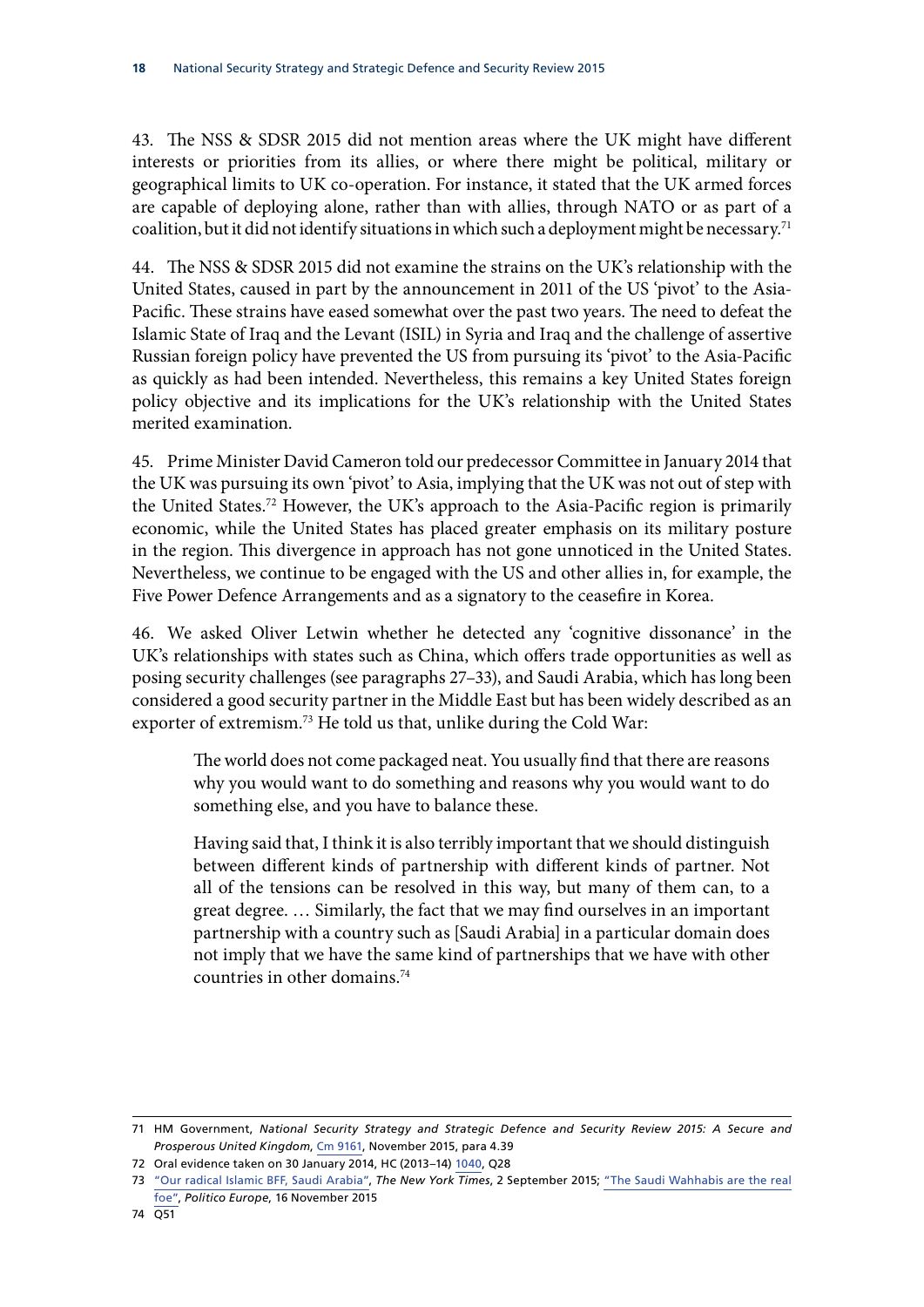<span id="page-24-0"></span>47. Professor Porter suggested that one way to deal with what he described as "diplomatic ambiguity", where a country can be both a partner and a rival, is to "game it out" behind closed doors.75 This would involve working through hypothetical scenarios where key national interests come into conflict. One might game out the consequences of, for example, the United States seeking to pressure the UK into taking a firmer military posture in relation to China or a call from Japan, which the NSS & SDSR 2015 described as a close ally, for support in its territorial disputes with China.<sup>76 77</sup>

48. *In producing the next NSS* **&** *SDSR, the Cabinet Office should 'game' hypothetical scenarios where the UK's relationships with key allies and partners are called into conflict. That process would help to establish which aspects of the UK's key relationships are the most important.*

#### **Deterrence**

49. The NSS & SDSR 2015 introduced "full spectrum" deterrence to persuade "adversaries" that the benefits of any attack on the UK, its citizens or its interests would be outweighed by the consequences.78 The discussion of deterrence in the NSS 2010 and the SDSR 2010 was framed in traditional defence terms, emphasising the role of the armed forces in deterring would-be state aggressors and the role of nuclear weapons as the "ultimate means to deter the most extreme threats" to both the UK and its NATO allies.<sup>79</sup> The NSS & SDSR 2015 added "diplomacy, law enforcement, economy policy, offensive cyber, and covert means" to the capabilities that will be used to deter those who might threaten UK security.<sup>80</sup> It also stated that these capabilities, as well as the security and intelligence agencies, will be used to stay ahead of adversaries and to deny them the opportunity of attacking UK interests and citizens.<sup>81</sup>

50. There is little discussion, however, of what full spectrum deterrence will mean in practice and how the various capabilities will be brought together from across government. The only tangible outcomes discussed related to the security and intelligence agencies, which are set to benefit from an additional £2.5 billion in funding and 1,900 new staff.<sup>82</sup> The NSS & SDSR 2015 did not explain what is expected of the various Departments and agencies contributing to deterrence, or how they should adjust their activities and allocation of resources.

<sup>75</sup> Oral evidence taken before the Defence Committee on 24 November 2015, HC (2015–16) [626](http://data.parliament.uk/writtenevidence/committeeevidence.svc/evidencedocument/defence-committee/publication-of-the-strategic-defence-and-security-review/oral/25041.pdf), Q20; Q23 [Professor Porter]

<sup>76</sup> Q23 [Professor Porter]

<sup>77</sup> HM Government, *National Security Strategy and Strategic Defence and Security Review 2015: A Secure and Prosperous United Kingdom*, [Cm 9161,](https://www.gov.uk/government/uploads/system/uploads/attachment_data/file/478933/52309_Cm_9161_NSS_SD_Review_web_only.pdf) November 2015, para 2.12.

<sup>78</sup> HM Government, *National Security Strategy and Strategic Defence and Security Review 2015: A Secure and Prosperous United Kingdom*, [Cm 9161,](https://www.gov.uk/government/uploads/system/uploads/attachment_data/file/478933/52309_Cm_9161_NSS_SD_Review_web_only.pdf) November 2015, para 4.7

<sup>79</sup> HM Government, *Securing Britain in an Age of Uncertainty: The Strategic Defence and Security Review*, [Cm 7948](https://www.gov.uk/government/uploads/system/uploads/attachment_data/file/62482/strategic-defence-security-review.pdf), October 2010, para 3.1

<sup>80</sup> HM Government, *National Security Strategy and Strategic Defence and Security Review 2015: A Secure and Prosperous United Kingdom*, [Cm 9161,](https://www.gov.uk/government/uploads/system/uploads/attachment_data/file/478933/52309_Cm_9161_NSS_SD_Review_web_only.pdf) November 2015, para 4.7

<sup>81</sup> HM Government, *National Security Strategy and Strategic Defence and Security Review 2015: A Secure and Prosperous United Kingdom*, [Cm 9161,](https://www.gov.uk/government/uploads/system/uploads/attachment_data/file/478933/52309_Cm_9161_NSS_SD_Review_web_only.pdf) November 2015, para 4.9

<sup>82</sup> HM Government, *National Security Strategy and Strategic Defence and Security Review 2015: A Secure and Prosperous United Kingdom*, [Cm 9161,](https://www.gov.uk/government/uploads/system/uploads/attachment_data/file/478933/52309_Cm_9161_NSS_SD_Review_web_only.pdf) November 2015, para 4.9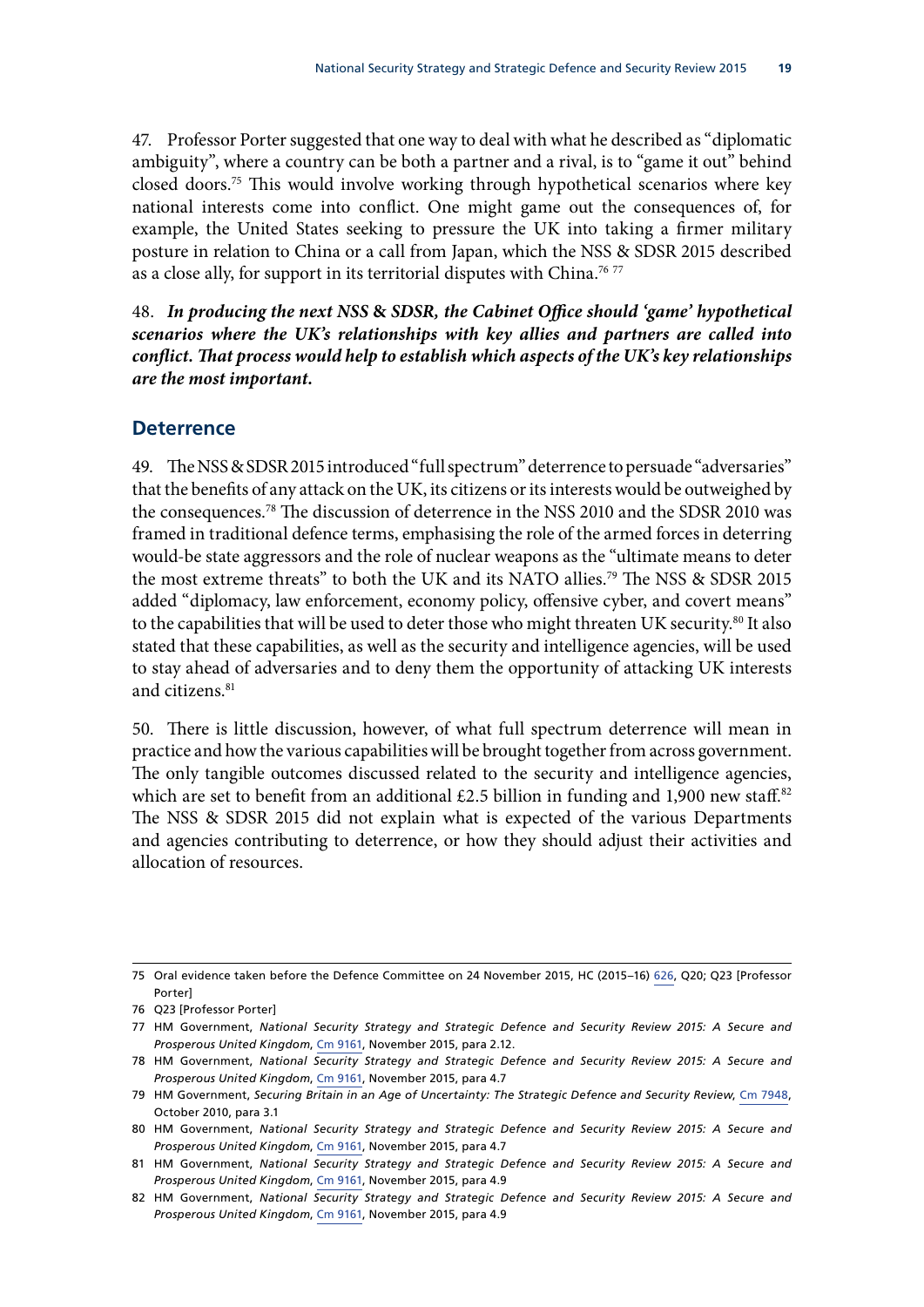#### <span id="page-25-0"></span>**Armed forces**

51. The NSS & SDSR 2015 stated that the Government will invest in "agile, capable and globally deployable Armed Forces to protect the UK and project our power globally".83 In that context, the armed forces are expected to contribute to the Government's National Security Objectives to "protect our people" and to "project our global influence". As discussed in paragraph 18, the armed forces' role was discussed in the two chapters relating to these objectives in the NSS & SDSR 2015. Chapter 4 set out the Government's vision for the future force structure and related capabilities, known as Joint Force 2025. It also identified eight missions for the armed forces.<sup>84</sup> Chapter 5 explored the role of the armed forces in projecting the UK's global influence. This included activities such as training and advising partners' militaries, building interoperability with allied militaries and contributing to international stability by securing global sea lanes.<sup>85</sup>

52. Adaptability was at the core of the Future Force 2020 vision set out for the armed forces in 2010. Joint Force 2025 requires even greater adaptability by the armed forces by 2025, however, in order to "tackle a wider range of more sophisticated potential adversaries".<sup>86</sup> The announcements in the NSS & SDSR 2015 on military personnel and capabilities reflected the Government's ambition to create a military force that can not only deter and respond to threats posed by states with advanced military capabilities, but compete in the full spectrum of operations, disrupt international terrorist networks that pose a threat to the UK's global interests and support crisis response at home and abroad.

#### *Capabilities*

53. The NSS & SDSR 2015 has been commended for correcting "some of the more serious capability gaps created by the 2010 Review", such as the procurement of maritime patrol aircraft.87 Expenditure on equipment was bolstered by an increase in 10-year equipment spending from £166 billion for the decade 2015–16 to 2024–25 to a total of £178 billion over the decade from 2016–17 to 2025–26.<sup>88 89</sup> Having confounded expectations of further reductions in capabilities, the NSS & SDSR 2015 was reportedly well received in senior

87 Royal Aeronautical Society ([NSS0006](http://data.parliament.uk/writtenevidence/committeeevidence.svc/evidencedocument/national-security-strategy-committee/national-security-strategy-and-the-strategic-defence-and-security-review-2015/written/30441.pdf)) para 1

<sup>83</sup> HM Government, *National Security Strategy and Strategic Defence and Security Review 2015: A Secure and Prosperous United Kingdom*, [Cm 9161,](https://www.gov.uk/government/uploads/system/uploads/attachment_data/file/478933/52309_Cm_9161_NSS_SD_Review_web_only.pdf) November 2015, para 1.11

<sup>84</sup> The NSS & SDSR 2015 set eight missions for the armed forces: to defend and contribute to the security and resilience of the UK and Overseas Territories; to provide the nuclear deterrent; to contribute to improved understanding of the world through strategic intelligence and the global defence network; to reinforce international security and the collective capacity of our allies, partners and multilateral institutions; to support humanitarian assistance and disaster response, and conduct rescue missions; to conduct strike operations; to conduct operations to restore peace and stability; and to conduct major combat operations if required, including under NATO Article 5. The NSS & SDSR 2015 identified the fourth mission—to reinforce international security and the collective capacity of our allies, partners and multilateral institutions—as the armed forces' contribution to the Government's second National Security Objective, to "project our global influence". HM Government, *National Security Strategy and Strategic Defence and Security Review 2015: A Secure and Prosperous United Kingdom*, [Cm 9161](https://www.gov.uk/government/uploads/system/uploads/attachment_data/file/478933/52309_Cm_9161_NSS_SD_Review_web_only.pdf), November 2015, para 4.37

<sup>85</sup> HM Government, *National Security Strategy and Strategic Defence and Security Review 2015: A Secure and Prosperous United Kingdom*, [Cm 9161,](https://www.gov.uk/government/uploads/system/uploads/attachment_data/file/478933/52309_Cm_9161_NSS_SD_Review_web_only.pdf) November 2015, chapter 5

<sup>86</sup> HM Government, *National Security Strategy and Strategic Defence and Security Review 2015: A Secure and Prosperous United Kingdom*, [Cm 9161,](https://www.gov.uk/government/uploads/system/uploads/attachment_data/file/478933/52309_Cm_9161_NSS_SD_Review_web_only.pdf) November 2015, para 4.38

<sup>88</sup> ["Spending matters: defence and security budgets after the 2015 Spending Review",](https://rusi.org/sites/default/files/chalmers_spending_matters_1.pdf) RUSI Briefing Paper, May 2016, p 6

<sup>89</sup> This budget settlement may be subject to revision in the next Spending Review, as the economic impact of the UK's vote to leave the EU becomes clearer (see paragraphs 89–93).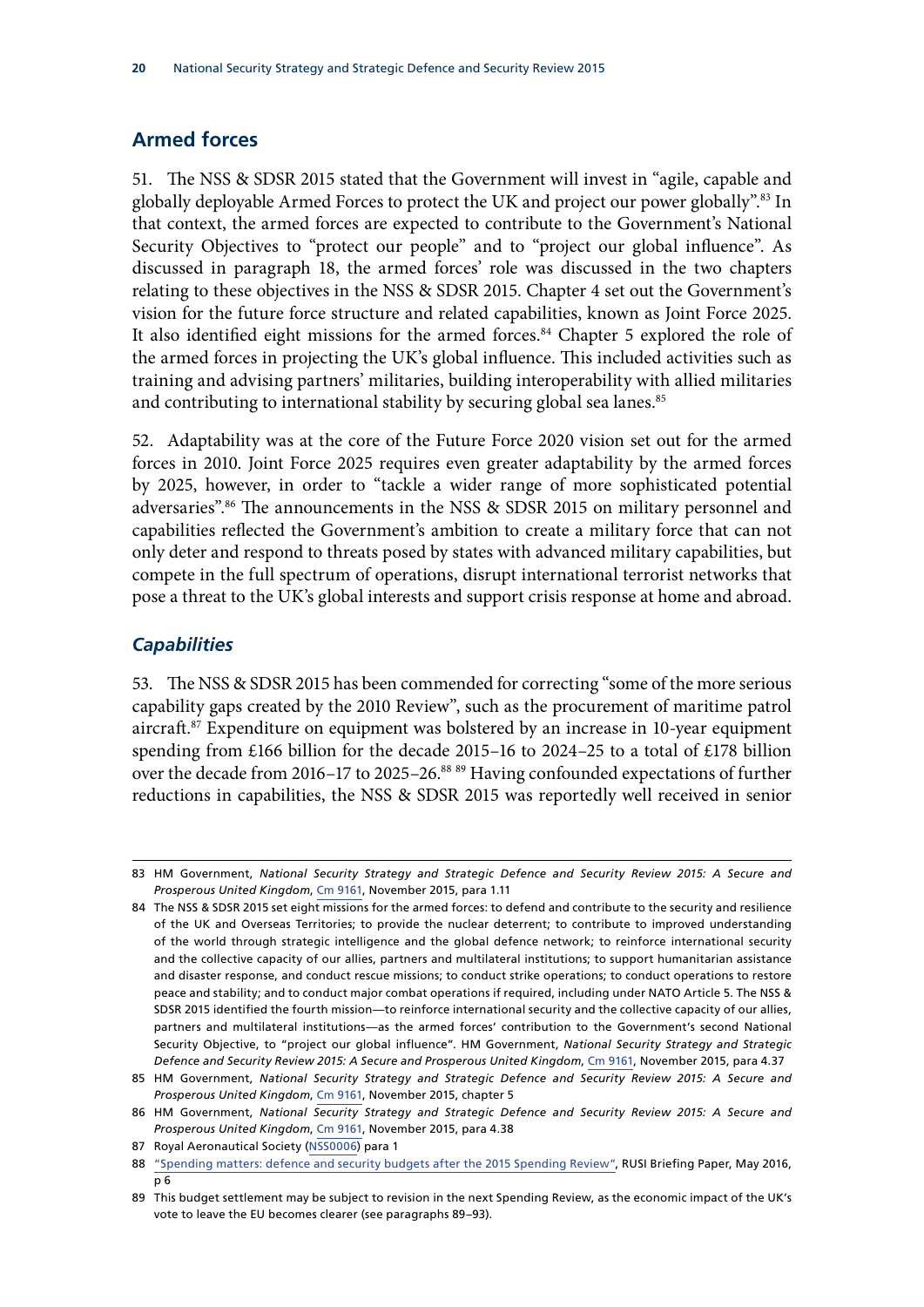military circles.90 In addition, the UK's allies, including the United States and France, reacted positively to the increased investment in the armed forces.<sup>91</sup> James de Waal, Senior Consulting Fellow on International Security at Chatham House, told us that the plans set out in the NSS & SDSR 2015 contributed to a sense that "Britain is back" after the cuts made under the SDSR 2010.92

54. Despite the increase in expenditure, concerns were expressed about the capabilities set out in the NSS & SDSR 2015. Those concerns included:

- The sustainability and effectiveness of the Joint Force 2025 expeditionary force of 50,000 troops. Dr David Blagden of Exeter University's Strategy and Security Institute described the 50,000 target as "a very ambitious tooth-to-tail target", given the size of the "base force";<sup>93</sup>
- The apparent crossover between the 50,000 troops of the Joint Force 2025 expeditionary force and those troops engaged in ongoing operations, such as that in Iraq, or held on 'standby' to deal with emergencies in the UK. These include assisting civil authorities in the event of a significant terrorist incident or flooding;<sup>94 95</sup>
- Potential capability gaps in Joint Force 2025 as a result of the lead time required to develop the new capabilities announced in the NSS & SDSR 2015. It is unlikely, for example, that the maritime task group centred on two new aircraft carriers and F-35 Lightning aircraft will be fully operational and effective by 2025, due to both the time it takes to bring such capabilities into service and long-standing delays to the F-35 programme.96 The operations undertaken by this carrier group will also depend on the availability of an escort fleet to protect the aircraft carriers. Peter Roberts warned that the 19 destroyers and frigates of the Royal Navy's surface fleet will be unable to perform the increasing number of missions set for them under the NSS & SDSR 2015.97 In that context, Professor John Gearson, Director of the Centre for Defence Studies at King's College London, described the NSS & SDSR 2015 as "postponing, or … accepting, significant risk and pushing it further and further away … to the middle of the next decade".98

The reliance on foreign suppliers and foreign ownership of UK-based defence industry and suppliers could also pose a risk to the UK's ability to deliver the equipment set out in the NSS & SDSR 2015.

<sup>90</sup> ["Spending matters: defence and security budgets after the 2015 Spending Review",](https://rusi.org/sites/default/files/chalmers_spending_matters_1.pdf) RUSI Briefing Paper, May 2016, p 6

<sup>91</sup> [Supplementary written evidence submitted by James de Waal](http://www.parliament.uk/documents/joint-committees/national-security-strategy/Written-evidence/2015-20-Parliament/Written-evidence-from-James-de-Waal.pdf)

<sup>92</sup> [Supplementary written evidence submitted by James de Waal](http://www.parliament.uk/documents/joint-committees/national-security-strategy/Written-evidence/2015-20-Parliament/Written-evidence-from-James-de-Waal.pdf)

<sup>93</sup> Oral evidence taken before the Defence Committee on 24 November 2015, HC (2015–16) [626,](http://data.parliament.uk/writtenevidence/committeeevidence.svc/evidencedocument/defence-committee/publication-of-the-strategic-defence-and-security-review/oral/25041.pdf) Q17 [Dr Blagden]

<sup>94</sup> HM Government, *National Security Strategy and Strategic Defence and Security Review 2015: A Secure and Prosperous United Kingdom*, [Cm 9161,](https://www.gov.uk/government/uploads/system/uploads/attachment_data/file/478933/52309_Cm_9161_NSS_SD_Review_web_only.pdf) November 2015, para 4.37

<sup>95</sup> The NSS & SDSR 2015 specified that 10,000 troops will be kept on standby to assist in responding to a significant terrorist attack. HM Government, *National Security Strategy and Strategic Defence and Security Review 2015: A Secure and Prosperous United Kingdom*, [Cm 9161,](https://www.gov.uk/government/uploads/system/uploads/attachment_data/file/478933/52309_Cm_9161_NSS_SD_Review_web_only.pdf) November 2015, para 4.98

<sup>96</sup> ["Huge question marks over Cameron's pair of £6bn aircraft carriers",](http://www.theguardian.com/politics/2015/nov/23/strategic-defence-review-cameron-6bn-aircraft-carriers) *The Guardian*, 23 November 2015

<sup>97</sup> ["Neglecting platforms and people: The impact of the SDSR on the Royal Navy"](https://rusi.org/commentary/neglecting-platforms-and-people-impact-sdsr-royal-navy), RUSI, 27 November 2015, accessed 22 June 2016.

<sup>98</sup> Q3 [Professor Gearson]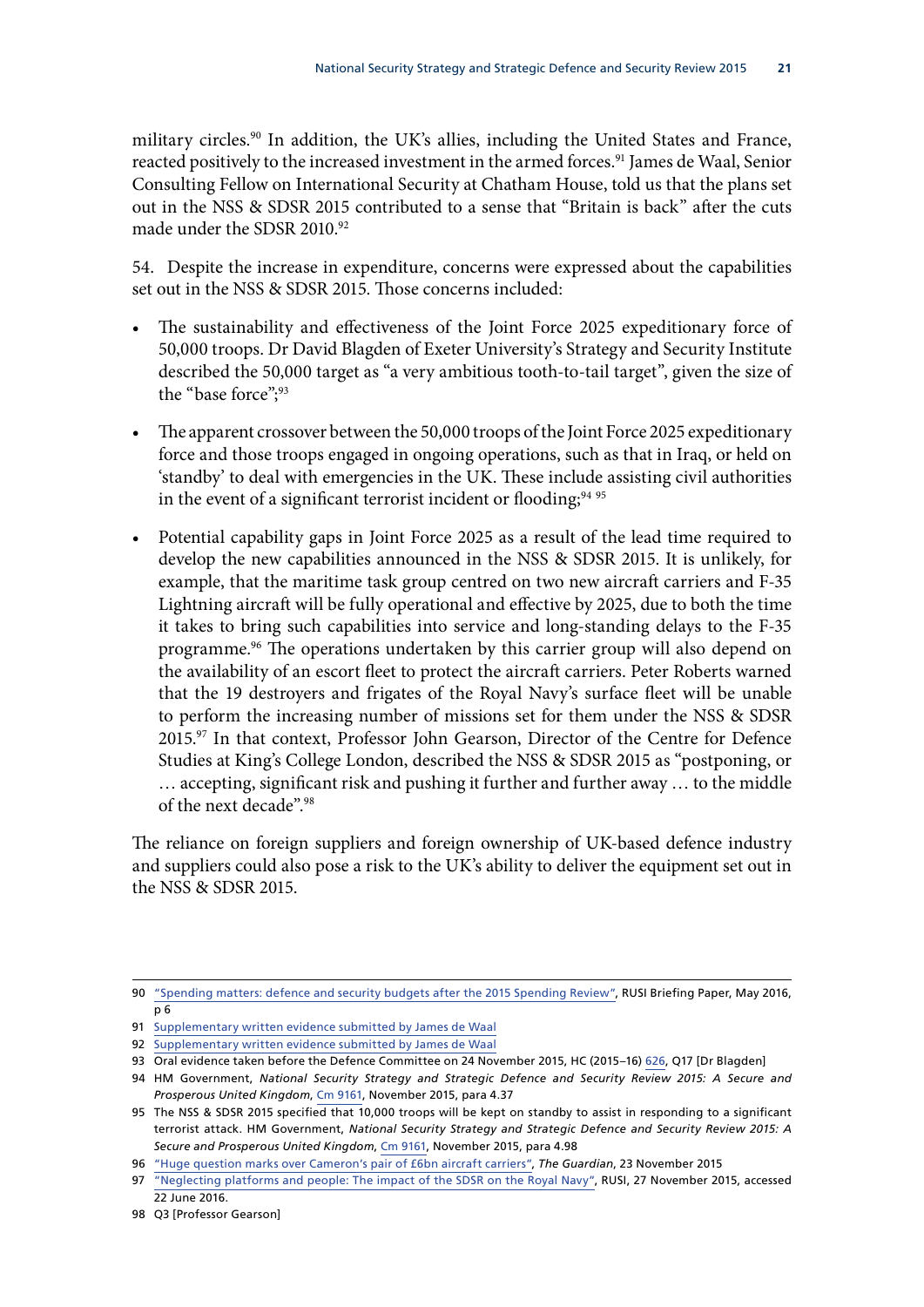<span id="page-27-0"></span>55. **The NSS & SDSR 2015 addressed some of the capability gaps and negative perceptions about the UK's defence capacity following the SDSR 2010. Nevertheless, it is questionable whether Joint Force 2025 will meet the national security challenges faced by the UK. We are concerned that the UK will remain exposed in the short term while the newly announced capabilities are developed.**

56. *The Ministry of Defence must clarify whether in practice the expeditionary force envisaged as part of Joint Force 2025 will draw on armed forces personnel already on operations or kept on standby to assist civil authorities in dealing with emergencies in the UK. It must also set out progress on developing Joint Force 2025 capabilities.*

#### *Personnel*

57. On the size of the armed forces, the NSS & SDSR 2015 announced an increase in the Royal Navy and the Royal Air Force by a combined total of 700 personnel.<sup>99</sup> It reaffirmed the Government's previous commitments to maintain a regular Army of 82,000 personnel and a combined Reserve force of 35,000 personnel.<sup>100 101</sup>

58. Despite the commitments set out in the NSS & SDSR 2015, we remain concerned about military manpower. The proposed force structure included a low level of "spare capacity" to provide flexibility and resilience in unexpected emergencies.<sup>102</sup> The small increase in Royal Navy personnel will have little effect on a service described in December 2013 by the then Chief of the Defence Staff General Sir Nicholas Houghton as being "perilously close to its critical mass in man-power terms".103 When General Houghton made that comment, the Royal Navy employed almost 34,000 personnel.<sup>104</sup>

59. It has proved difficult in practice to maintain a Reserve force of sufficient numbers trained to required levels. The target for the total Reserve force is 35,000 personnel. On 1 April 2015, the Reserve force stood at 31,260 personnel, just below the April 2012 level of 31,470.105 The difficulty in maintaining the Reserve force was due to moves towards a part-time force, rather than a contingency force, and ongoing challenges in relation to employer culture.<sup>106</sup>

60. The recruitment and retention of Regular military personnel may be impaired by salary increases fixed at 1% per annum, which is significantly below the forecast growth in national average earnings of 3.3% per annum over the next four years, as set out by the Treasury in March 2016.107

<sup>99</sup> HM Government, *National Security Strategy and Strategic Defence and Security Review 2015: A Secure and Prosperous United Kingdom*, [Cm 9161,](https://www.gov.uk/government/uploads/system/uploads/attachment_data/file/478933/52309_Cm_9161_NSS_SD_Review_web_only.pdf) November 2015, para 4.33

<sup>100</sup> HM Government, *National Security Strategy and Strategic Defence and Security Review 2015: A Secure and Prosperous United Kingdom*, [Cm 9161,](https://www.gov.uk/government/uploads/system/uploads/attachment_data/file/478933/52309_Cm_9161_NSS_SD_Review_web_only.pdf) November 2015, para 4.33

<sup>101</sup> HM Government, *National Security Strategy and Strategic Defence and Security Review 2015: A Secure and Prosperous United Kingdom*, [Cm 9161,](https://www.gov.uk/government/uploads/system/uploads/attachment_data/file/478933/52309_Cm_9161_NSS_SD_Review_web_only.pdf) November 2015, para 4.56

<sup>102</sup> [Supplementary written evidence submitted by James de Waal](http://www.parliament.uk/documents/joint-committees/national-security-strategy/Written-evidence/2015-20-Parliament/Written-evidence-from-James-de-Waal.pdf)

<sup>103</sup> RUSI, ["Annual Chief of the Defence Staff lecture 2013",](https://rusi.org/event/annual-chief-defence-staff-lecture-2013) accessed 22 June 2016

<sup>104</sup> ["Defence employment"](http://researchbriefings.files.parliament.uk/documents/SN02621/SN02621.pdf), House of Commons Library, April 2016

<sup>105</sup> ["Defence employment"](http://researchbriefings.files.parliament.uk/documents/SN02621/SN02621.pdf), House of Commons Library, April 2016

<sup>106</sup> Oral evidence taken before the Defence Committee on 24 November 2015, HC (2015–16) [626](http://data.parliament.uk/writtenevidence/committeeevidence.svc/evidencedocument/defence-committee/publication-of-the-strategic-defence-and-security-review/oral/25041.pdf), Q23 [Dr Tuck, Dr Blagden and Professor Porter]

<sup>107</sup> ["Spending matters: defence and security budgets after the 2015 Spending Review",](https://rusi.org/sites/default/files/chalmers_spending_matters_1.pdf) RUSI Briefing Paper, May 2016,  $p 7$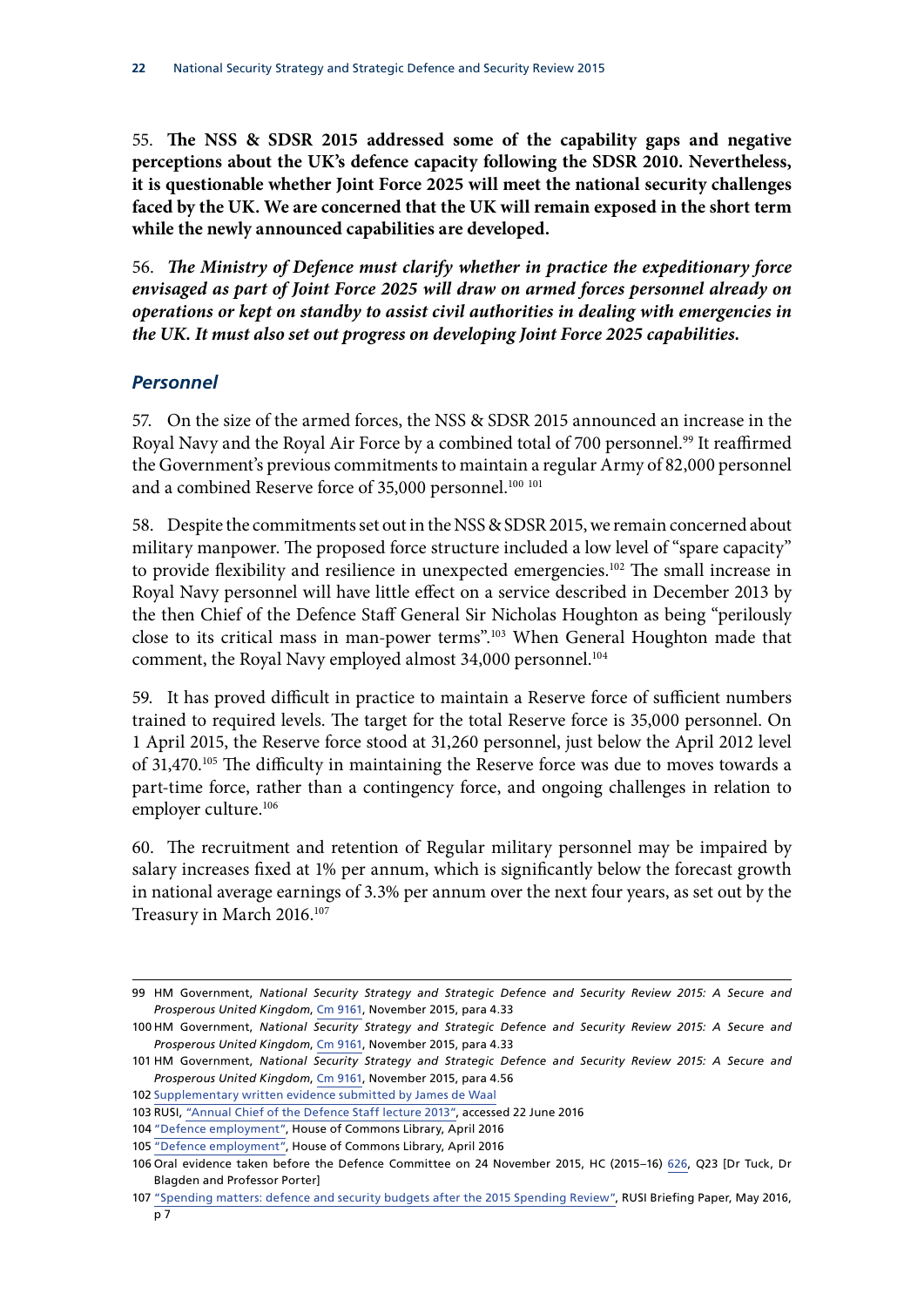<span id="page-28-0"></span>61. **Despite the Government's commitment to maintain the size of the Regular Army at 82,000 and to increase the Royal Navy and Royal Air Force by a total of 700 Regular personnel, the manpower fielded by the UK armed forces is inadequate bearing in mind the range, complexity and potential concurrency of tasks expected of them. In addition, the current establishment will not facilitate the effective use of the state-ofthe-art equipment to be purchased as a result of the NSS & SDSR 2015. This situation is exacerbated by ongoing difficulties in maintaining sufficient numbers of trained Reserves.**

#### *Civilian staff*

62. The NSS & SDSR 2015 detailed plans to reduce the MOD civilian headcount by almost 30% to 41,000 by 2020 in order to achieve efficiency savings of £9.2 billion.<sup>108</sup> The proposed reduction in civilian personnel came on top of the 30% cut in MOD civilian personnel made since 2010.109 It is questionable whether this scale of efficiencies can be made without reducing the MOD's capacity to formulate and deliver policy.110 Peter Roberts pointed out that in order to meet this target, the MOD would:

shed its most valuable—and most costly—people and will do so at a time when it is increasingly saying that it is going to be pulling back in a lot of that corporate knowledge that it was previously giving out to primes or other experts. So … you are going to … cut entire layers of corporate knowledge and expertise who will be responsible for delivering these major programmes over  $10$  years. $^{111}$ 

63. We asked Oliver Letwin what such a substantial reduction in MOD civilian staff might mean for the Ministry's ability to deliver the NSS & SDSR 2015. He stated that

I am confident that the reduction in civilian personnel is totally consistent with the delivery of the commitments in the SDSR, and so is the Defence Secretary. I have not heard the slightest suggestion from him—I do not expect to over the next four years—that he is unable to deliver the commitments for which he is responsible because of the efficiencies for which he is responsible. He is signed up to both of them equally.<sup>112</sup>

64. **There is a risk that the planned 30% reduction in the MOD civilian headcount by 2020 could undermine the Ministry's ability to deliver the NSS & SDSR 2015.** *The MOD should review the impact of the proposed 30% reduction in civilian headcount by 2020 on policy formulation and delivery and place its analysis in the public domain.*

<sup>108</sup> ["The 2015 Strategic Defence and Security Review",](http://researchbriefings.files.parliament.uk/documents/CBP-7462/CBP-7462.pdf) House of Commons Library, January 2016, p 20 109 ["Steady as she goes: the outcome of the 2015 SDSR",](https://rusi.org/node/15252) RUSI Briefing Paper, 23 November 2015

<sup>110</sup> Andrew M Dorman, Matthew R H Uttley and Benedict Wilkinson, ["The curious incident of Mr Cameron and the](http://onlinelibrary.wiley.com/doi/10.1111/1467-923X.12226/epdf) [United Kingdom defence budget: a new legacy?"](http://onlinelibrary.wiley.com/doi/10.1111/1467-923X.12226/epdf), The Political Quarterly, vol 87, no 1 (2016), p 51

<sup>111</sup> Oral evidence taken before the Defence Committee on 24 November 2015, HC (2015–16) [626,](http://data.parliament.uk/writtenevidence/committeeevidence.svc/evidencedocument/defence-committee/publication-of-the-strategic-defence-and-security-review/oral/25041.pdf) Q6 [Mr Roberts] 112 Q79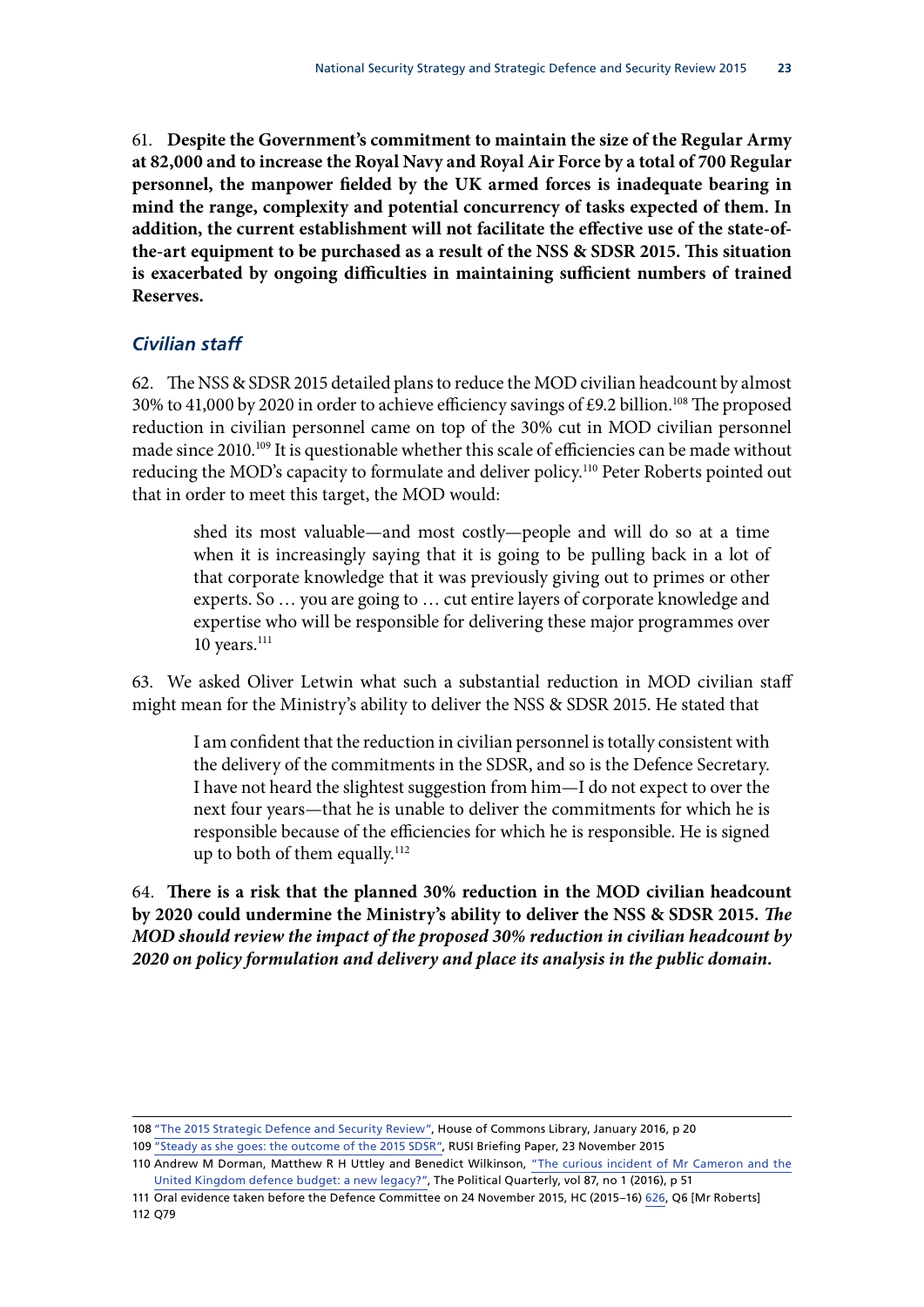#### <span id="page-29-0"></span>*Budget for defence*

65. The NSS & SDSR 2015 was underpinned by the Government's commitment to meet the NATO target of spending at least 2% of GDP on defence "for the rest of the decade".113 On the basis of economic forecasts made by the Office for Budget Responsibility (OBR) in November 2015, this amounted to a real-terms increase in the MOD budget of 0.5% each year up to and including 2020–21, rising from a baseline budget of some £34.3 billion in 2015–16 to almost £38.1 billion by 2019–20.114 Furthermore, the November 2015 Spending Review allocated the MOD approximately 60% of the new Joint Security Fund, which equated to an approximate increase of  $£2$  billion over five years.<sup>115</sup> Under the NSS & SDSR 2015 and November 2015 Spending Review, therefore, MOD core spending is set to increase by 3.1% in real terms over the four years from 2015–16 to 2019–20, which contrasts with the real-terms reduction in spending of 8.5% between 2010–11 and 2015–16.116

66. However, a recent Defence Committee Report concluded that the Government's commitment to NATO's 2% target does not mean that defence will be adequately resourced.117 We share this conclusion. The budget settlement for defence relies on the UK's GDP growing at the rate forecast by the OBR in November 2015. However, in March 2016 the OBR admitted that that forecast appeared to be optimistic.<sup>118</sup> The UK's vote to leave the EU in June 2016 may well affect the growth of the UK economy in the foreseeable future. In the weeks preceding the referendum, major international organisations such as the International Monetary Fund and Organisation for Economic Co-operation and Development warned that the UK economy would stagnate, if not fall into recession, following a vote to leave the EU.<sup>119</sup> A May 2016 report by the UK-based Institute for Fiscal Studies (IFS) highlighted analysis that UK GDP might be reduced by between 2.1% and 3.5% in 2019 as a result of Brexit. The IFS continued: "A hit to GDP of this magnitude would imply a hit to the public finances, after taking account of the reduced EU contribution, of between £20 billion and £40 billion in 2019–20."120 In that context, even if the new Government were again to commit to spending at least 2% of GDP on defence, a stagnant or contracting UK economy might mean that the defence budget would be reduced in real terms. This would impact on the ambition and capabilities set out in the NSS & SDSR 2015.

<sup>113</sup> HM Treasury, *Summer Budget 2015*, [HC 264](https://www.gov.uk/government/uploads/system/uploads/attachment_data/file/443232/50325_Summer_Budget_15_Web_Accessible.pdf), July 2015, p 2

<sup>114</sup> ["Spending matters: defence and security budgets after the 2015 Spending Review",](https://rusi.org/sites/default/files/chalmers_spending_matters_1.pdf) RUSI Briefing Paper, May 2016, pp 1, 4

<sup>115</sup> HM Treasury, *Spending Review and Autumn Statement 2015*, [Cm 9162,](https://www.gov.uk/government/uploads/system/uploads/attachment_data/file/479749/52229_Blue_Book_PU1865_Web_Accessible.pdf) p 25, Table 1.7; ["Spending matters: defence](https://rusi.org/sites/default/files/chalmers_spending_matters_1.pdf) [and security budgets after the 2015 Spending Review"](https://rusi.org/sites/default/files/chalmers_spending_matters_1.pdf), RUSI Briefing Paper, May 2016,  $\overline{p}4$ 

<sup>116</sup> ["Spending matters: defence and security budgets after the 2015 Spending Review",](https://rusi.org/sites/default/files/chalmers_spending_matters_1.pdf) RUSI Briefing Paper, May 2016, p 4

<sup>117</sup> Defence Committee, Second Report of Session 2015–16, *[Shifting the Goalposts? Defence expenditure and the 2%](http://www.publications.parliament.uk/pa/cm201516/cmselect/cmdfence/494/494.pdf) [pledge](http://www.publications.parliament.uk/pa/cm201516/cmselect/cmdfence/494/494.pdf)*, HC 494, April 2016, para 11

<sup>118</sup> Office for Budget Responsibility, ["Economic and fiscal outlook—March 2016: Executive summary"](http://cdn.budgetresponsibility.org.uk/Overview.pdf), March 2016

<sup>119</sup> ["IMF says Brexit 'pretty bad to very, very bad'",](http://www.bbc.co.uk/news/business-36284200) *BBC News*, 13 May 2016; ["The economic consequences of Brexit: A](http://www.oecd-ilibrary.org/docserver/download/5jm0lsvdkf6k.pdf?expires=1467116160&id=id&accname=guest&checksum=9A9F2A672118B5B180F64A7E93BB1B97) [taxing decision",](http://www.oecd-ilibrary.org/docserver/download/5jm0lsvdkf6k.pdf?expires=1467116160&id=id&accname=guest&checksum=9A9F2A672118B5B180F64A7E93BB1B97) OECD Economic Policy Paper No 16, April 2016

<sup>120</sup> Institute for Fiscal Studies, ["Brexit could add two years of austerity"](http://www.ifs.org.uk/publications/8297), 25 May 2016, accessed 28 June 2016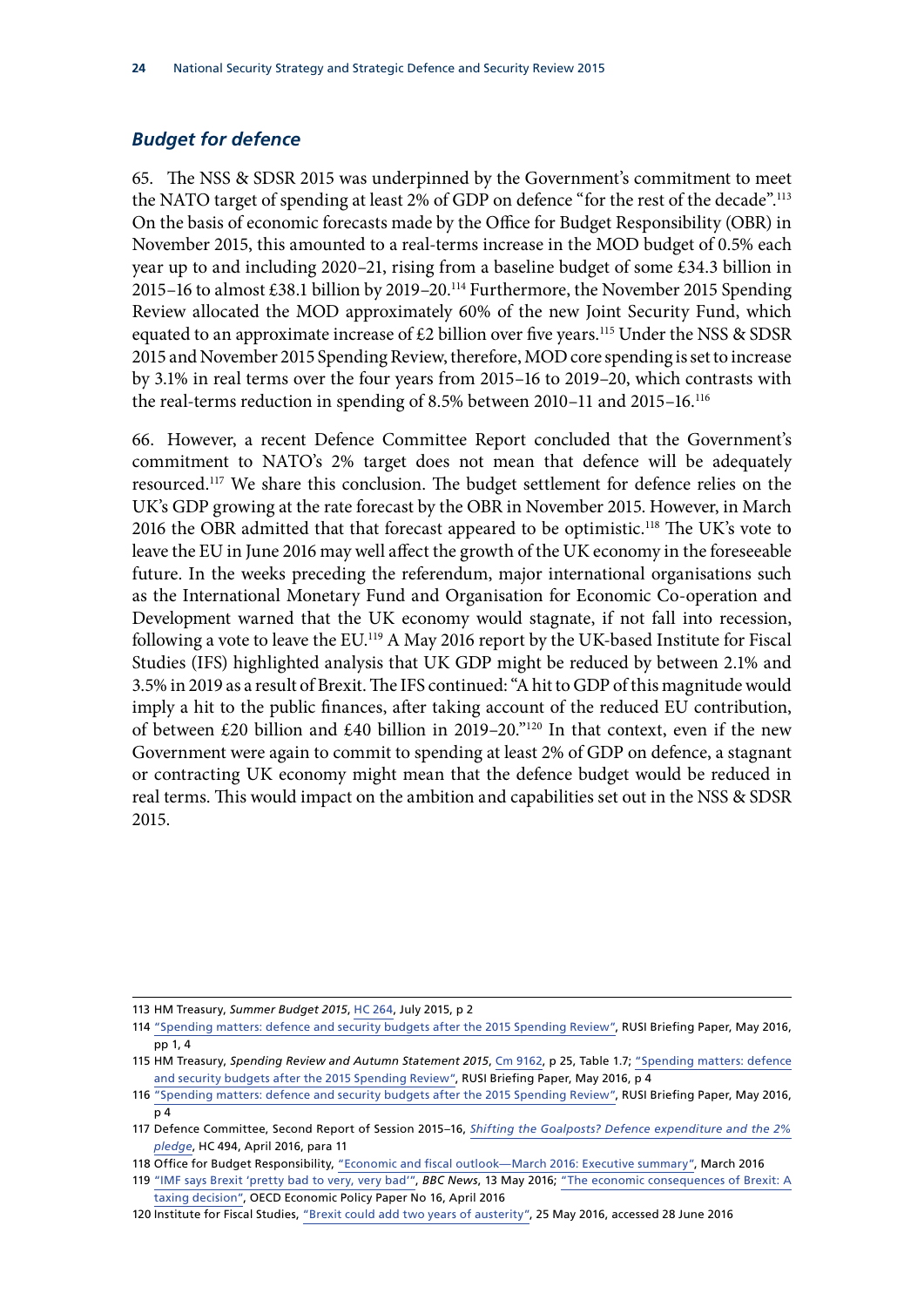67. The NATO minimum requirement for defence spending would not have been fulfilled in 2015 had UK accounting practices not been modified, albeit in ways permitted by NATO guidelines.<sup>121</sup> For example, the MOD included more than  $£1$  billion in war pensions and MOD civilian pensions within the 2015 return to NATO.<sup>122</sup>

68. **We welcome the Government's commitment to meet the NATO target of spending at least 2% of GDP on defence. However, we are concerned that the changed economic climate following the UK's vote to leave the EU will see the defence budget reduced in real terms, reversing the November 2015 decision to make additional funding available for defence. We are also concerned that the NATO minimum spending target would not have been fulfilled in 2015 if UK accounting practices had not been modified, albeit in ways permitted by NATO guidelines.**

69. Delivery of the NSS & SDSR 2015 is reliant on the reinvestment of efficiency savings of £9.2 billion, which are planned for the next five years. The MOD's access to the Joint Security Fund reportedly depends on that target being met.<sup>123</sup> Approximately  $\text{\pounds}2$  billion of those savings will be made through the deletion of lower-priority items from forward plans, while efficiencies have been identified by Front Line Commands and through the planned 30% reduction in the MOD's civilian headcount.<sup>124</sup> When we asked Oliver Letwin about the risk of relying on the reinvestment of such substantial efficiency savings, he replied that there is no 'Plan B'.125 He added:

The figures quoted in paragraph 4.61 [of the NSS & SDSR 2015] are totally consistent with the implementation of the review, precisely because we designed it in that way as we were working through it.<sup>126</sup>

70. The MOD will need to meet increased staff costs due to the ending of contractingout from employers' National Insurance contributions, which took effect from 1 April 2016, and the additional employers' superannuation contributions announced in the March 2016 Budget. Taken together, those initiatives will add more than 1% to the MOD's 2019–20 budget, which will offset the planned increase in the defence budget set out in the November 2015 Spending Review.127

71. **The MOD may struggle to make the efficiency savings of £9.2 billion expected of it over the next five years. This ambitious target presents a significant risk to the delivery of the defence capabilities set out in the NSS & SDSR 2015. We are concerned that the planned increases in the MOD's budget, as set out in the November 2015 Spending Review, will be offset by increased public sector employee costs.**

<sup>121</sup> Defence Committee, Second Report of Session 2015–16, *[Shifting the Goalposts? Defence expenditure and the 2%](http://www.publications.parliament.uk/pa/cm201516/cmselect/cmdfence/494/494.pdf) [pledge](http://www.publications.parliament.uk/pa/cm201516/cmselect/cmdfence/494/494.pdf)*, HC 494, April 2016, para 11

<sup>122</sup> Defence Committee, Second Report of Session 2015–16, *[Shifting the Goalposts? Defence expenditure and the 2%](http://www.publications.parliament.uk/pa/cm201516/cmselect/cmdfence/494/494.pdf) [pledge](http://www.publications.parliament.uk/pa/cm201516/cmselect/cmdfence/494/494.pdf)*, HC 494, April 2016, para 28

<sup>123</sup> ["Spending matters: defence and security budgets after the 2015 Spending Review",](https://rusi.org/sites/default/files/chalmers_spending_matters_1.pdf) RUSI Briefing Paper, May 2016, p 5

<sup>124</sup> ["Spending matters: defence and security budgets after the 2015 Spending Review",](https://rusi.org/sites/default/files/chalmers_spending_matters_1.pdf) RUSI Briefing Paper, May 2016, p 7

<sup>125</sup> Q78

<sup>126</sup> Q79

<sup>127</sup> ["Spending matters: defence and security budgets after the 2015 Spending Review",](https://rusi.org/sites/default/files/chalmers_spending_matters_1.pdf) RUSI Briefing Paper, May 2016, p 6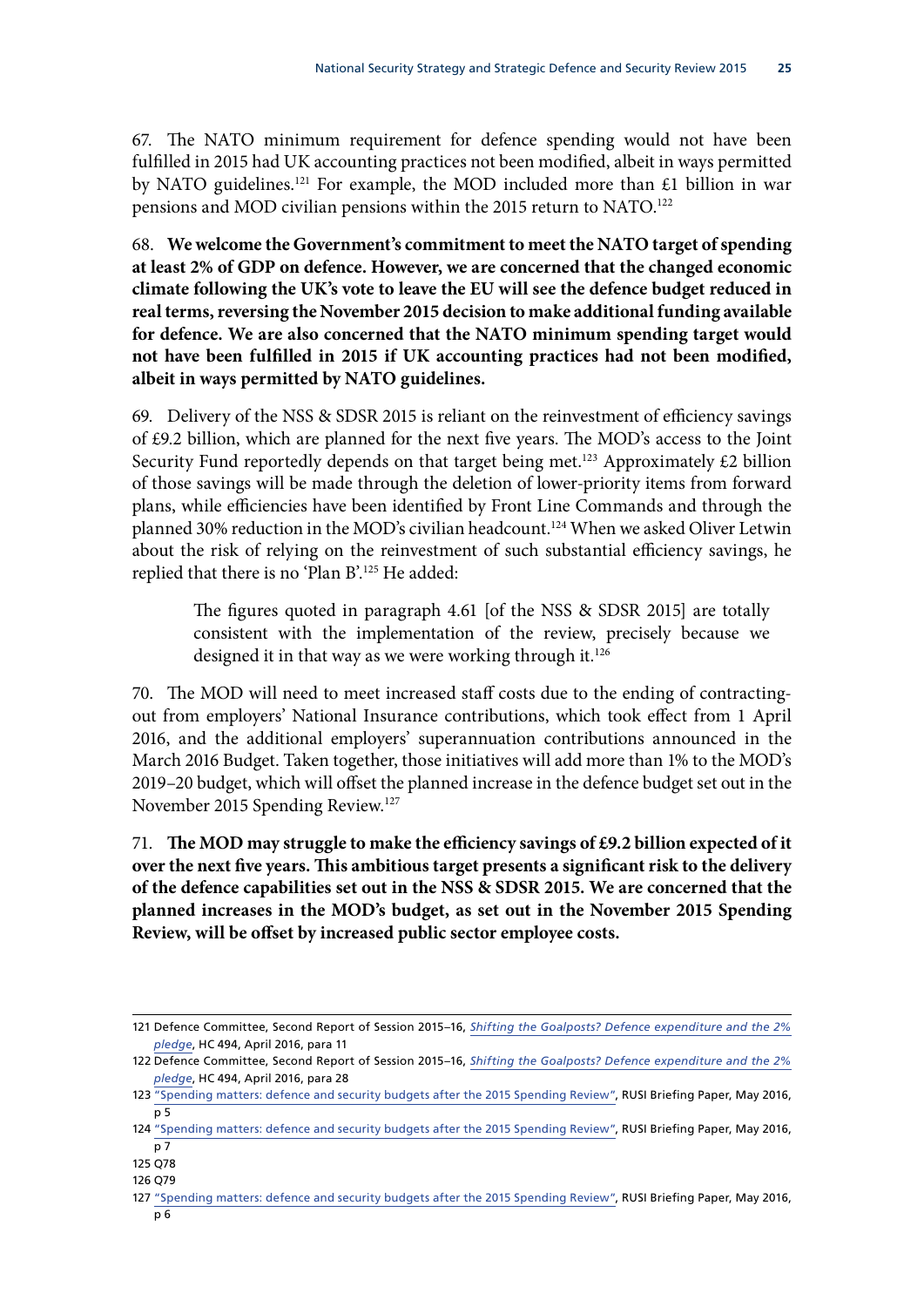<span id="page-31-0"></span>72. **We support the inclusion of the armed forces as a key element of the Government's full spectrum response to threats to the UK and its interests. We are concerned, however, that the armed forces will not be able to fulfil the wide-ranging tasks described in the NSS & SDSR 2015 by 2025 with the capabilities, manpower and funding set out in the same document.**

#### **Cyber**

73. Cyber security is one of the Government's top national security priorities. The National Security Risk Assessment (NSRA) 2015, like the NSRA 2010, identified 'Cyber' as a top-rank risk. The NSS & SDSR 2015 highlighted "The impact of technology, especially cyber threats" as one of the four primary security challenges facing the UK.<sup>128</sup> In 2011, the then Coalition Government established the national Cyber Security Strategy and the National Cyber Security Programme. The total cost of this five-year programme was £860 million.129 The NSS & SDSR 2015 set out the Government's plans to maintain and develop those activities. A new five-year cyber security strategy will be launched in 2016, which will guide the work of the second five-year National Cyber Security Programme. The NSS & SDSR 2015 announced a significant increase in spending on cyber over the next five years. The Government plans to invest £1.9 billion "in protecting the UK from cyber attack and developing our sovereign capabilities in cyber space."130

#### *Leadership and accountability*

74. The magnitude of the challenge posed to national security by cyber is due to three factors. The first is its scale. The spread of networked technology has revolutionised how people communicate, consume information and access services. This has impacted on how businesses and the Government operate. Most, if not all, Government Departments are involved in developing and implementing policy relating to cyber. The second factor is the complexity of the cyber challenge. A cyber attack covers a wide range of malicious activity, from phishing, to state-sponsored cyber espionage.<sup>131</sup> Cyber attacks are conducted by a growing range of state and non-state actors with diverse motivations. The final factor is the pace at which cyber threats are evolving. Speaking at GCHQ in November 2015, the Chancellor of the Exchequer said that "we have to run simply to stand still. The pace of innovation of cyber attack is breathtakingly fast, and defending Britain means that we have to keep up."132 The pace of change has important consequences for the Government's ability to establish strategy, regulation and legislation relating to cyber. Such governmental responses must be sufficiently focused to deal with specific, current challenges, but flexible enough to be applied to future, unforeseen developments in the cyber sphere.

75. The NSS & SDSR 2015 set out the Government's broad objectives relating to cyber. These included ensuring that we have "all the necessary components to defend the UK from cyber attack" and that the UK maintains its global leadership in cyber through the

129 Cabinet Office, ["The UK Cyber Security Strategy 2011–2016: Annual Report"](https://www.gov.uk/government/uploads/system/uploads/attachment_data/file/516331/UK_Cyber_Security_Strategy_Annual_Report_2016.pdf), April 2016, p 5

<sup>128</sup> HM Government, *National Security Strategy and Strategic Defence and Security Review 2015: A Secure and Prosperous United Kingdom*, [Cm 9161,](https://www.gov.uk/government/uploads/system/uploads/attachment_data/file/478933/52309_Cm_9161_NSS_SD_Review_web_only.pdf) November 2015, para 3.3

<sup>130</sup> HM Government, *National Security Strategy and Strategic Defence and Security Review 2015: A Secure and Prosperous United Kingdom*, [Cm 9161,](https://www.gov.uk/government/uploads/system/uploads/attachment_data/file/478933/52309_Cm_9161_NSS_SD_Review_web_only.pdf) November 2015, para 4.105

<sup>131</sup> Phishing is an attempt, often by e-mail, to trick the recipient into giving away sensitive data such as bank details. 132 GOV.UK, ["Chancellor's speech to GCHQ on cyber security",](https://www.gov.uk/government/speeches/chancellors-speech-to-gchq-on-cyber-security) 17 November 2015, accessed 22 June 2016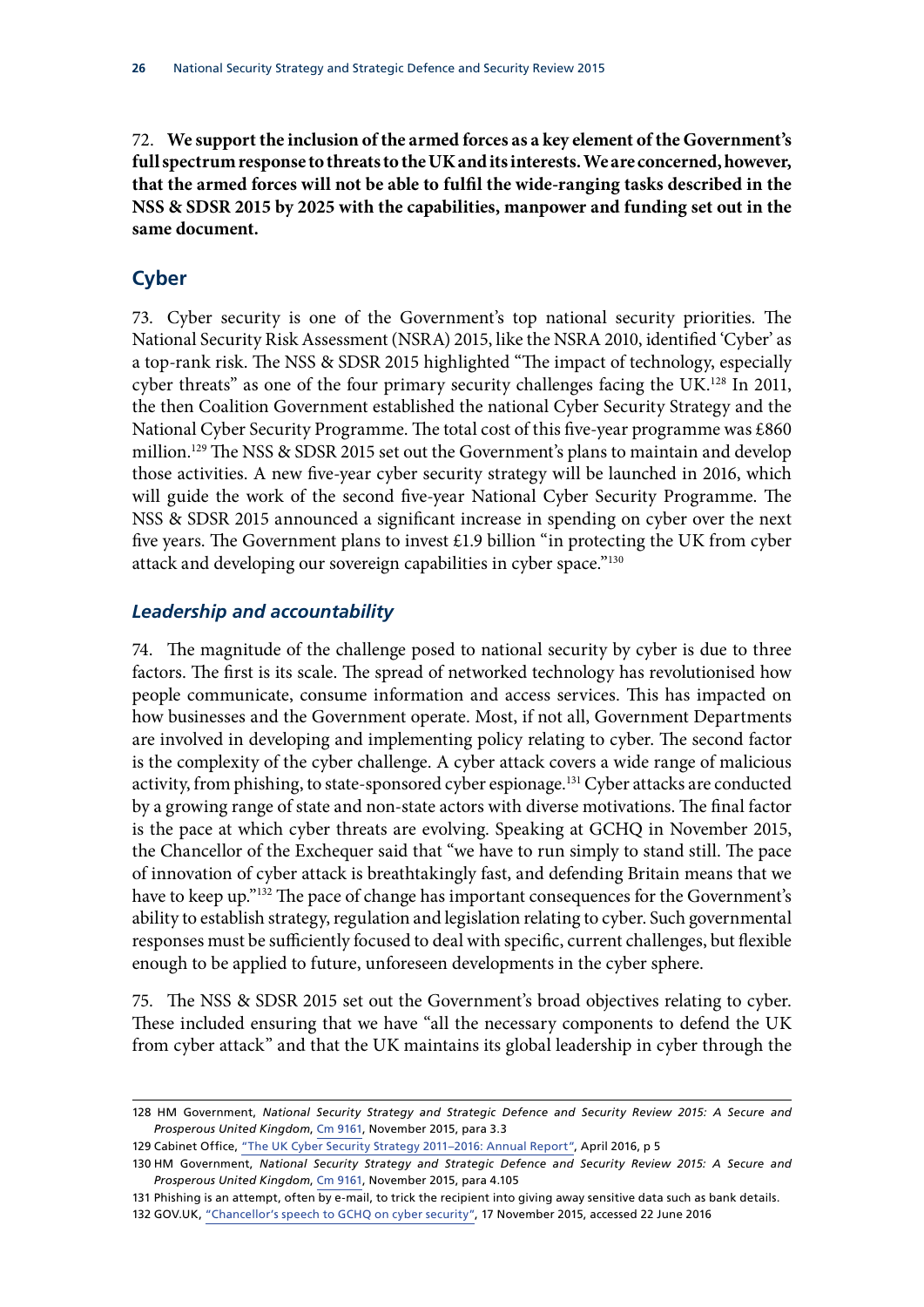implementation of "tough and innovative measures".<sup>133</sup> <sup>134</sup> The NSS & SDSR 2015 did not analyse the types of cyber threat that the UK faces and the motives of the growing range of cyber actors now said to be threatening the UK. It also did not explore key new concepts such as offensive cyber and cyber deterrence. Those points should be addressed in the next National Cyber Security Strategy, which is due later this year.

76. The nature of the opportunities and challenges in relation to cyber demands a truly cross-government response with strong leadership from the centre. Until recently, such leadership has not been apparent. An array of initiatives, industry standards and guides have been launched in the past five years. However, businesses seeking advice or support have not been provided with a single point of contact. The Government has recently sought to address the absence of strong, central leadership and to consolidate its efforts. In July 2015, the Government established the National Security Council (NSC) Cyber Sub-committee, chaired by the Chancellor of the Exchequer and attended by Ministers from across government.<sup>135</sup> The NSS & SDSR 2015 also announced a new National Cyber Security Centre, which will be launched later this year, to act as a single point of contact for businesses on the technical aspects of cyber security and to respond to cyber incidents.<sup>136</sup>

77. The lines of responsibility and accountability on cyber within Whitehall are unclear. Responsibility for cyber policy is apparently divided between at least three Ministers. The Chancellor of the Exchequer chairs the NSC Cyber Sub-committee, which Oliver Letwin told us makes "the decisions required in order to make the cyber-strategy become real".137 Cyber security is also listed among the responsibilities of right hon. Matthew Hancock MP, Minister for the Cabinet Office and Paymaster General, and Mr Edward Vaizey MP, Minister for Culture and Digital Economy in the Department for Culture, Media and Sport.<sup>138</sup> It is unclear which Department or agency has lead responsibility for providing support to government decision-making on cyber, with the Office of Cyber Security and Information Assurance, the new National Cyber Security Centre and GCHQ all seemingly involved. That dispersal of responsibility for cyber across government makes it difficult to establish how cyber policy will be scrutinised and by whom.

78. **We welcome the Government's recent efforts to consolidate previous cyber initiatives and to establish strong leadership on cyber.** *The Cabinet Office should clarify the lines of ministerial responsibility in relation to cyber policy-making, which*  would facilitate effective scrutiny by Parliament. It should publish a clear outline of *those structures on its website.*

137 Q84

<sup>133</sup> HM Government, *National Security Strategy and Strategic Defence and Security Review 2015: A Secure and Prosperous United Kingdom*, [Cm 9161,](https://www.gov.uk/government/uploads/system/uploads/attachment_data/file/478933/52309_Cm_9161_NSS_SD_Review_web_only.pdf) November 2015, para 4.105

<sup>134</sup> HM Government, *National Security Strategy and Strategic Defence and Security Review 2015: A Secure and Prosperous United Kingdom*, [Cm 9161,](https://www.gov.uk/government/uploads/system/uploads/attachment_data/file/478933/52309_Cm_9161_NSS_SD_Review_web_only.pdf) November 2015, para 1.11

<sup>135</sup> GOV.UK, ["Cabinet committees",](https://www.gov.uk/government/uploads/system/uploads/attachment_data/file/515673/2016-04-11_Cabinet_Committees_final_arp.pdf) accessed 22 June 2016

<sup>136</sup> HM Government, *National Security Strategy and Strategic Defence and Security Review 2015: A Secure and Prosperous United Kingdom*, [Cm 9161,](https://www.gov.uk/government/uploads/system/uploads/attachment_data/file/478933/52309_Cm_9161_NSS_SD_Review_web_only.pdf) November 2015, para 4.109

<sup>138</sup> GOV.UK, ["The Rt Hon Matt Hancock MP",](https://www.gov.uk/government/people/matthew-hancock) accessed 22 June 2016; GOV.UK, ["Ed Vaizey MP"](https://www.gov.uk/government/people/ed-vaizey), accessed 22 June 2016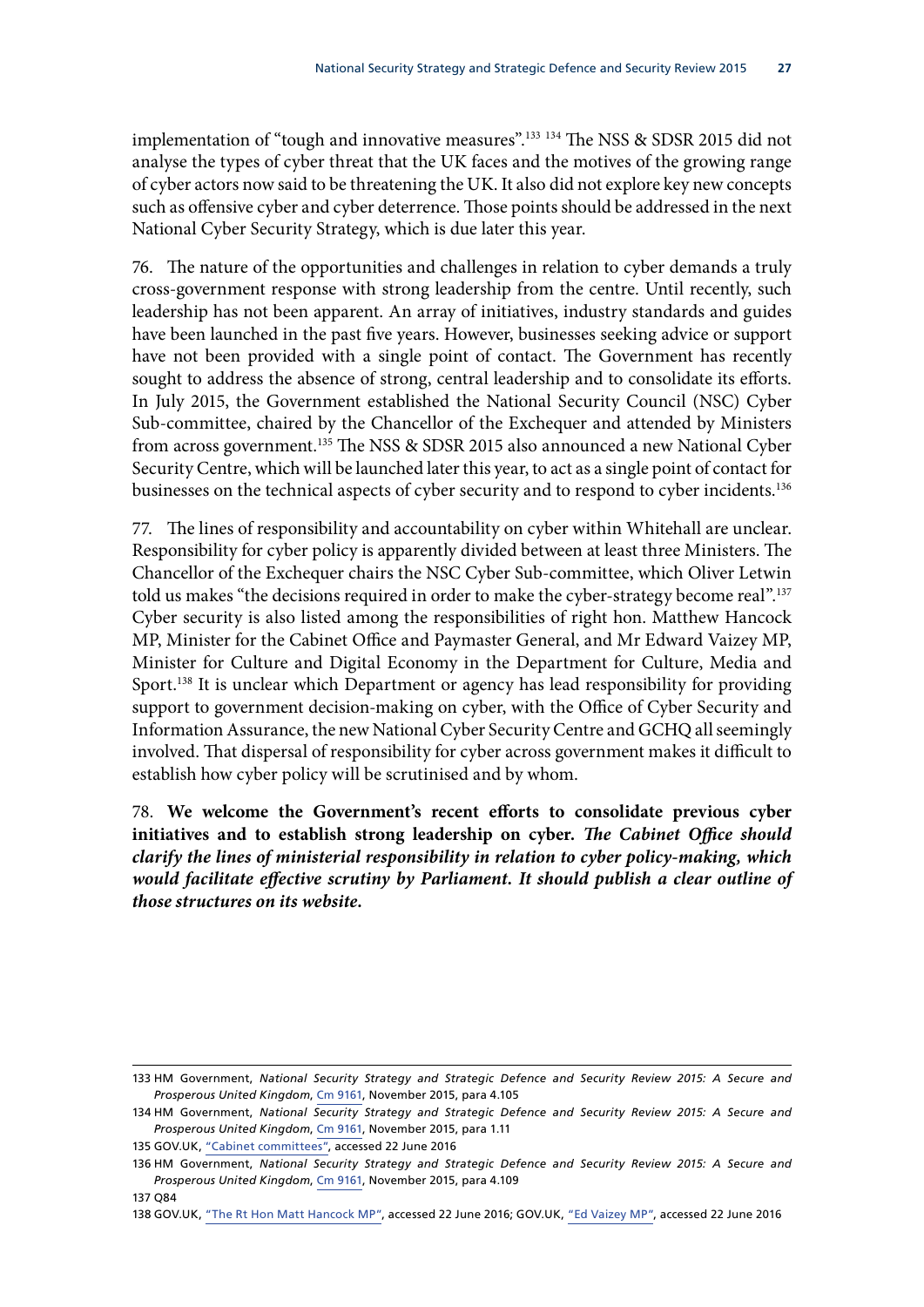#### <span id="page-33-0"></span>*Private sector engagement*

79. The NSS & SDSR 2015 emphasised the role of the private sector in developing the UK's resilience to cyber attack, and in particular the role of those companies that own or operate the UK's CNI.139 The National Security Adviser told us that

The private sector has to take its own responsibility and has to spend its own resources on protecting itself … The Government can … give assurances [,] test those defences [and] help with expertise … but it is not the Government's responsibility to look after the entire cyber-security of the country. It is our responsibility to look after certain key national infrastructures that could also be attacked and are in the public domain<sup>140</sup>

Oliver Letwin told us that the Government's engagement with the private sector is one area in which it is being both "tough and innovative" in relation to cyber policy:

we are being innovative because we are creating a national cyber centre staffed out of GCHQ, but drawing in others, to make sure that we go through line by line what those industries are actually doing; and we are exposing to them very precisely what kinds of threats they face and what kinds of actions they need to take to protect themselves. That is the innovative bit. The tough bit is that we have drafted legislation that we would be prepared to bring in if they do not co-operate. We are seeking to reach voluntary agreements with them under that threat, so to speak.<sup>141</sup>

Legislation may be necessary given the admission made in May 2016 by Matthew Hancock that the Government's aim of raising awareness of cyber security among businesses has not necessarily translated into action.<sup>142</sup>

80. **The private sector shares responsibility for the maintenance of the UK's cyber security with the Government. However, the partnership between the Government and the private sector on cyber security is not yet productive. We therefore welcome the initiatives announced in the NSS & SDSR 2015 on facilitating engagement with the private sector.**

#### *Cyber skills*

81. One of the four objectives of the 2011–16 Cyber Security Strategy was to build "a UK that has the cyber knowledge, skills and capability it needs".<sup>143</sup> A range of activities was implemented through the first National Cyber Security Programme to address the cyber skills and education gap in the UK. Those measures cost £32.8 million, which amounted to some 4% of the budget.<sup>144</sup> They included changes to the national curriculum, apprenticeships, school competitions and programmes involving GCHQ, and a scheme, Cyber First, to encourage more students to undertake science-based degrees at university.

141 Q87

<sup>139</sup> HM Government, *National Security Strategy and Strategic Defence and Security Review 2015: A Secure and Prosperous United Kingdom*, [Cm 9161,](https://www.gov.uk/government/uploads/system/uploads/attachment_data/file/478933/52309_Cm_9161_NSS_SD_Review_web_only.pdf) November 2015, para 4.108

<sup>140</sup> Oral evidence taken on 1 February 2016, HC (2015–16) [644,](http://data.parliament.uk/writtenevidence/committeeevidence.svc/evidencedocument/national-security-strategy-committee/work-of-the-national-security-adviser/oral/28227.pdf) Q71

<sup>142</sup> GOV.UK, ["Keeping Britain safe from cyber attacks: Matt Hancock speech",](https://www.gov.uk/government/speeches/keeping-britain-safe-from-cyber-attacks-matt-hancock-speech) 25 May 2016, accessed 22 June 2016

<sup>143</sup> Cabinet Office, ["The UK Cyber Security Strategy 2011–2016: Annual Report"](https://www.gov.uk/government/uploads/system/uploads/attachment_data/file/516331/UK_Cyber_Security_Strategy_Annual_Report_2016.pdf), April 2016, p 9

<sup>144</sup> Cabinet Office, "The UK Cyber Security Strategy 2011-2016: Annual Report", April 2016, p 32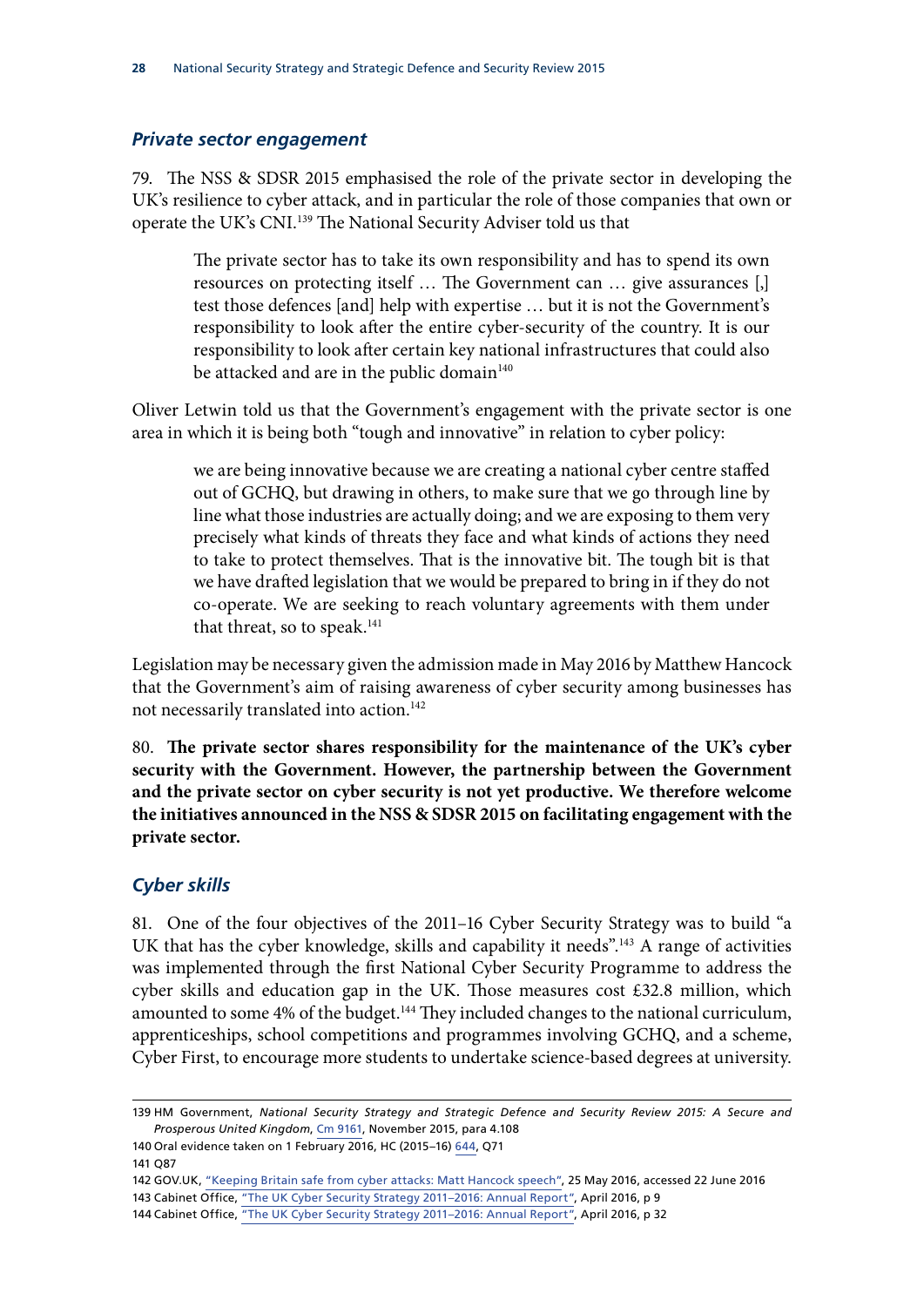<span id="page-34-0"></span>82. The NSS & SDSR 2015 included the acceleration and scaling up of initiatives to promote the development of cyber skills. It also set out several new measures aimed at addressing the cyber skills gap.<sup>145</sup> The National Security Adviser told us that some of the increased budget will be devoted to the development of skills. He added that the budget will be used to fund the recruitment of experts into government, which has previously been hindered by its inability to match salaries offered by the private sector.<sup>146</sup> Oliver Letwin admitted that although he is not concerned about the quality of people currently employed by government to work on cyber-related issues, he is worried about the number of sufficiently qualified people available to government and businesses alike.<sup>147</sup>

83. **The emphasis on cyber-related education and skills in the 2011–16 National Cyber Security Programme was not matched by a similar level of financial investment, which comprised only 4% of the total programme budget. The cyber skills gap is a barrier to the Government's goal of creating a vibrant cyber economy that is resilient to fastchanging threats.** *The allocation of the five-year National Cyber Security Programme budget must reflect the strategic imperative to develop cyber skills.*

#### *Budget for cyber security*

84. The NSS & SDSR 2015 announced a significant increase in spending on cyber security from £860 million in 2011–16 to £1.9 billion over the next five years. That increase reflected the Government's prioritisation of cyber security and its ongoing struggle to "keep pace" with the threat.<sup>148</sup> Oliver Letwin told us that the assessment of the importance and fastchanging nature of cyber threats had prompted the Government to take an unusual approach in setting the budget for the next National Cyber Security Programme. Rather than matching the policy ambition with resource constraints, the Government established a "generous estimate" of what could be spent by the relevant agencies that already exist or are being created.<sup>149</sup> He added:

There is therefore a lot of money available relative to the size of what we started with. I hope, therefore, that it will be more than adequate. I do not think, at the moment, that the issue is money. At the moment, the issue is ensuring that people do things that we know they need to do—and, in some cases, that we know we need to do—which have not yet been done.<sup>150</sup>

Mr Letwin's remarks indicated that the Government is not doing as much as it would like on cyber security. It will be difficult to assess how effectively the expanded budget is being disbursed given that opportunities and threats in relation to cyber space develop rapidly.

<sup>145</sup> HM Government, *National Security Strategy and Strategic Defence and Security Review 2015: A Secure and Prosperous United Kingdom*, [Cm 9161,](https://www.gov.uk/government/uploads/system/uploads/attachment_data/file/478933/52309_Cm_9161_NSS_SD_Review_web_only.pdf) November 2015, para 6.67

<sup>146</sup> Oral evidence taken on 1 February 2016, HC (2015–16) [644,](http://data.parliament.uk/writtenevidence/committeeevidence.svc/evidencedocument/national-security-strategy-committee/work-of-the-national-security-adviser/oral/28227.pdf) Qq65, 67

<sup>147</sup> Q92

<sup>148</sup> Oral evidence taken on 1 February 2016, HC (2015–16) [644](http://data.parliament.uk/writtenevidence/committeeevidence.svc/evidencedocument/national-security-strategy-committee/work-of-the-national-security-adviser/oral/28227.pdf), Q46

<sup>149</sup> Q90

<sup>150</sup> Q90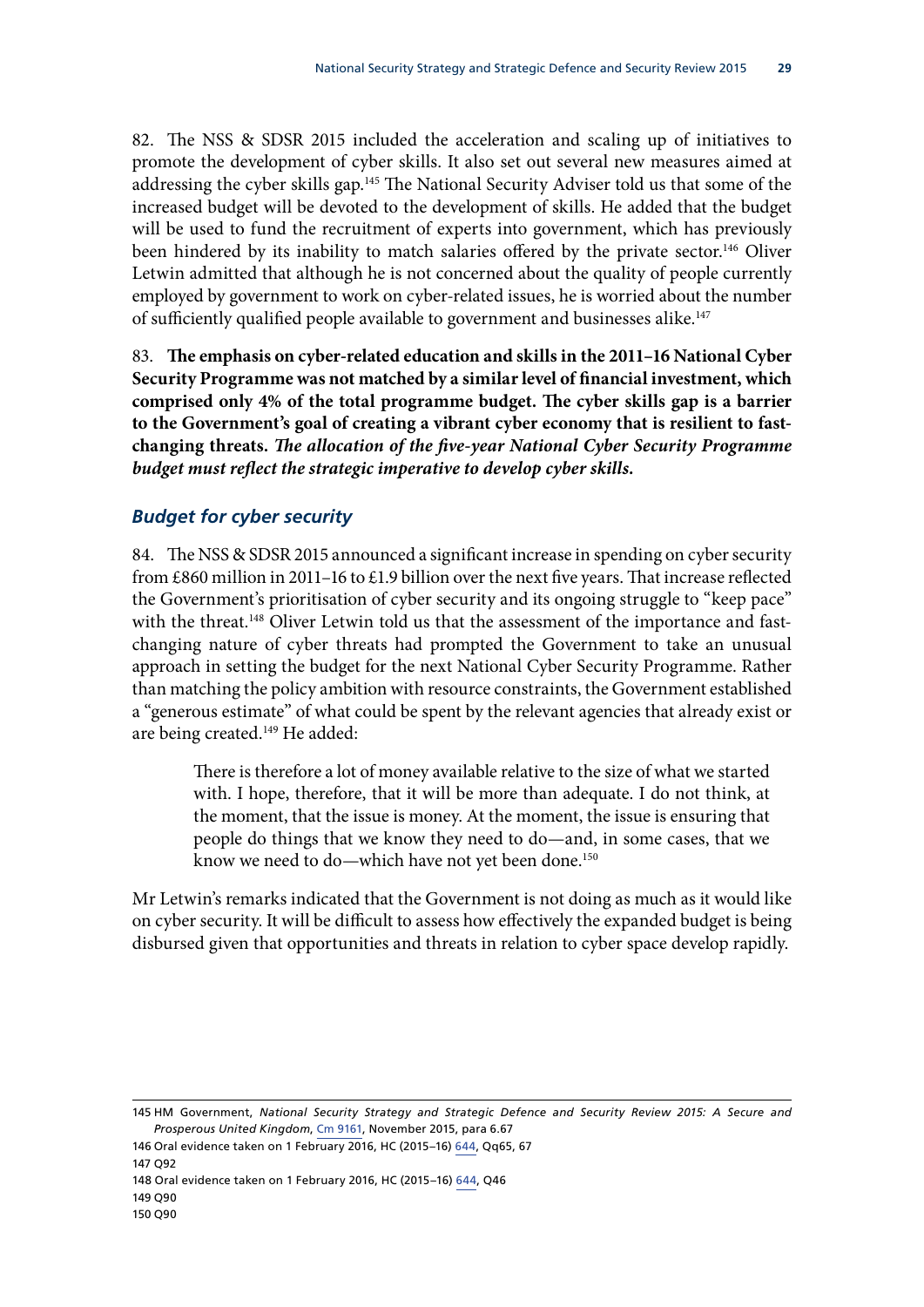#### <span id="page-35-0"></span>**Cross-government funds and units**

85. The NSC and its related structures within the Cabinet Office were established in 2010 with the aim of entrenching a strategically coherent whole-of-government approach to national security. The NSS & SDSR 2015 sought to strengthen cross-departmental collaboration through:

- The announcement of six new "issue-focused" policy-making and delivery Joint Units (for Euro-Atlantic Security Policy, International Counter-Terrorism Strategy, Arms Control and Counter Proliferation, Exports Controls, Gulf Strategy and UN Peacekeeping), all of which will be established in 2016;<sup>151</sup>
- The creation of new cross-departmental funds (such as the Joint Security Fund, the Prosperity Fund and the Defence and Cyber Innovation Fund);
- Increasing the budgets of many existing cross-government funds, such as the Conflict, Stability and Security Fund (CSSF), which will increase from £1 billion in 2015–16 to more than £1.3 billion a year by 2019–20.<sup>152</sup>

Although cross-departmental collaboration on specific policy issues is not new, the scale and strategic emphasis of those initiatives are unprecedented.

86. It is unclear how the cross-government initiatives set out in the NSS & SDSR 2015 will be managed, evaluated and scrutinised. For example, the International Counter-Terrorism Strategy Unit, which was the first joint unit to be established, is jointly funded by the Home Office and the Foreign and Commonwealth Office. It reports to both the Home Secretary and the Foreign Secretary, which blurs accountability.<sup>153</sup> We were surprised to learn from Oliver Letwin that no single Minister has responsibility for the CSSF, which is instead overseen by a board staffed by officials, which is in turn accountable to a group of Ministers. That arrangement prompted the question how the performance of the CSSF is evaluated not only against the regional strategies established by the NSC to guide the use of its funds, but in terms of its strategic impact. It is also unclear how the development of a culture of integration across Whitehall is being assessed and by whom.

87. **We welcome the aspiration set out in the NSS & SDSR 2015 to entrench a wholeof-government approach to national security in Whitehall.** *The Cabinet Office must set out how it will measure the effectiveness of cross-departmental units and funds and of the development of a cross-government culture of collaboration.*

88. **We were surprised to learn that no single Minister has responsibility for the Conflict, Stability and Security Fund (see paragraph 109). In May 2016, we launched an inquiry examining the CSSF. The inquiry's terms of reference are available on the Joint Committee on the National Security Strategy website. We welcome written submissions addressing the operation of the CSSF.**

<sup>151</sup> HM Government, *National Security Strategy and Strategic Defence and Security Review 2015: A Secure and Prosperous United Kingdom*, [Cm 9161,](https://www.gov.uk/government/uploads/system/uploads/attachment_data/file/478933/52309_Cm_9161_NSS_SD_Review_web_only.pdf) November 2015, para 7.17

<sup>152</sup> HM Government, *National Security Strategy and Strategic Defence and Security Review 2015: A Secure and Prosperous United Kingdom*, [Cm 9161,](https://www.gov.uk/government/uploads/system/uploads/attachment_data/file/478933/52309_Cm_9161_NSS_SD_Review_web_only.pdf) November 2015, para 5.118

<sup>153</sup> Civil Service World, ["FCO's Jane Marriott to lead new joint counter-terror unit based in Home Office",](https://www.civilserviceworld.com/articles/news/fcos-jane-marriott-lead-new-joint-counter-terror-unit-based-home-office) 31 March 2016, accessed 22 June 2016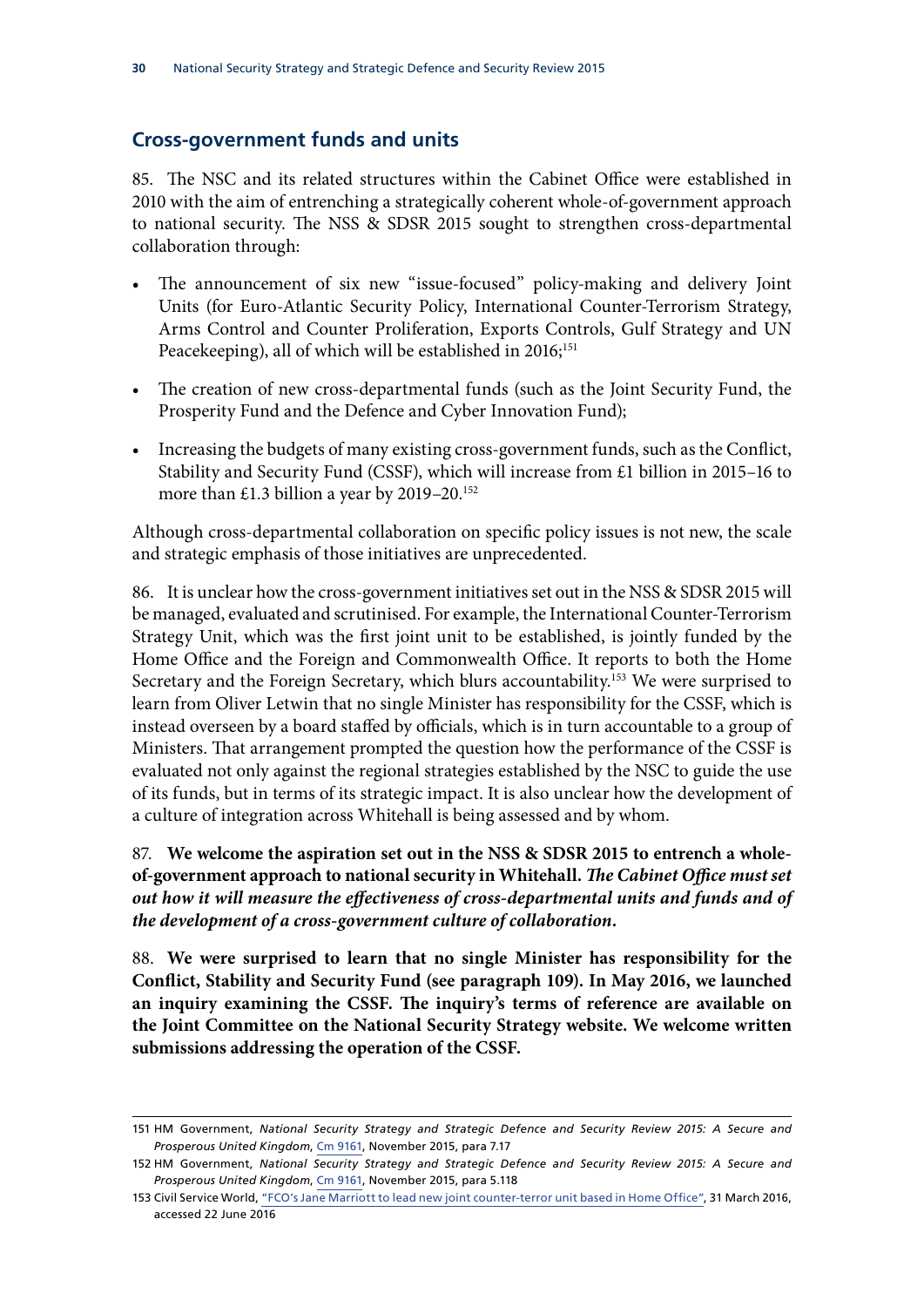#### <span id="page-36-0"></span>**Significant omissions**

#### *European Union*

89. We were surprised and disappointed that the NSS & SDSR 2015 omitted to discuss the implications of a vote for the UK to leave the European Union in the June 2016 referendum. The vote to leave the EU will arguably lead to the most radical change in the UK's place and role in the world since the withdrawal from east of Suez at the end of the 1960s. Yet the NSS & SDSR 2015 devoted only one paragraph to the referendum on the UK's membership of the European Union:

We are negotiating with our partners to agree EU reforms that will make it more competitive, flexible and democratically accountable, to benefit all 28 member states and to address the concerns of the British people. This would make the EU a stronger partner for economies around the world that want to invest. We will hold a referendum on our membership of the EU by the end of 2017.154

90. When the NSS & SDSR 2015 was published in November 2015, the Prime Minister's renegotiation of the UK's relationship with the European Union was still under way and the date for the referendum had not been set. Nevertheless, it was known then that the referendum was due before the end of 2017 and therefore within the five-year period covered by the NSS & SDSR 2015. Despite the sensitivity of the ongoing negotiations, we expected the Government at least to set out what action would be required in the short term following a possible vote for the UK to leave the European Union. Those next steps might have involved establishing an interim or entirely new NSS & SDSR once the economic implications of the UK's exit from the EU had emerged.155

91. We consider it a failing on the part of the Government that it did not address possible security implications of the UK leaving the European Union. The next Government must address any such security implications of the UK's changed place in the world as a matter of urgency. Planning for a new NSS & SDSR, starting with a detailed analysis of the changed security environment, should begin immediately.

92. **We expected the NSS & SDSR 2015 to address what action would be required in the short term following a vote for the UK to leave the European Union. The failure to outline a plan to address that contingency indicated the prioritisation of political interests above national security. If the National Security Strategy is to be credible, it must prioritise the maintenance of national security above political expediency. Planning for a new security review, starting with a detailed analysis of the changed security environment, should begin immediately.**

93. **The European Union is facing significant security challenges, such as large-scale migration and an emerging domestic terrorist threat. These challenges also have implications for the UK, regardless of whether it is a member of the European Union. A new NSS & SDSR must address how the UK will engage with these issues from outside the EU.**

<sup>154</sup> HM Government, *National Security Strategy and Strategic Defence and Security Review 2015: A Secure and Prosperous United Kingdom*, [Cm 9161,](https://www.gov.uk/government/uploads/system/uploads/attachment_data/file/478933/52309_Cm_9161_NSS_SD_Review_web_only.pdf) November 2015, para 5.44

<sup>155</sup> ["Would a new SDSR be needed after a Brexit vote?",](https://rusi.org/sites/default/files/chalmers_brexit_sdsr.final_.pdf) RUSI Briefing Paper, June 2016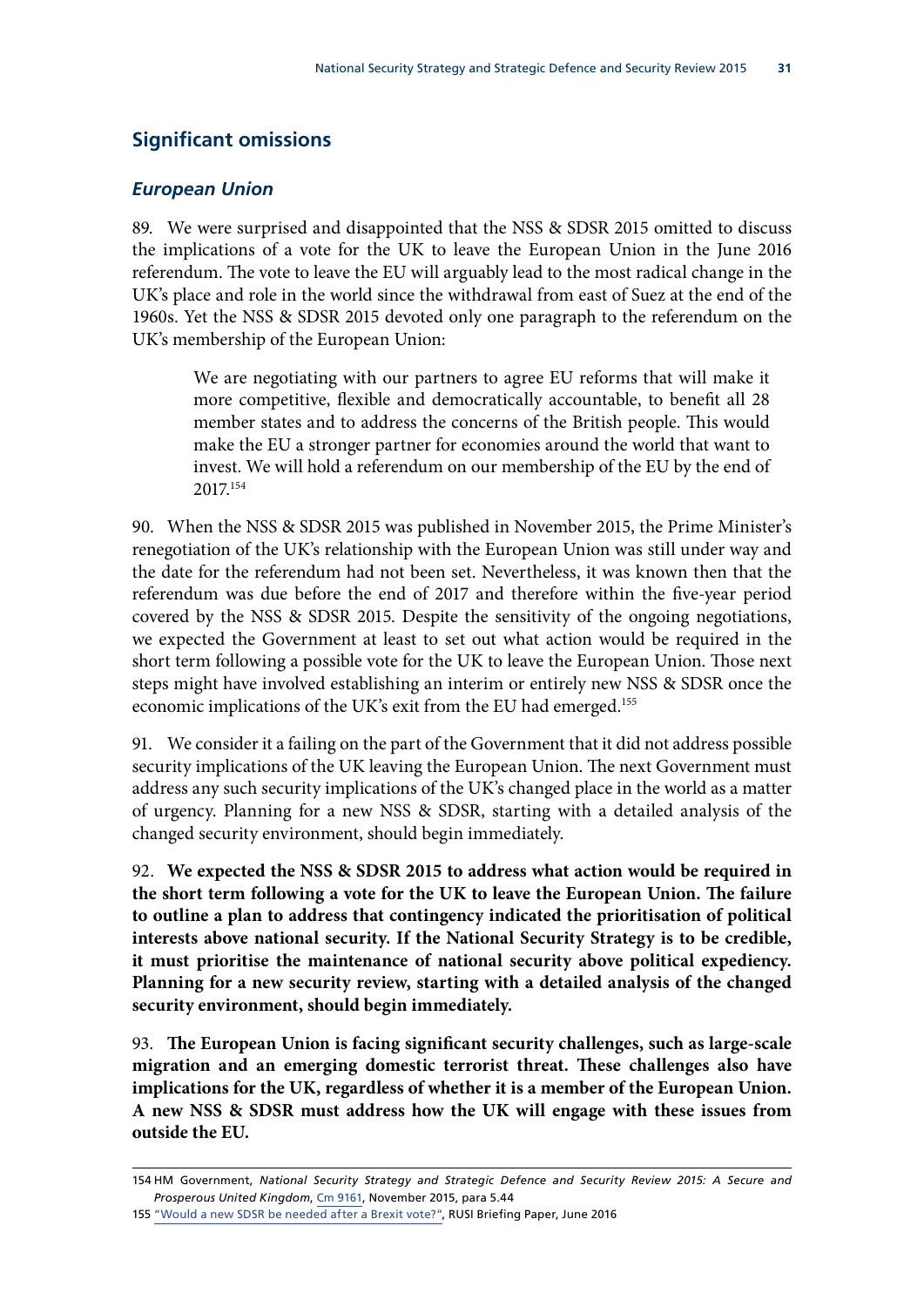#### <span id="page-37-0"></span>*Climate change*

94. Climate change is a long-term threat to UK national security. The NSS & SDSR 2015 listed it as one of five risks "which remain important and need to be addressed".156 However, it is not accorded headline status in the NSS & SDSR 2015, despite its being a likely factor in at least two of the top-ranked risks in the NSRA 2015, namely 'Major Natural Hazards' and 'Instability Overseas', and a possible factor in at least two others, namely 'International Military Conflict' and 'Public Health'.157 Bearing in mind that the NSS & SDSR 2015 was published just days before the Paris Climate Change Conference in December 2015, the Government missed an opportunity to signal the UK's commitment to tackling climate change and to set a path for other countries to follow.

#### *Learning lessons*

95. The NSS & SDSR 2015 stated that "Over the last five years, we have learned lessons from operations in Libya, Afghanistan, the Middle East, Sierra Leone and elsewhere."158 The mechanism by which these lessons have been learned over the past five years is not obvious. For example, the Chilcot inquiry has only recently published its in-depth findings on the UK's involvement, including its military action, in Iraq in 2003–09.159 Similarly, no formal review has been conducted of the UK's military interventions in Afghanistan and Libya.

96. We noted the increasing emphasis on a cross-departmental approach to conflict over the past decade. We also noted the emphasis on a whole-of-government approach to national security in the NSS & SDSR 2015. We feel that the NSS & SDSR 2015 missed an opportunity to institutionalise cross-government processes for learning lessons. These lessons relate not only to conflict resolution and stabilisation, but to national security in general. A more detailed explanation of the Government's proposal in the NSS & SDSR 2015 to establish a virtual National Security Academy might have developed crossgovernment processes for learning.160

<sup>156</sup> HM Government, *National Security Strategy and Strategic Defence and Security Review 2015: A Secure and Prosperous United Kingdom*, [Cm 9161,](https://www.gov.uk/government/uploads/system/uploads/attachment_data/file/478933/52309_Cm_9161_NSS_SD_Review_web_only.pdf) November 2015, para 3.36–3.43

<sup>157</sup> Resource scarcity linked to climate change is a possible trigger of military conflict between states.

<sup>158</sup> HM Government, *National Security Strategy and Strategic Defence and Security Review 2015: A Secure and Prosperous United Kingdom*, [Cm 9161,](https://www.gov.uk/government/uploads/system/uploads/attachment_data/file/478933/52309_Cm_9161_NSS_SD_Review_web_only.pdf) November 2015, para 4.36

<sup>159</sup> *The Report of the Iraq Inquiry*, Report of a Committee of Privy Counsellors, [HC 264,](http://www.iraqinquiry.org.uk/the-report/) 6 July 2016

<sup>160</sup> HM Government, *National Security Strategy and Strategic Defence and Security Review 2015: A Secure and Prosperous United Kingdom*, [Cm 9161,](https://www.gov.uk/government/uploads/system/uploads/attachment_data/file/478933/52309_Cm_9161_NSS_SD_Review_web_only.pdf) November 2015, para 7.19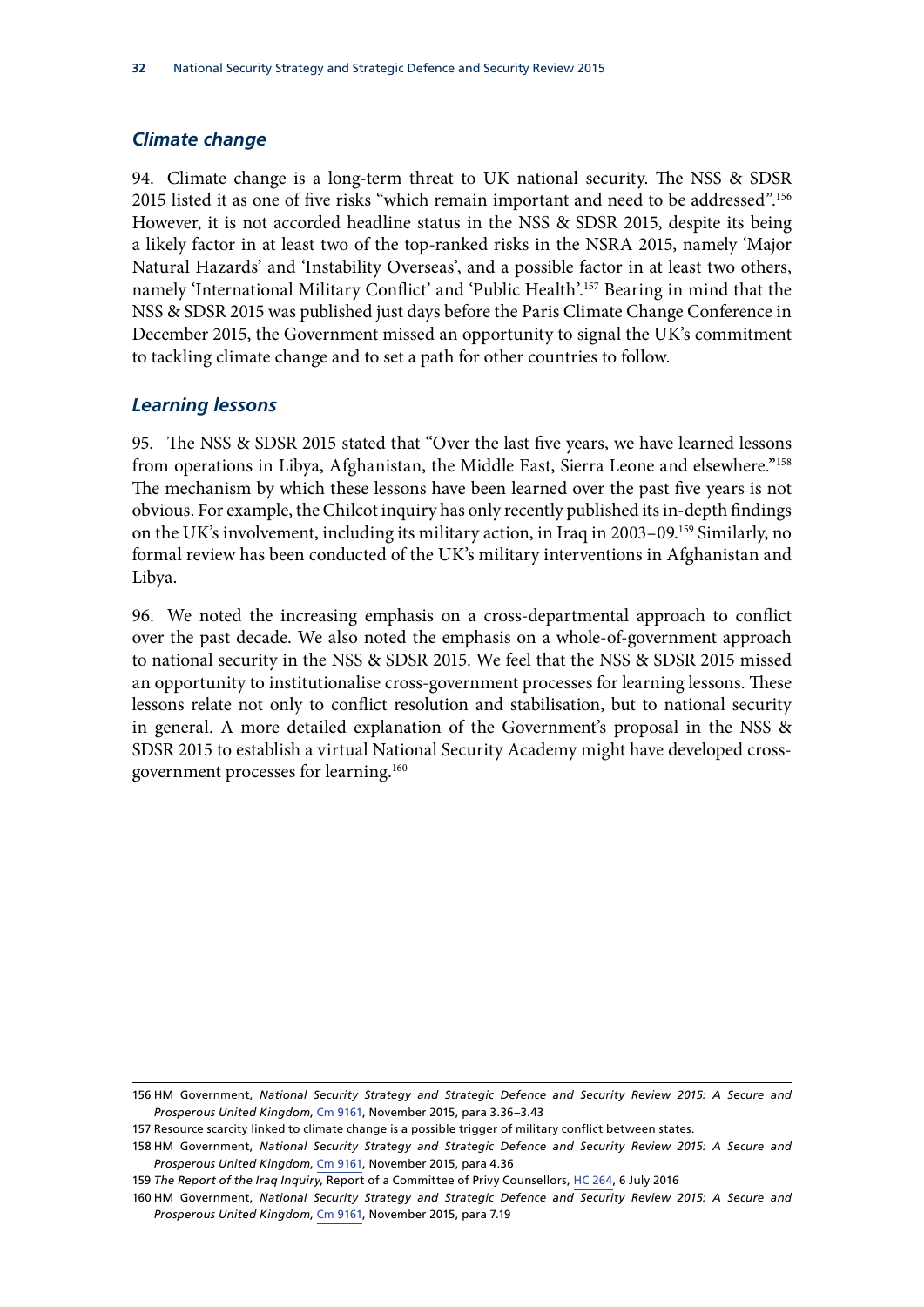# <span id="page-38-0"></span>**4** Decision-making on national security

#### **National Security Risk Assessment**

97. The NSS & SDSR 2015 was informed by the classified National Security Risk Assessment (NSRA) 2015. The NSRA 2015 grouped domestic and overseas risks to the UK in three tiers. The methodology used to create the NSRA 2015 is set out in Annex A to the NSS & SDSR 2015. The process does not appear to have changed since 2010, when the first NSRA was produced.<sup>161</sup> As in 2010, a range of risks over a five-to-20-year timeframe was analysed, expressed in a matrix of likelihood and plotted against impact. The NSC then placed these risks into three tiers, according to a judgment of the combination of both likelihood and impact. For example, tier one included those risks deemed the highest priority "based on high likelihood and/or high impact".162

98. The NSS & SDSR 2015 stressed that "This is not a simple ranking of their [the risks'] importance".<sup>163</sup> It added:

The NSRA is intended to inform strategic judgement, not forecast every risk. Many of the risks are interdependent, or could materialise at the same time. Our approach to risk management will need to take this into account.<sup>164</sup>

The NSRA 2015 and the three tiers of risk are intended to guide policy prioritisation and resource allocation in conjunction with other assessments, such as the Global Strategic Trends series produced by the MOD's Development, Concepts and Doctrine Centre, strategic intelligence assessments produced by the Joint Intelligence Committee and departmental analysis. Allies and external experts also provided input.165

99. In 2014, our predecessor Committee recommended that "as part of its planning for the next NSS, the National Security Secretariat should develop a methodology which enables the impact and likelihood of risks to be considered alongside the amount of government effort and resources that are being deployed to mitigate it."166 In February 2016, the National Security Adviser told us that "the mitigation that is already in place" was a third factor considered as part of the NSRA 2015 process. He cited cyber as an example of a policy area which was deemed a serious and high-impact threat which was not yet subject to sufficient mitigation.<sup>167</sup>

100. **Previous and ongoing efforts to mitigate risks to UK national security were considered as a factor alongside likelihood and impact in the production of the National Security Risk Assessment 2015. We welcome the adoption of this recommendation by our predecessor Committee in the 2010–15 Parliament.**

<sup>161</sup> The NSRA was refreshed in 2012.

<sup>162</sup> HM Government, *National Security Strategy and Strategic Defence and Security Review 2015: A Secure and Prosperous United Kingdom*, [Cm 9161,](https://www.gov.uk/government/uploads/system/uploads/attachment_data/file/478933/52309_Cm_9161_NSS_SD_Review_web_only.pdf) November 2015, Annex A, para 2

<sup>163</sup> HM Government, *National Security Strategy and Strategic Defence and Security Review 2015: A Secure and Prosperous United Kingdom*, [Cm 9161,](https://www.gov.uk/government/uploads/system/uploads/attachment_data/file/478933/52309_Cm_9161_NSS_SD_Review_web_only.pdf) November 2015, Annex A, para 2

<sup>164</sup> HM Government, *National Security Strategy and Strategic Defence and Security Review 2015: A Secure and Prosperous United Kingdom*, [Cm 9161,](https://www.gov.uk/government/uploads/system/uploads/attachment_data/file/478933/52309_Cm_9161_NSS_SD_Review_web_only.pdf) November 2015, Annex A, para 3

<sup>165</sup> Oral evidence taken on 1 February 2016, HC (2015–16) [644,](http://data.parliament.uk/writtenevidence/committeeevidence.svc/evidencedocument/national-security-strategy-committee/work-of-the-national-security-adviser/oral/28227.pdf) Q43

<sup>166</sup> Joint Committee on the National Security Strategy, First Report of Session 2013–14, *[The Work of the Joint Committee](http://www.publications.parliament.uk/pa/jt201314/jtselect/jtnatsec/169/169.pdf) [on the National Security Strategy in 2013–14](http://www.publications.parliament.uk/pa/jt201314/jtselect/jtnatsec/169/169.pdf)*, HL Paper 169, HC 1257, para 29

<sup>167</sup> Oral evidence taken on 1 February 2016, HC (2015–16) [644,](http://data.parliament.uk/writtenevidence/committeeevidence.svc/evidencedocument/national-security-strategy-committee/work-of-the-national-security-adviser/oral/28227.pdf) Q46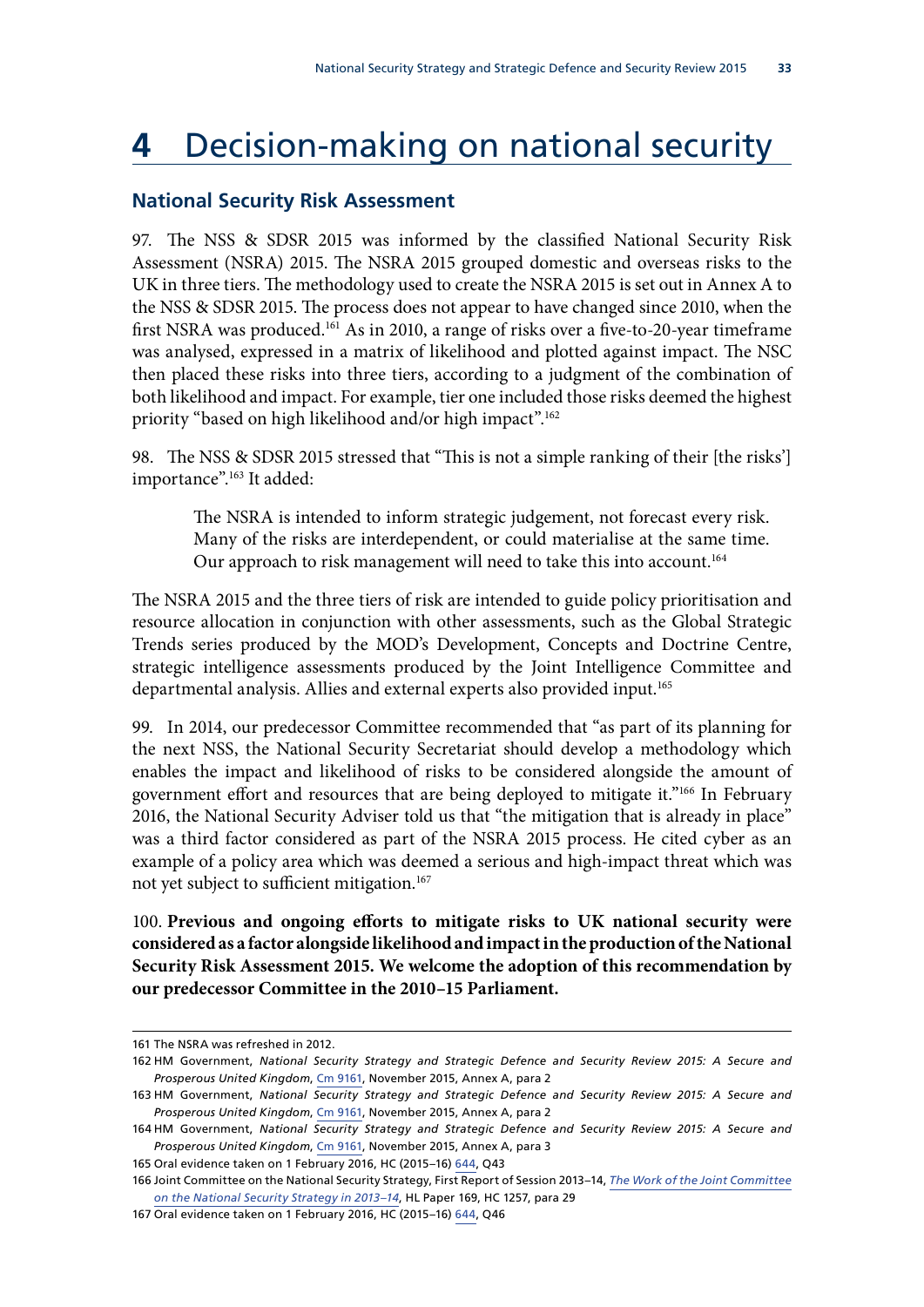#### <span id="page-39-0"></span>*A flawed approach?*

101. Analysts have questioned whether a risk-based approach to security is appropriate. Dr Blagden listed the following constraints to the methodology underpinning the NSRA 2015:

- The use of a matrix to assess the likelihood and potential impact of a particular risk relies on assigning qualitative values to variables for which there is inevitably little high-quality quantitative data;<sup>168</sup>
- The categorisation of risks into broad types and tiers fails to recognise potential links between threat types—for example, between 'Cyber' and 'International Military Conflict' in tier one, or between 'International Military Conflict' and 'CBRN Attack' in tiers one and two respectively.<sup>169</sup>

102. We questioned the utility of the three tiers as a guide to policy prioritisation and resource allocation. In some cases, the magnitude of funding allocated to capabilities did not correspond with the categorisation of the threat type. A CBRN attack (an attack with chemical, biological, radiological or nuclear weapons), for instance, is categorised as a tier two risk in the NSRA 2015 and may be perceived by some as being of lesser importance as a result. Yet at £31 billion in escalating capital costs and in-service running costs of 6% of the annual defence budget, $170$  the UK's programme to replace the Trident nuclear deterrent, which is a key part of Government efforts to mitigate the risk of a nuclear attack, is one of the Government's largest investment programmes. The NSS & SDSR 2015 described the Successor programme as similar in scale to Crossrail or High Speed 2.<sup>171</sup> That example demonstrated the lack of correlation between the categorisation of risk and resource priorities, as did Oliver Letwin's oral evidence when it became apparent that he did not appreciate the scale of the budget.<sup>172</sup>

103. Oliver Letwin told us that there is a "much finer-grained [classified] analysis" that guides government decision-making on the allocation of finite resources in proportion to the threats posed.<sup>173</sup> He pointed out that the prioritisation of risks and the relationship with funding can broadly be discerned from the NSS & SDSR 2015:

<sup>168</sup> David Blagden ([NSS0004\)](http://data.parliament.uk/writtenevidence/committeeevidence.svc/evidencedocument/national-security-strategy-committee/national-security-strategy-and-the-strategic-defence-and-security-review-2015/written/30392.pdf) para 9

<sup>169</sup> David Blagden ([NSS0004\)](http://data.parliament.uk/writtenevidence/committeeevidence.svc/evidencedocument/national-security-strategy-committee/national-security-strategy-and-the-strategic-defence-and-security-review-2015/written/30392.pdf) para 9

<sup>170</sup> Oliver Letwin's letter to the Joint Committee clarified that: "The estimated acquisition cost of four new submarines, spread over 35 years, is £31 billion. The MOD is also setting a contingency of £10 billion. On average, that amounts to 0.2 per cent per year of government spending. … [The] in-service costs of the UK's nuclear deterrent … will be similar to those of today—around 6% of the annual defence budget (0.13% of total government spending)." [Letter](http://www.parliament.uk/documents/joint-committees/national-security-strategy/Correspondence/2015-20-Parliament/Letter-Oliver-Letwin-to-Chair-following-oral-evidence-session-on-23-May-2016-dated-24-June%202016.pdf) [from Oliver Letwin MP to the Chair of the Joint Committee on the National Security Strategy,](http://www.parliament.uk/documents/joint-committees/national-security-strategy/Correspondence/2015-20-Parliament/Letter-Oliver-Letwin-to-Chair-following-oral-evidence-session-on-23-May-2016-dated-24-June%202016.pdf) submitted 24 June 2016, following an oral evidence session on 23 May 2016, Annex, A2.

<sup>171</sup> HM Government, *National Security Strategy and Strategic Defence and Security Review 2015: A Secure and Prosperous United Kingdom*, [Cm 9161,](https://www.gov.uk/government/uploads/system/uploads/attachment_data/file/478933/52309_Cm_9161_NSS_SD_Review_web_only.pdf) November 2015, para 4.73

<sup>172</sup> Q63 ff

<sup>173</sup> Q63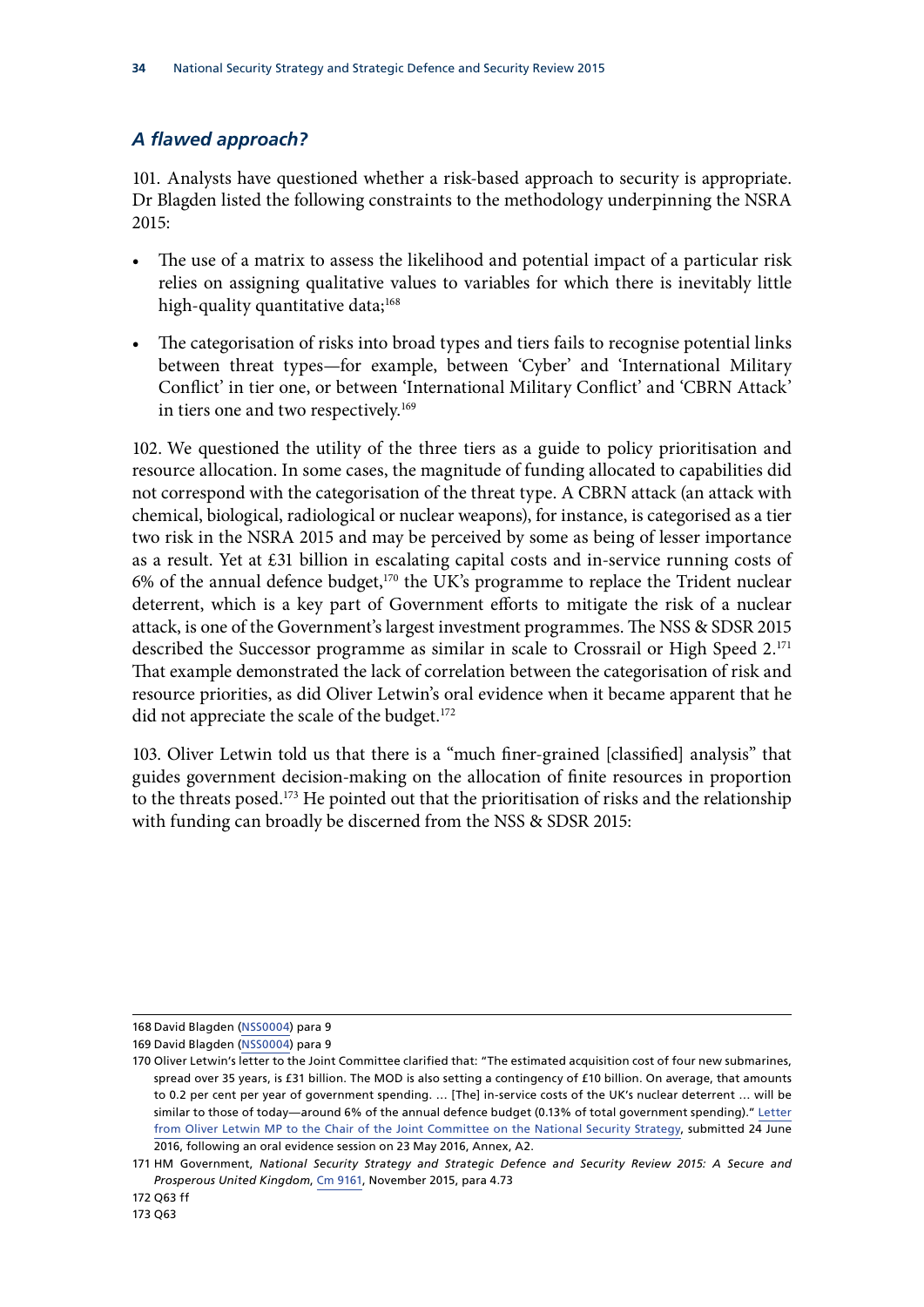<span id="page-40-0"></span>If you look at this document and ask yourself what it is prioritising and where we are putting the muscle, the effort and the money, you see that is, above all, on the four priorities sketched on page 15 [the increasing threat posed by terrorism, extremism and instability; the resurgence of state-based threats and intensifying wider state competition; the impact of technology, including cyber; and the erosion of the rules-based international order …] They tally, roughly speaking, with four of the six tier 1 concerns, which are the SDSRspecific ones<sup>174</sup>

104. **The National Security Risk Assessment 2015 may have oversimplified the security risks facing the UK by presenting aggregated risks. We are, however, somewhat reassured by the existence of a finer-grained analysis that is classified but available to the Government when prioritising policy and resources. We could achieve certainty on this point if the Government were to share this analysis with us on a confidential basis.**

105. **The NSRA must be used as an aid to, not a substitute for, good judgment. This is especially important given that the model relies on an assessment of the likelihood and impact of risks to the UK, for which high-quality data are not always available. We therefore welcome the input from other government assessments and external experts into the risk assessment, categorisation and prioritisation processes.**

106. The regular assessment of the NSRA, every two years, is not a substitute for continual horizon-scanning. For example, the NSRA 2010 categorised "An international military crisis between states, drawing in the UK, its allies as well as other states and non-state actors" as a tier one risk to the UK.175 However, the Russian annexation of Crimea in March 2014 and subsequent hostilities in eastern Ukraine were not foreseen by the UK Government. **The establishment of a risk assessment with a five-to-20-year timeframe is not a substitute for continual horizon-scanning.**

#### **National Security Council**

107. The National Security Council (NSC) and its dedicated secretariat were created in 2010 with the objective of co-ordinating cross-government policy on national security. We agree with the assessment of the National Security Adviser that in providing a regular forum for all relevant Ministers, including those not traditionally considered to have a voice in security affairs, the NSC has been a valuable addition to the machinery of government.<sup>176</sup> We are, however, struck by the emphasis on the personal role of Prime Minister David Cameron in the current national security structures. Joe Devanny, Research Fellow at the International Centre for Security Analysis, King's College London, adduced constant prime ministerial involvement as one of the reasons for the success of the NSC.<sup>177</sup> The Prime Minister chairs the meetings of the NSC, which, in theory at least, meets once a week when Parliament is sitting, as well as the meetings of four of the six NSC Subcommittees.178 We asked Oliver Letwin about the demands on his time as a Cabinet Office Minister, member of the NSC and chair of the NSC Implementation Sub-committee. In

176 Oral evidence taken on 1 February 2016, HC (2015–16) [644,](http://data.parliament.uk/writtenevidence/committeeevidence.svc/evidencedocument/national-security-strategy-committee/work-of-the-national-security-adviser/oral/28227.pdf) Q19

<sup>174</sup> Q64

<sup>175</sup> GOV.UK, ["Fact Sheet 2: National Security Risk Assessment"](https://www.gov.uk/government/uploads/system/uploads/attachment_data/file/62484/Factsheet2-National-Security-Risk-Assessment.pdf), accessed 22 June 2016

<sup>177</sup> Joe Devanny, ["Co-ordinating UK foreign and security policy: The National Security Council",](https://rusi.org/publication/rusi-journal/co-ordinating-uk-foreign-and-security-policy-national-security-council) RUSI Journal, vol 160, no 6 (2015), p 20

<sup>178</sup> \_The four NSC sub-committees chaired by Prime Minister David Cameron are Threats, Hazards, Resilience and Contingencies; Nuclear Deterrence and Security; Syria and Iraq; and Counter-Terrorism.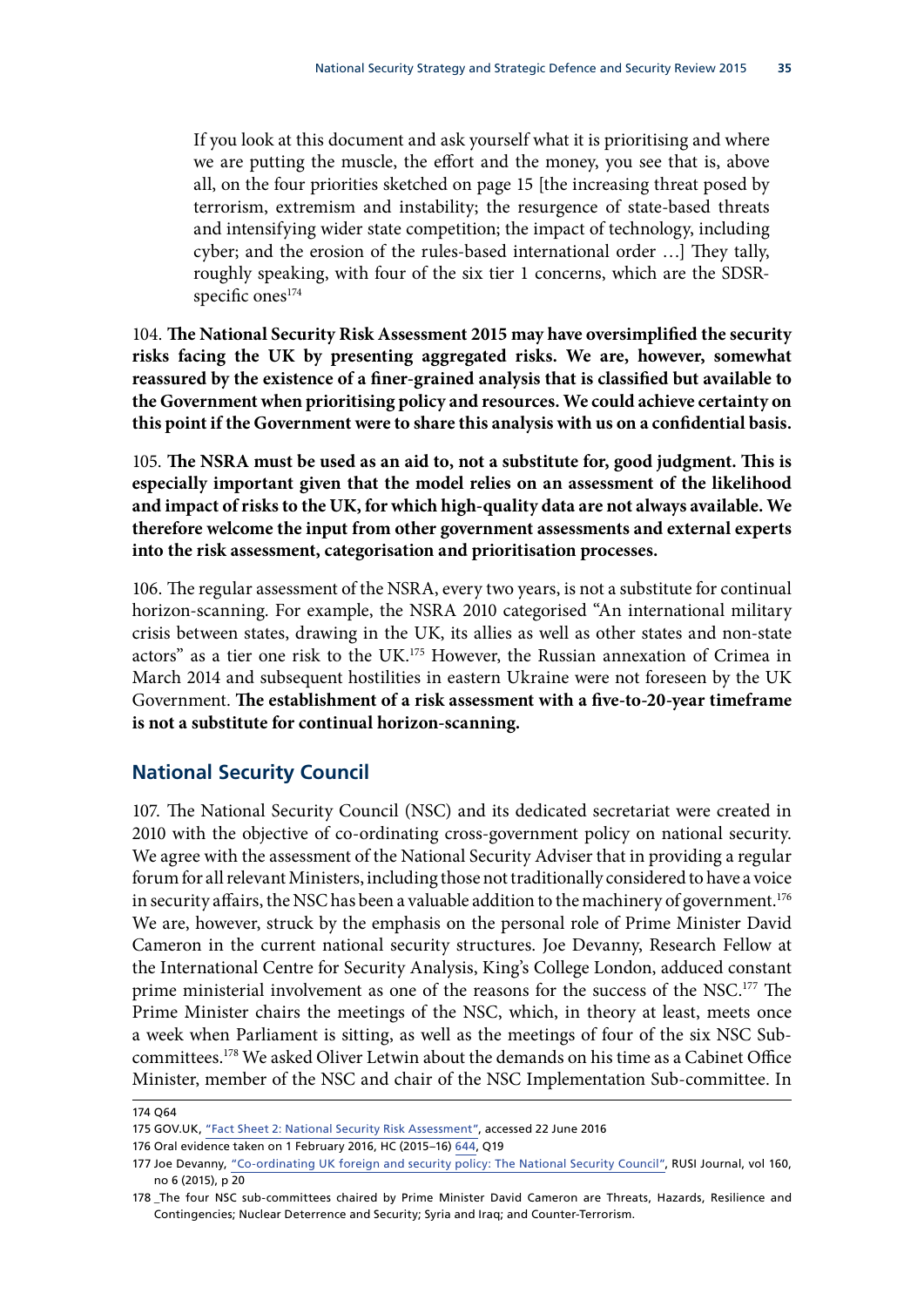his response, he referred to the role of the Prime Minister, whom he described as the "ultimate line of defence" in ensuring the full and proper implementation of the NSS & SDSR 2015.179

108. That Oliver Letwin has been tasked with ensuring the smooth implementation of the cross-government commitments set out in the NSS & SDSR 2015 suggests that there is a need for a Minister in the Cabinet Office with responsibility for national security.180 This would fit with other recent steps to establish stronger leadership on national security at the centre of government. For example, the 2015 review process was directed from the Cabinet Office, with input from relevant Departments and agencies. The MOD had led previous security reviews.

109. **We commend Prime Minister David Cameron's investment in the NSC structures set up by the then Coalition Government in 2010 and developed further under the current Government. However, the effectiveness of those structures depends on the Prime Minister's personal commitment, leaving them vulnerable to decline under his successors should they choose not to invest similar energy in driving crossgovernment collaboration on national security.** *The Government should consider creating a ministerial post within the Cabinet Office with oversight of national security. This would strengthen the leadership on national security at the centre of government, a function which is currently fulfilled by the Prime Minister.*

110. Both our predecessor Committee and the Defence Committee in the previous Parliament concluded that the NSC secretariat is under-resourced and under-powered.<sup>181</sup> The National Security Adviser told us that the secretariat's role of co-ordinating rather than developing and implementing policy reduces the number of staff required.182 The 200 staff in the secretariat can be scaled up temporarily when required, such as when the NSS & SDSR is being created. However, we agree with Professor Gearson that the NSS & SDSR "deserves an ongoing, active capacity [within the secretariat] to look at the world as it is, rather than the way that we hope it will be and have decided it is every five years."<sup>183</sup> This would provide the NSC secretariat with the capacity to conduct a strategic, whole-ofgovernment assessment of UK national security on an ongoing basis, as a complement to the individual viewpoints of Departments. It would also enable the NSC secretariat to be more proactive in horizon-scanning. We were struck by the reactive approach described by the National Security Adviser, which is reliant on Departments drawing issues of concern to the attention of the secretariat.<sup>184</sup>

111. Excessive staff rotation may hinder the maintenance of institutional knowledge within the NSC secretariat. In April 2016, Oliver Letwin answered a Commons Written Question about how many staff have worked continuously in the secretariat since 2010:

Staff in the NSS [National Security Secretariat] are drawn from the Cabinet Office and across Government including the MOD, FCO, and Armed Forces.

<sup>179</sup> Q44

<sup>180</sup> In 2010, the then Coalition Government placed a junior Minister in the Home Office with responsibility for national security.

<sup>181</sup> Joint Committee on the National Security Strategy, *First Report of Session 2010–12*, *[First Review of the National](http://www.publications.parliament.uk/pa/jt201012/jtselect/jtnatsec/265/265.pdf) [Security Strategy 2010](http://www.publications.parliament.uk/pa/jt201012/jtselect/jtnatsec/265/265.pdf)*, HL Paper 265, HC 1384, para 72; Defence Committee, Eleventh Report of Session 2014–15, *[Decision-making in Defence Policy](http://www.publications.parliament.uk/pa/cm201415/cmselect/cmdfence/682/682.pdf)*, HC 682, para 117

<sup>182</sup> Oral evidence taken on 1 February 2016, HC (2015–16) [644,](http://data.parliament.uk/writtenevidence/committeeevidence.svc/evidencedocument/national-security-strategy-committee/work-of-the-national-security-adviser/oral/28227.pdf) Q2

<sup>183</sup> Q11 [Professor Gearson]

<sup>184</sup> Oral evidence taken on 1 February 2016, HC (2015–16) [644,](http://data.parliament.uk/writtenevidence/committeeevidence.svc/evidencedocument/national-security-strategy-committee/work-of-the-national-security-adviser/oral/28227.pdf) Q18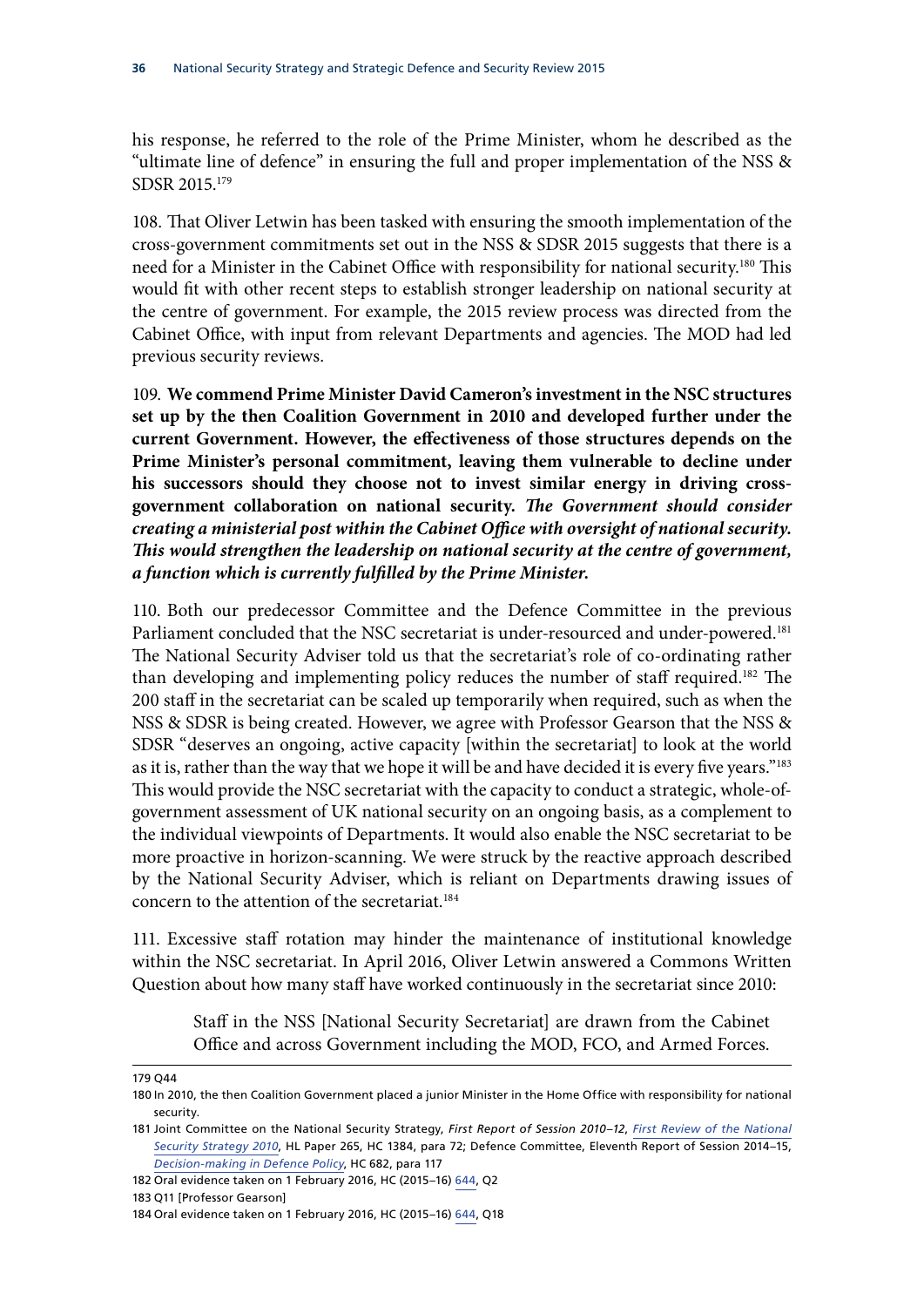<span id="page-42-0"></span>They are employed on a range of terms and conditions including formal and informal, short and long term secondments. They also regularly call on augmentees and expertise from across Government to work on particular projects or issues. Since 2010 the organisation has also undergone a number of organisational changes. Given the organisational changes and the flexible approach to resourcing we do not hold the data in the format requested.<sup>185</sup>

112. **The NSC secretariat would benefit from a greater capacity to undertake horizonscanning proactively and to conduct a strategic, whole-of-government assessment of UK national security on an ongoing basis, as a complement to the individual viewpoints of Departments. The benefits of actively generating institutional knowledge within the secretariat have been muted by excessive staff rotation.** *The Cabinet Office should track the turnover of staff in the NSC secretariat to ensure an appropriate mix of policy expertise, experience, fresh thinking and institutional memory.*

#### *Implementation*

113. The National Security Adviser told us that for the NSS & SDSR 2015 to be seen as "credible", each of the 89 commitments set out in the document must be "implemented, followed through and monitored".<sup>186</sup> To meet this objective, the NSS & SDSR 2015 created a new Sub-committee of the NSC dedicated to overseeing implementation. The Implementation Sub-committee is chaired by Oliver Letwin, who described the Subcommittee's purpose and process:

The purpose of the sub-committee is to hold to account internally each of those of my colleagues who are responsible for line Departments that have commitments that they are responsible for fulfilling that are within the SDSR. … The committee is being serviced by the National Security Secretariat and the Implementation Unit [which tracks the Government's manifesto commitments], and is creating a sort of monitoring apparatus, a tracker, so that we can check regularly where we are getting to on each of the commitments. Where there are problems between Departments … I will be convening meetings to try to unblock those problems. Where particular Departments seem to be falling behind, I will be having bilateral discussions with the Secretaries of State to try to work out what we can do to help accelerate progress. And every so often the committee will meet—roughly speaking, at six-monthly intervals—to go through, as we have done once so far, the whole of where we have got to in order to prepare ourselves for a report to … the Committee, and also to Parliament, which we have promised to do once a year to hold ourselves collectively to account in public.<sup>187</sup>

Although the new system for overseeing implementation of the NSS & SDSR 2015 still relies on officials to undertake day-to-day tracking of progress, it has also established "specific cross-departmental ministerial accountability within Whitehall" characterised

185 PQ [34581](http://www.parliament.uk/business/publications/written-questions-answers-statements/written-question/Commons/2016-04-20/34851/) [on the staffing of the National Security Secretariat], 26 April 2016 186 Oral evidence taken on 1 February 2016, HC (2015–16) [644,](http://data.parliament.uk/writtenevidence/committeeevidence.svc/evidencedocument/national-security-strategy-committee/work-of-the-national-security-adviser/oral/28227.pdf) Q31 187 Q35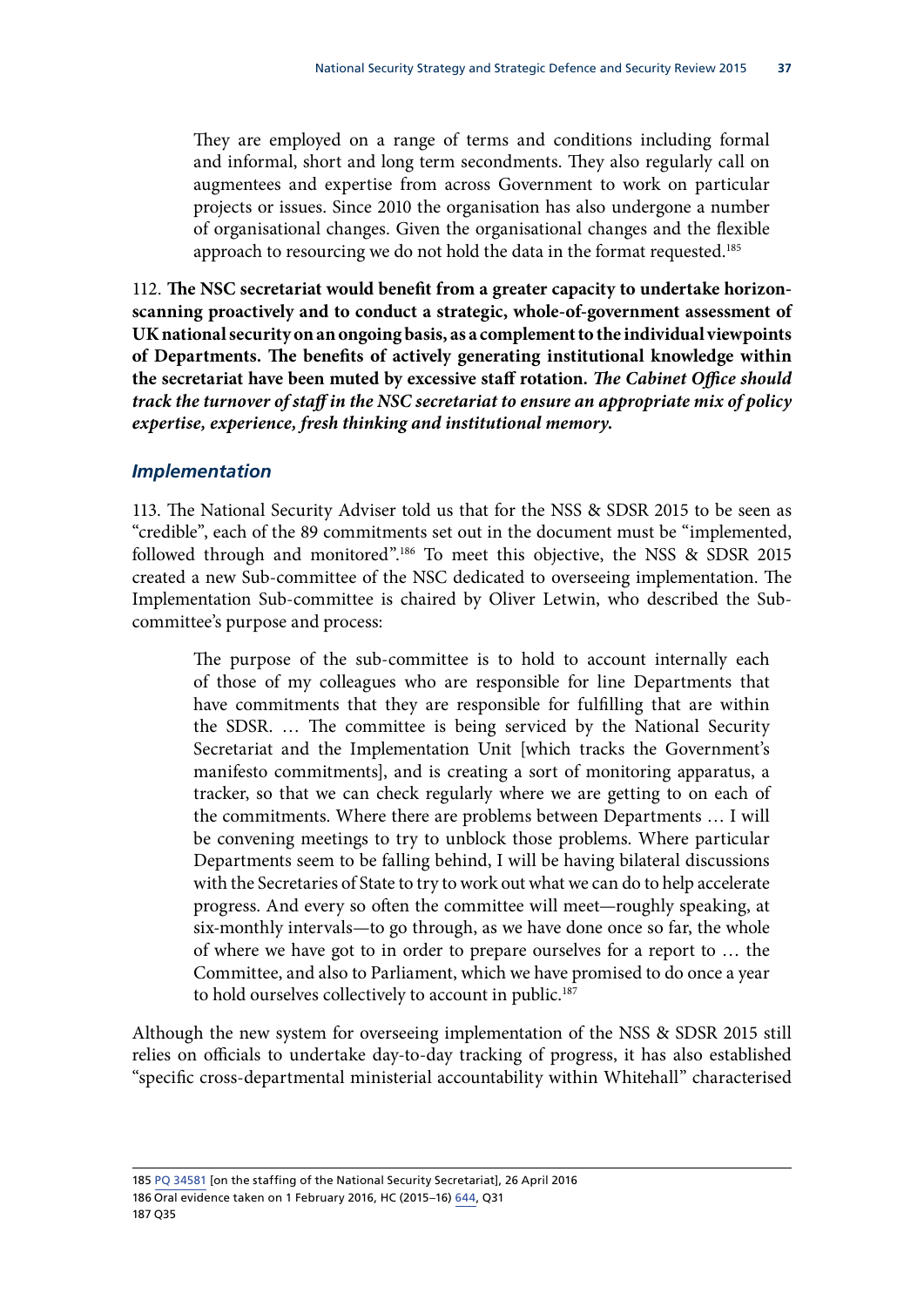by the formal, regular involvement of Cabinet Ministers.<sup>188</sup> Previously, the six-monthly report on the implementation of the SDSR 2010 was created by officials and merely "blessed" by the NSC.189

114. **We welcome the establishment of the Implementation Sub-committee of the National Security Council, which introduced ministerial responsibility for overseeing the implementation of the NSS & SDSR 2015. We will monitor the effects of this development on the Government's implementation of the 89 commitments set out in the NSS & SDSR 2015.** *The Cabinet Office should publish the 89 commitments in the NSS* **&** *SDSR 2015 on its website and detail progress on each of them in the form of an online tracker.*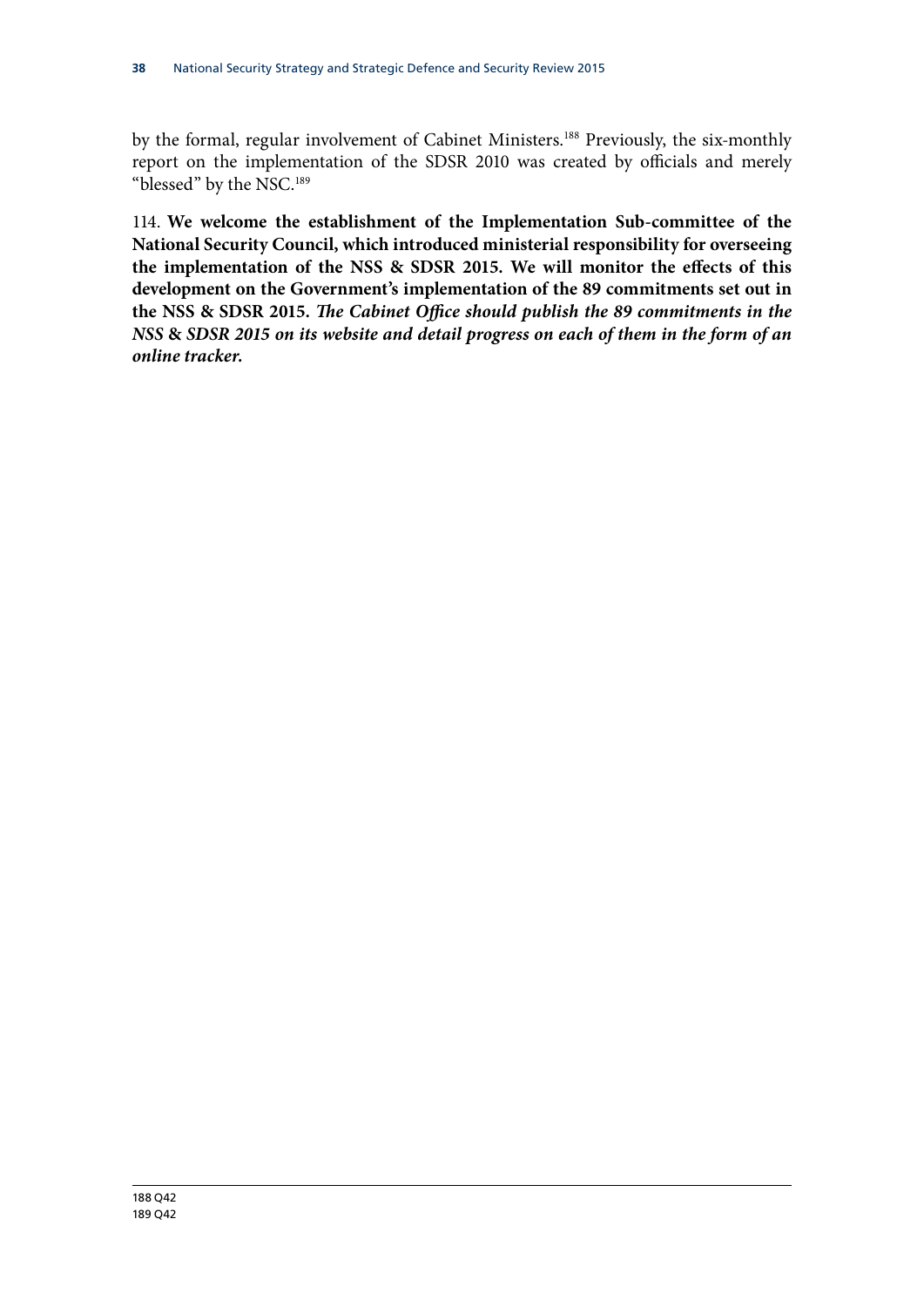### <span id="page-44-0"></span>Conclusions and recommendations

#### Creating the National Security Strategy

- 1. We welcome the implementation of our predecessor Committee's recommendation to allow more time for review and for engagement with external experts in developing the NSS & SDSR 2015. Such engagement must, however, be more than a tick-box exercise and must include a robust examination of the substance of the security strategy. *Looking ahead, the Cabinet Office should build on its achievement in engaging external expertise by forming 'red team' panels to challenge the assumptions underpinning the next security strategy*. (Paragraph 6)
- 2. *The Cabinet Office should produce classified analysis that prioritises specific threats and opportunities to inform decisions taken by policy-makers, diplomats, the security and intelligence agencies and the armed forces.* (Paragraph 8)

#### The National Security Strategy

- 3. The NSS & SDSR 2015 placed unprecedented emphasis on domestic resilience, marking a shift in approach to national security. We welcome the change in focus from shielding the UK's interests and citizens from threats to strengthening the UK's domestic resilience to threats. All capabilities available to the Government, including the armed forces, should be used to make the UK more resilient. However, the NSS & SDSR 2015 provided insufficient detail on the specific activities required to build domestic resilience within UK civil society. (Paragraph 14)
- 4. We welcome the stronger emphasis on a whole-of-government approach to national security in the NSS & SDSR 2015. It is an important step in creating and delivering cross-government responses to the threats facing the UK. A more substantial discussion of the three National Security Objectives, the links between them, whether and how they can be traded off against each other, and how they are intended to tackle threats to UK national security would have provided a sound foundation for the rest of the NSS & SDSR 2015 and for future policy-making. (Paragraph 19)
- 5. The primary goal of the NSS and SDSR process is to set out (a) what the UK wants to achieve; (b) how it intends to achieve it; and (c) what capabilities are required. The NSS & SDSR 2015 does not achieve that presentational goal. *The Cabinet Office must review the presentation of the NSS* & *SDSR 2015. SDSR commitments must be numbered and include a timeframe for completion to enhance transparency and accountability*. (Paragraph 23)
- 6. Foreign ownership of the UK's Critical National Infrastructure may reduce the Government's control over key technology and investment decisions. This could make it difficult for the Government to mitigate risks to the infrastructure project in question, as has been shown in the case of the proposed nuclear power station, Hinkley Point C. Foreign ownership of CNI also raises the possibility of security vulnerabilities. (Paragraph 39)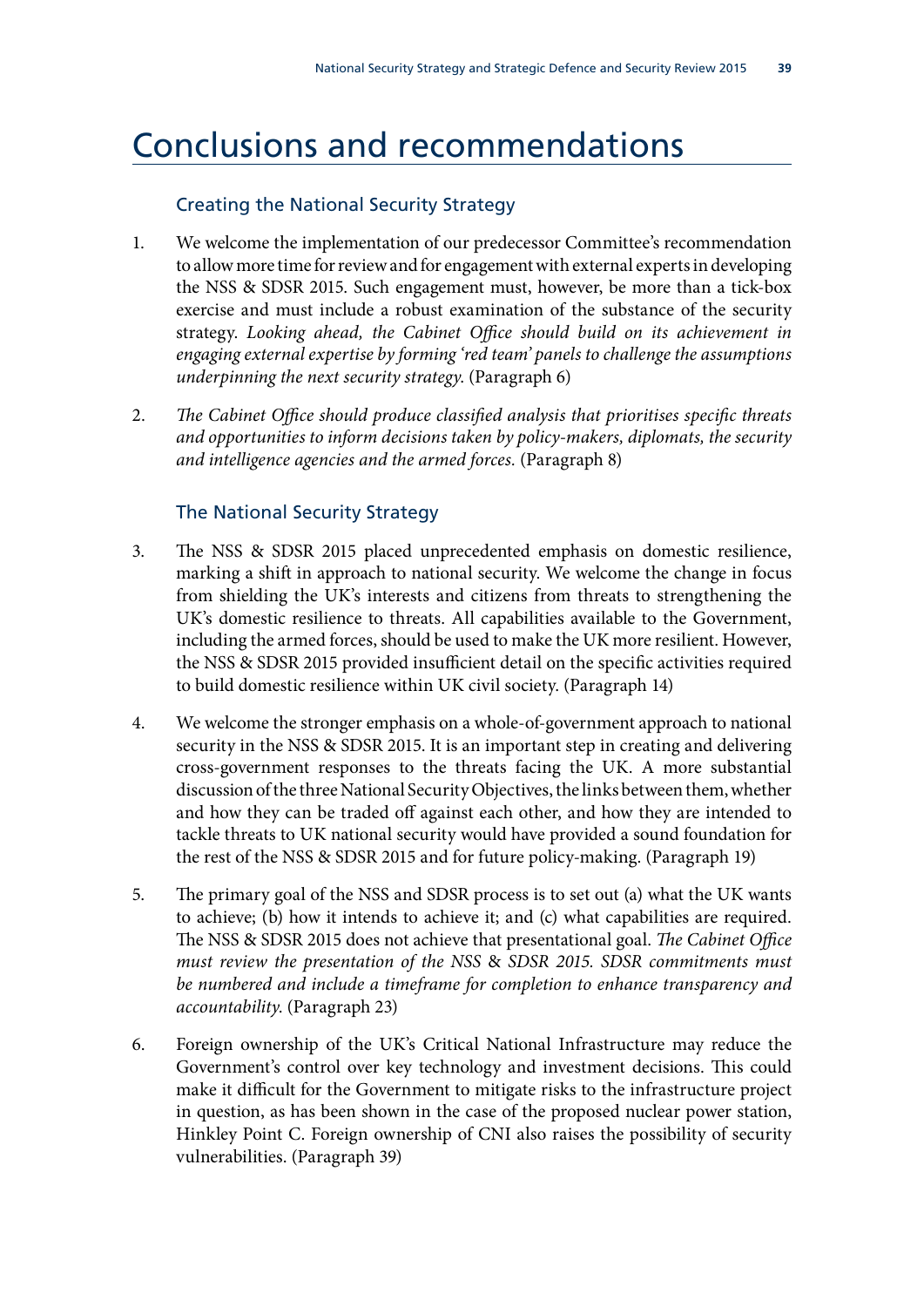- 7. *We recommend that the Government conducts thorough, continual security assessments of all foreign-owned CNI projects. It is essential that the Government is prepared to veto proposals that do not provide adequate reassurance on potential security vulnerabilities.* (Paragraph 40)
- 8. I*n producing the next NSS* & *SDSR, the Cabinet Office should 'game' hypothetical scenarios where the UK's relationships with key allies and partners are called into conflict. That process would help to establish which aspects of the UK's key relationships are the most important.* (Paragraph 48)
- 9. The NSS & SDSR 2015 addressed some of the capability gaps and negative perceptions about the UK's defence capacity following the SDSR 2010. Nevertheless, it is questionable whether Joint Force 2025 will meet the national security challenges faced by the UK. We are concerned that the UK will remain exposed in the short term while the newly announced capabilities are developed. (Paragraph 55)
- 10. *The Ministry of Defence must clarify whether in practice the expeditionary force envisaged as part of Joint Force 2025 will draw on armed forces personnel already on operations or kept on standby to assist civil authorities in dealing with emergencies in the UK. It must also set out progress on developing Joint Force 2025 capabilities*. (Paragraph 56)
- 11. Despite the Government's commitment to maintain the size of the Regular Army at 82,000 and to increase the Royal Navy and Royal Air Force by a total of 700 Regular personnel, the manpower fielded by the UK armed forces is inadequate bearing in mind the range, complexity and potential concurrency of tasks expected of them. In addition, the current establishment will not facilitate the effective use of the stateof-the-art equipment to be purchased as a result of the NSS & SDSR 2015. This situation is exacerbated by ongoing difficulties in maintaining sufficient numbers of trained Reserves. (Paragraph 61)
- 12. There is a risk that the planned 30% reduction in the MOD civilian headcount by 2020 could undermine the Ministry's ability to deliver the NSS & SDSR 2015. *The MOD should review the impact of the proposed 30% reduction in civilian headcount by 2020 on policy formulation and delivery and place its analysis in the public domain.* (Paragraph 64)
- 13. We welcome the Government's commitment to meet the NATO target of spending at least 2% of GDP on defence. However, we are concerned that the changed economic climate following the UK's vote to leave the EU will see the defence budget reduced in real terms, reversing the November 2015 decision to make additional funding available for defence. We are also concerned that the NATO minimum spending target would not have been fulfilled in 2015 if UK accounting practices had not been modified, albeit in ways permitted by NATO guidelines. (Paragraph 68)
- 14. The MOD may struggle to make the efficiency savings of £9.2 billion expected of it over the next five years. This ambitious target presents a significant risk to the delivery of the defence capabilities set out in the NSS & SDSR 2015. We are concerned that the planned increases in the MOD's budget, as set out in the November 2015 Spending Review, will be offset by increased public sector employee costs. (Paragraph 71)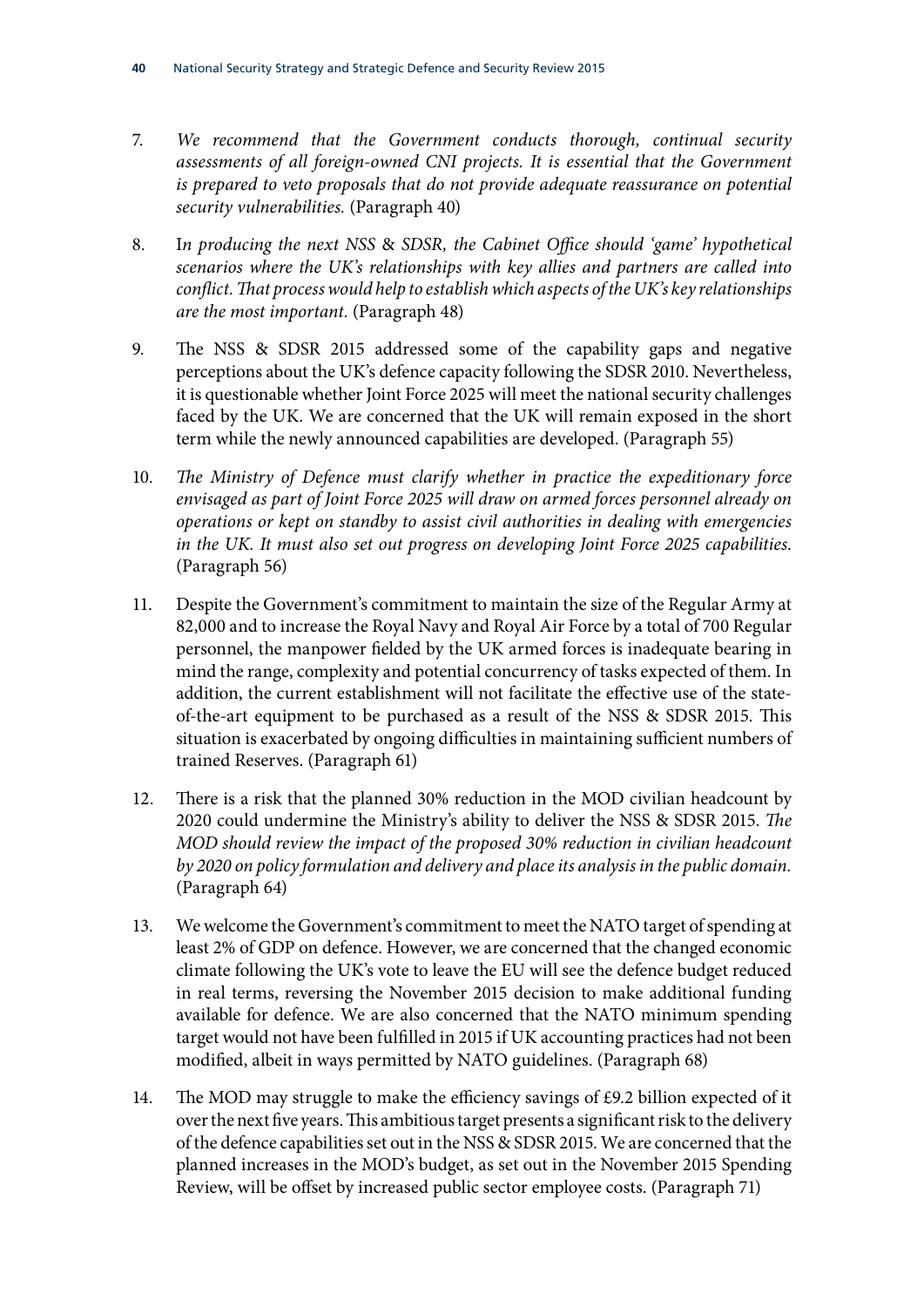- 15. We support the inclusion of the armed forces as a key element of the Government's full spectrum response to threats to the UK and its interests. We are concerned, however, that the armed forces will not be able to fulfil the wide-ranging tasks described in the NSS & SDSR 2015 by 2025 with the capabilities, manpower and funding set out in the same document. (Paragraph 72)
- 16. We welcome the Government's recent efforts to consolidate previous cyber initiatives and to establish strong leadership on cyber. *The Cabinet Office should clarify the lines of ministerial responsibility in relation to cyber policy-making, which would facilitate effective scrutiny by Parliament. It should publish a clear outline of those structures on its website*. (Paragraph 78)
- 17. The private sector shares responsibility for the maintenance of the UK's cyber security with the Government. However, the partnership between the Government and the private sector on cyber security is not yet productive. We therefore welcome the initiatives announced in the NSS & SDSR 2015 on facilitating engagement with the private sector. (Paragraph 80)
- 18. The emphasis on cyber-related education and skills in the 2011–16 National Cyber Security Programme was not matched by a similar level of financial investment, which comprised only 4% of the total programme budget. The cyber skills gap is a barrier to the Government's goal of creating a vibrant cyber economy that is resilient to fast-changing threats. *The allocation of the five-year National Cyber Security Programme budget must reflect the strategic imperative to develop cyber skills*. (Paragraph 83)
- 19. We welcome the aspiration set out in the NSS & SDSR 2015 to entrench a whole-ofgovernment approach to national security in Whitehall. *The Cabinet Office must set out how it will measure the effectiveness of cross-departmental units and funds and of the development of a cross-government culture of collaboration.* (Paragraph 87)
- 20. We were surprised to learn that no single Minister has responsibility for the Conflict, Stability and Security Fund (see paragraph 109). In May 2016, we launched an inquiry examining the CSSF. The inquiry's terms of reference are available on the Joint Committee on the National Security Strategy website. We welcome written submissions addressing the operation of the CSSF. (Paragraph 88)
- 21. We expected the NSS & SDSR 2015 to address what action would be required in the short term following a vote for the UK to leave the European Union. The failure to outline a plan to address that contingency indicated the prioritisation of political interests above national security. If the National Security Strategy is to be credible, it must prioritise the maintenance of national security above political expediency. Planning for a new security review, starting with a detailed analysis of the changed security environment, should begin immediately. (Paragraph 92)
- 22. The European Union is facing significant security challenges, such as large-scale migration and an emerging domestic terrorist threat. These challenges also have implications for the UK, regardless of whether it is a member of the European Union. A new NSS & SDSR must address how the UK will engage with these issues from outside the EU. (Paragraph 93)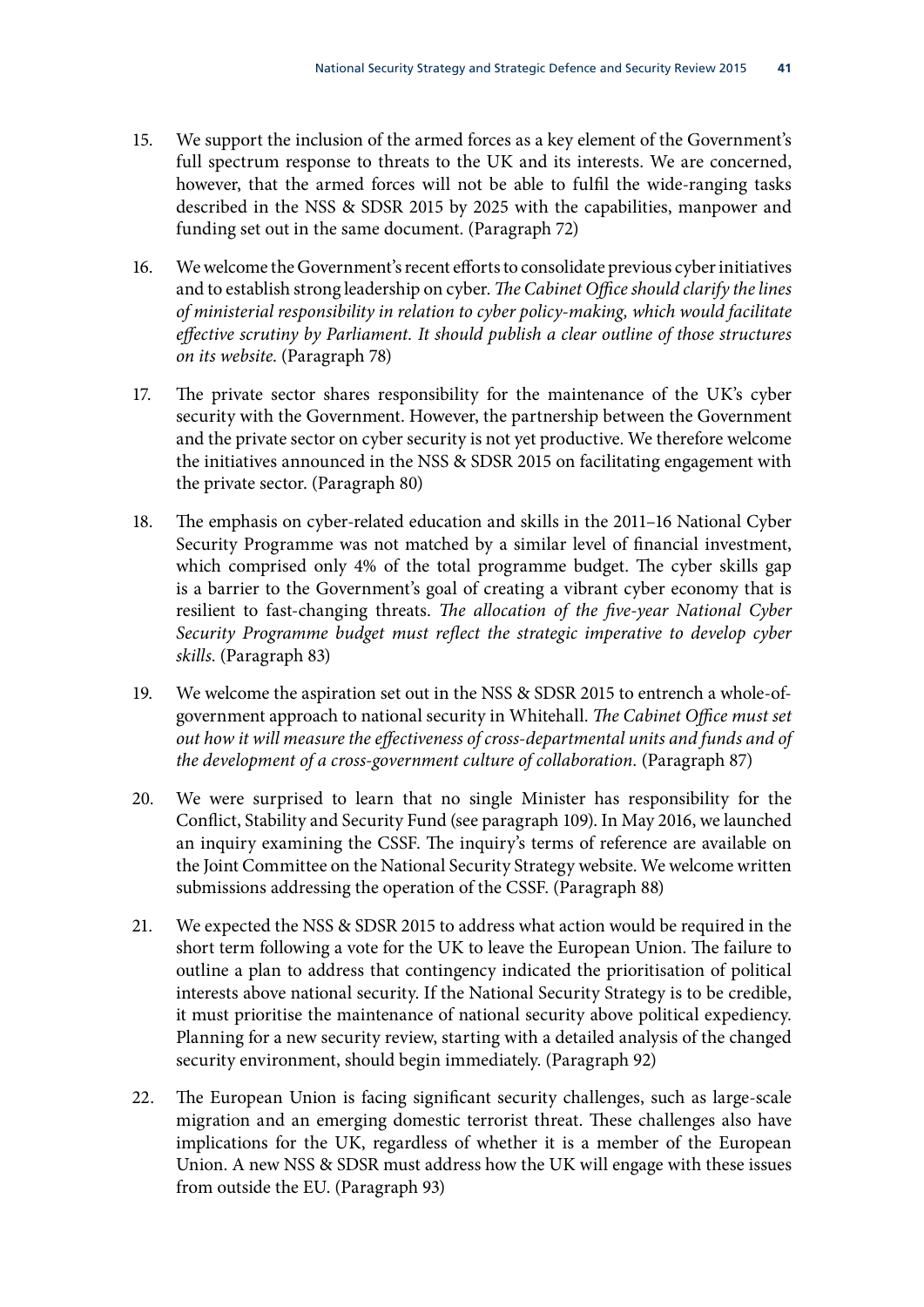#### Decision-making on national security

- 23. Previous and ongoing efforts to mitigate risks to UK national security were considered as a factor alongside likelihood and impact in the production of the National Security Risk Assessment 2015. We welcome the adoption of this recommendation by our predecessor Committee in the 2010–15 Parliament. (Paragraph 100)
- 24. The National Security Risk Assessment 2015 may have oversimplified the security risks facing the UK by presenting aggregated risks. We are, however, somewhat reassured by the existence of a finer-grained analysis that is classified but available to the Government when prioritising policy and resources. We could achieve certainty on this point if the Government were to share this analysis with us on a confidential basis. (Paragraph 104)
- 25. The NSRA must be used as an aid to, not a substitute for, good judgment. This is especially important given that the model relies on an assessment of the likelihood and impact of risks to the UK, for which high-quality data are not always available. We therefore welcome the input from other government assessments and external experts into the risk assessment, categorisation and prioritisation processes. (Paragraph 105)
- 26. The establishment of a risk assessment with a five-to-20-year timeframe is not a substitute for continual horizon-scanning. (Paragraph 106)
- 27. We commend Prime Minister David Cameron's investment in the NSC structures set up by the then Coalition Government in 2010 and developed further under the current Government. However, the effectiveness of those structures depends on the Prime Minister's personal commitment, leaving them vulnerable to decline under his successors should they choose not to invest similar energy in driving crossgovernment collaboration on national security. *The Government should consider creating a ministerial post within the Cabinet Office with oversight of national security. This would strengthen the leadership on national security at the centre of government, a function which is currently fulfilled by the Prime Minister*. (Paragraph 109)
- 28. The NSC secretariat would benefit from a greater capacity to undertake horizonscanning proactively and to conduct a strategic, whole-of-government assessment of UK national security on an ongoing basis, as a complement to the individual viewpoints of Departments. The benefits of actively generating institutional knowledge within the secretariat have been muted by excessive staff rotation. *The Cabinet Office should track the turnover of staff in the NSC secretariat to ensure an appropriate mix of policy expertise, experience, fresh thinking and institutional memory*. (Paragraph 112)
- 29. We welcome the establishment of the Implementation Sub-committee of the National Security Council, which introduced ministerial responsibility for overseeing the implementation of the NSS & SDSR 2015. We will monitor the effects of this development on the Government's implementation of the 89 commitments set out in the NSS & SDSR 2015. *The Cabinet Office should publish the 89 commitments in the NSS* & *SDSR 2015 on its website and detail progress on each of them in the form of an online tracker*. (Paragraph 114)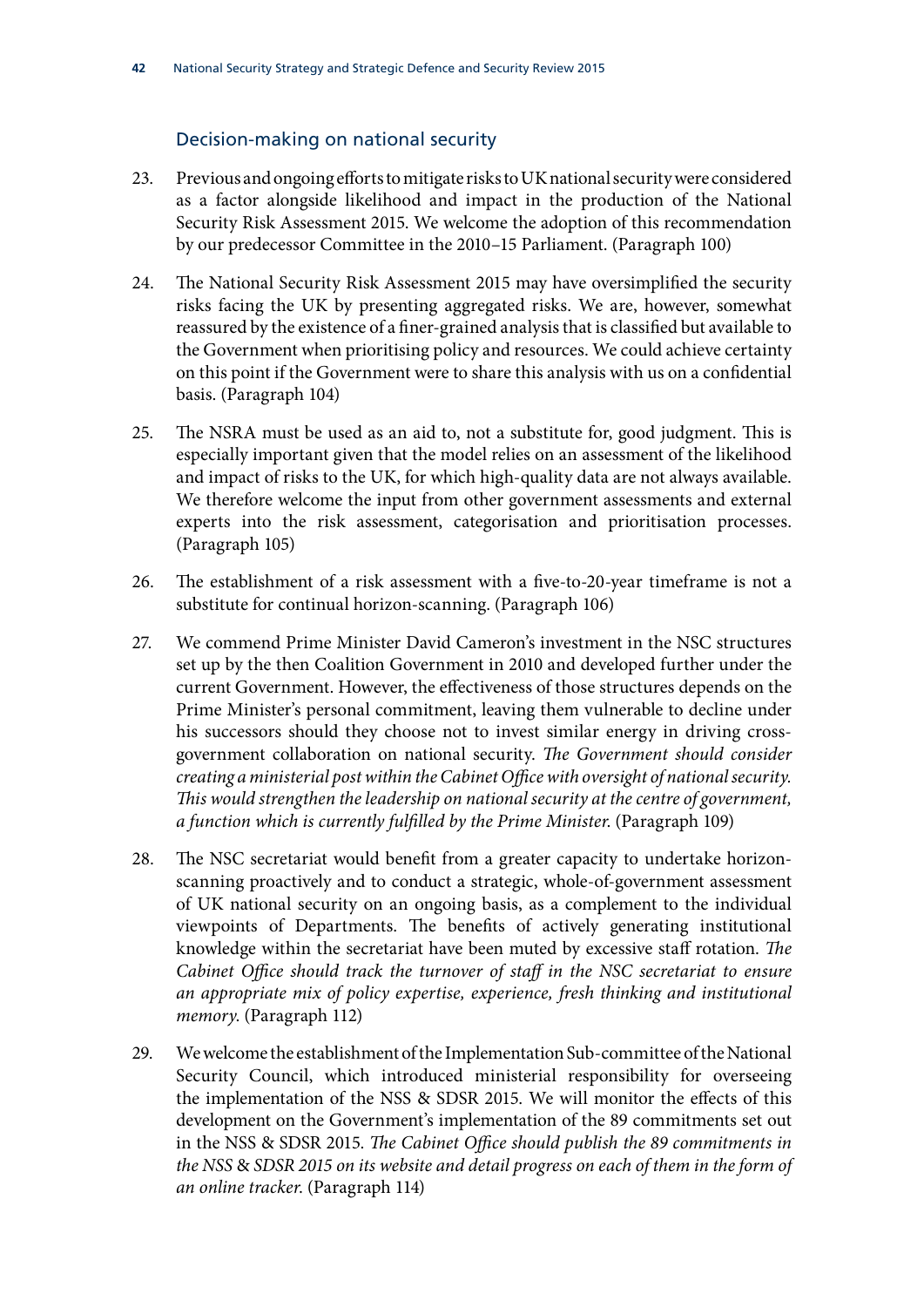# <span id="page-48-0"></span>Formal Minutes

#### **Monday 4 July 2016**

Members present:

Margaret Beckett, in the Chair

| Crispin Blunt                               | Lord Harris of Haringey |  |
|---------------------------------------------|-------------------------|--|
| Lord Boateng                                | Dr Julian Lewis         |  |
| <b>Baroness Buscombe</b>                    | Dr Andrew Murrison      |  |
| Baroness Falkner of Margravine Lord Trimble |                         |  |
| Mr Dominic Grieve                           | Lord West of Spithead   |  |
| Lord Hamilton of Epsom                      | Mr Iain Wright          |  |

Draft Report *National Security Strategy and Strategic Defence and Security Review 2015,*  proposed by the Chair, brought up and considered.

*Ordered*, That the draft Report be considered, paragraph by paragraph.

Paragraphs 1 to 114 agreed to.

Summary agreed to.

*Resolved*, That the Report be the First Report of the Committee.

*Ordered*, That the Chair make the Report to the House of Commons and that the Report be made to the House of Lords.

*Ordered*, That embargoed copies of the Report be made available, in accordance with the provisions of House of Commons Standing Order No. 134.

[Adjourned till Monday 17 October 2016 at 4.00 pm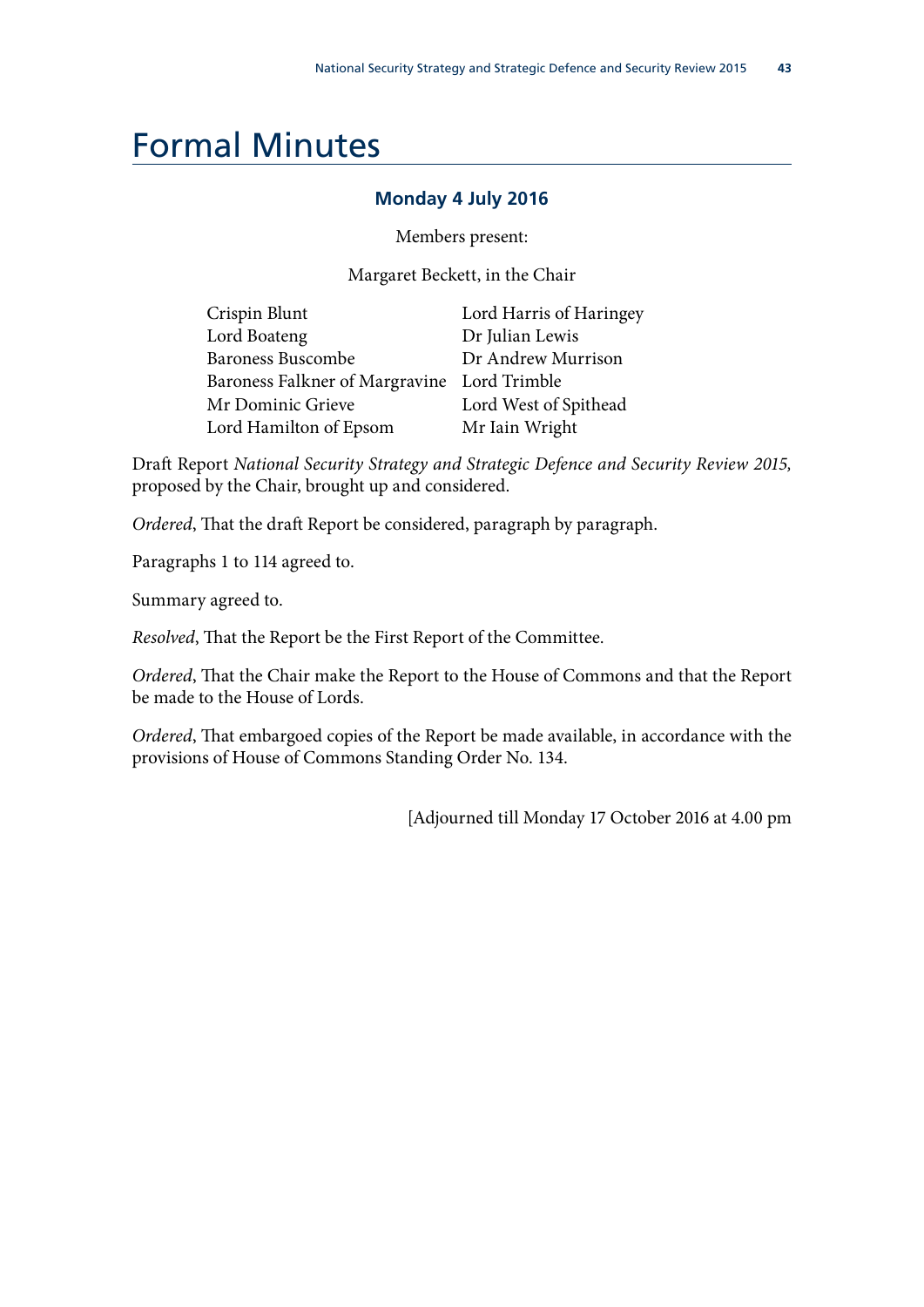### <span id="page-49-0"></span>**Witnesses**

The following witnesses gave evidence. Transcripts can be viewed on the [inquiry publications](http://www.parliament.uk/business/committees/committees-a-z/joint-select/national-security-strategy/inquiries/parliament-2015/nss-sdsr-2015-15-16/publications/) [page](http://www.parliament.uk/business/committees/committees-a-z/joint-select/national-security-strategy/inquiries/parliament-2015/nss-sdsr-2015-15-16/publications/) of the Committee's website.

#### **Monday 14 March 2016** *Question number*

**Professor John Gearson**, Professor of National Security Studies and Director of the Centre for Defence Studies, King's College London, **Professor Patrick Porter**, Professor of Strategic Studies and Academic Director of the Strategy and Security Institute, University of Exeter, and **James de Waal**, Senior Consulting Fellow on International Security, Chatham House **COLUTE 10** Q1-34

#### **Monday 23 May 2016**

**Rt Hon Oliver Letwin MP**, Chancellor of the Duchy of Lancaster, and **Conrad Bailey**, Director, Strategic Defence and Security Review and Defence, National Security Secretariat, Cabinet Office Communication Control Control Control Control Control Control Control Control Control Control Control Control Control Control Control Control Control Control Control Control Control Con